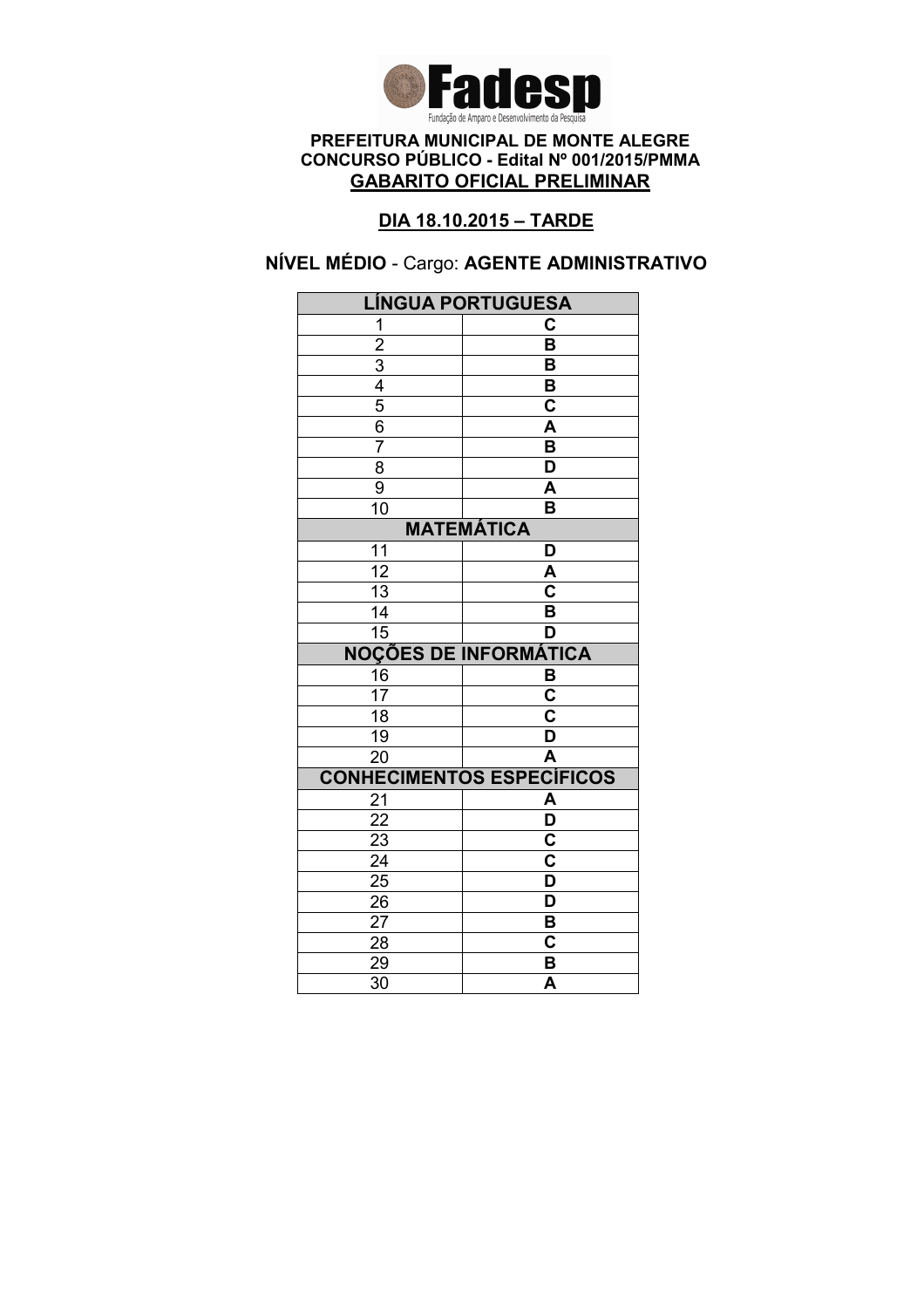

### DIA 18.10.2015 – TARDE

# NÍVEL MÉDIO - Cargo: AGENTE AUXILIAR DE CRECHE

| <b>LÍNGUA PORTUGUESA</b> |                                  |  |
|--------------------------|----------------------------------|--|
| 1                        | C                                |  |
| $\overline{2}$           | $\overline{\mathsf{B}}$          |  |
|                          | B                                |  |
| $\frac{3}{4}$            | B                                |  |
|                          | $\overline{\mathbf{c}}$          |  |
| 6                        | A                                |  |
| 7                        | B                                |  |
| $\overline{8}$           | $\overline{\mathsf{D}}$          |  |
| 9                        | $\overline{\mathsf{A}}$          |  |
| 10                       | B                                |  |
| <b>MATEMÁTICA</b>        |                                  |  |
| 11                       | D                                |  |
| $\overline{12}$          | A                                |  |
| $\overline{13}$          | $\overline{\mathsf{c}}$          |  |
| 14                       | $\overline{\mathsf{B}}$          |  |
| $\overline{15}$          | D                                |  |
|                          | <b>NOÇÕES DE INFORMÁTICA</b>     |  |
| 16                       | B                                |  |
| 17                       | $\overline{\mathsf{c}}$          |  |
| $\overline{18}$          | $\overline{\mathsf{c}}$          |  |
| 19                       | $\overline{\mathsf{D}}$          |  |
| $\overline{20}$          | $\overline{\mathsf{A}}$          |  |
|                          | <b>CONHECIMENTOS ESPECÍFICOS</b> |  |
| 21                       | $\overline{\mathbf{C}}$          |  |
| 22                       | B                                |  |
|                          |                                  |  |
| 23                       | $\overline{\mathsf{B}}$          |  |
| $\overline{24}$          | $\overline{\mathsf{A}}$          |  |
| 25                       | $\overline{\mathbf{c}}$          |  |
| 26                       | B                                |  |
| 27                       | A                                |  |
| 28                       | A                                |  |
| 29<br>$\overline{30}$    | D<br>B                           |  |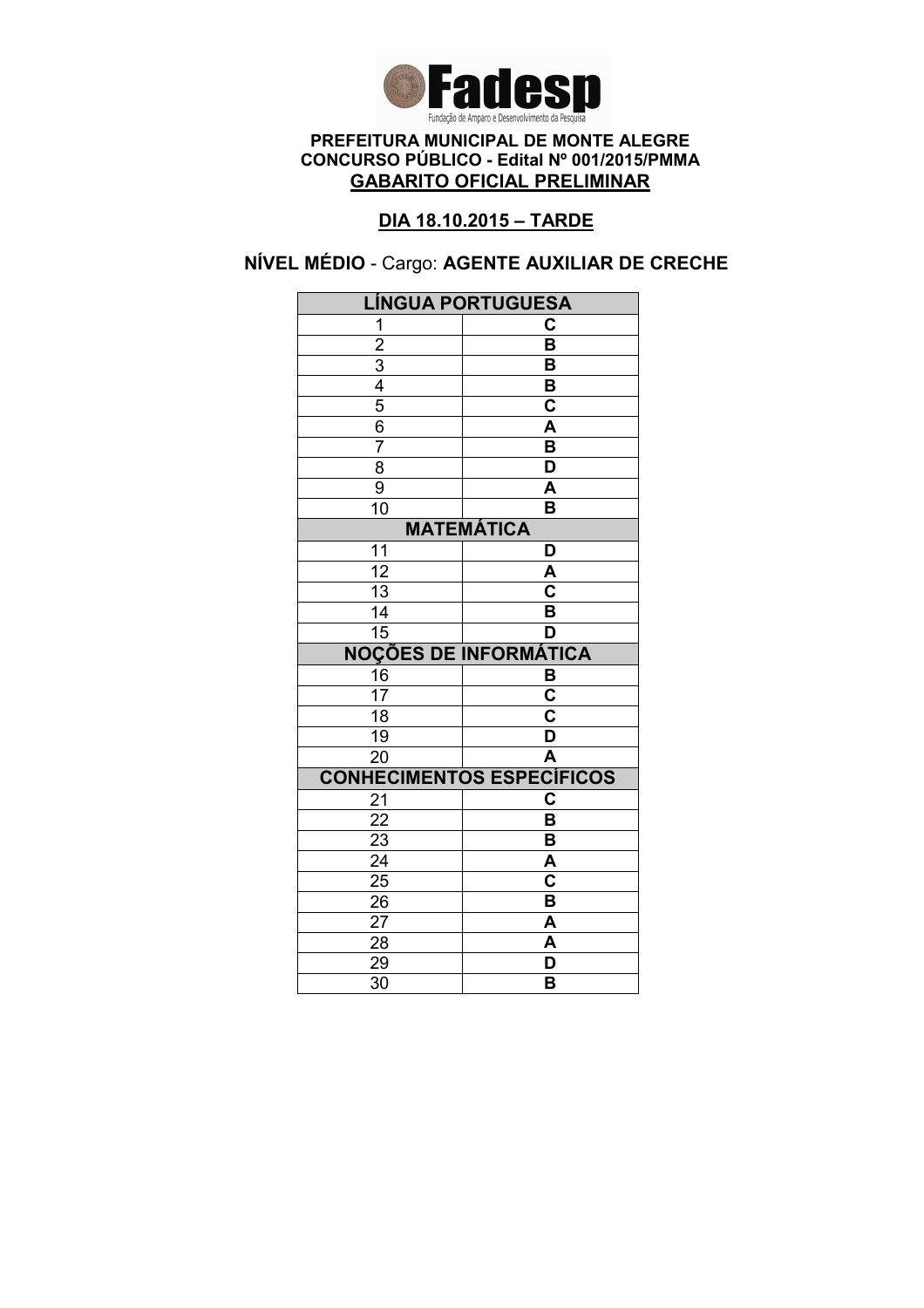

### DIA 18.10.2015 – TARDE

NÍVEL MÉDIO - Cargo: AGENTE DE OPERAÇÃO E FISCALIZAÇÃO DE TRÂNSITO

| <b>LÍNGUA PORTUGUESA</b>     |                                                    |  |
|------------------------------|----------------------------------------------------|--|
| 1                            | C                                                  |  |
|                              | $\overline{\mathsf{B}}$                            |  |
| $\frac{2}{3}$                | B                                                  |  |
|                              | B                                                  |  |
| 5                            | C                                                  |  |
| $\overline{6}$               | A                                                  |  |
| $\overline{7}$               | $\overline{\mathsf{B}}$                            |  |
| $\overline{8}$               | $\overline{\mathsf{D}}$                            |  |
| $\overline{9}$               | A                                                  |  |
| $\overline{10}$              | $\overline{\mathsf{B}}$                            |  |
| <b>MATEMÁTICA</b>            |                                                    |  |
| 11                           | D                                                  |  |
| $\overline{12}$              | A                                                  |  |
| $\overline{13}$              | $\overline{\mathbf{c}}$                            |  |
| 14                           | B                                                  |  |
| $\overline{15}$              | D                                                  |  |
| <b>NOÇÕES DE INFORMÁTICA</b> |                                                    |  |
| 16                           | B                                                  |  |
| 17                           | $\overline{\textbf{c}}$                            |  |
| 18                           | C                                                  |  |
| 19                           | D                                                  |  |
| $\overline{20}$              | $\overline{\mathsf{A}}$                            |  |
|                              | <b>CONHECIMENTOS ESPECÍFICOS</b>                   |  |
|                              |                                                    |  |
| 21                           | B                                                  |  |
| $\overline{22}$              | C                                                  |  |
| 23                           | B                                                  |  |
| $\overline{24}$              | $\overline{\mathsf{A}}$                            |  |
| $\overline{25}$              | $\overline{\mathsf{D}}$                            |  |
| 26                           | В                                                  |  |
| 27                           | A                                                  |  |
| 28                           | $\overline{\mathbf{c}}$                            |  |
| 29<br>$\overline{3}0$        | $\overline{\mathsf{D}}$<br>$\overline{\mathbf{c}}$ |  |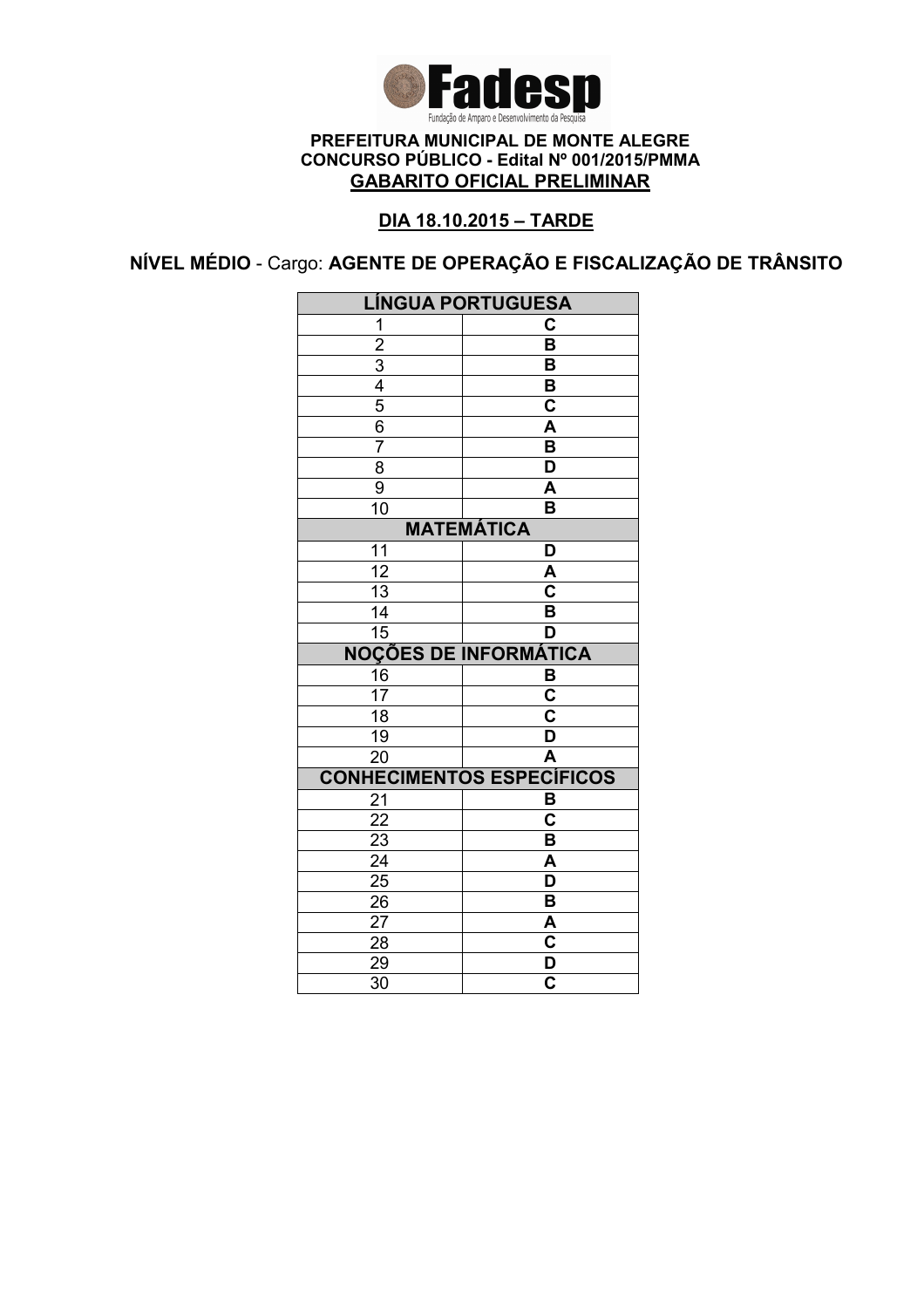

### DIA 18.10.2015 – TARDE

# NÍVEL MÉDIO - Cargo: AGENTE DE VIGILÂNCIA SANITÁRIA

| <b>LÍNGUA PORTUGUESA</b>     |                                    |
|------------------------------|------------------------------------|
| 1                            | C                                  |
| $\overline{2}$               | $\overline{\mathsf{B}}$            |
|                              | B                                  |
| $\frac{3}{4}$                | $\overline{\mathbf{B}}$            |
|                              | $\overline{\mathbf{c}}$            |
| $\frac{6}{7}$                | A                                  |
|                              | $\overline{\mathsf{B}}$            |
| $\overline{8}$               | $\overline{\mathsf{D}}$            |
| 9                            | A                                  |
| $\overline{10}$              | $\overline{\mathsf{B}}$            |
| <b>MATEMÁTICA</b>            |                                    |
| 11                           | D                                  |
| $\overline{12}$              | A                                  |
| $\overline{13}$              | $\overline{\overline{\textbf{c}}}$ |
| $\overline{14}$              | $\overline{\mathsf{B}}$            |
| $\overline{15}$              | D                                  |
| <b>NOÇÕES DE INFORMÁTICA</b> |                                    |
| $\frac{16}{17}$              | B                                  |
|                              | $\overline{\mathsf{c}}$            |
| $\overline{18}$              | $\overline{\textbf{c}}$            |
| $\overline{19}$              | $\overline{\mathsf{D}}$            |
| $\overline{20}$              | Ā                                  |
|                              | <b>CONHECIMENTOS ESPECÍFICOS</b>   |
| 21                           | C                                  |
| $\overline{22}$              | $\overline{\mathsf{D}}$            |
| $\frac{2}{3}$                | A                                  |
| $\overline{24}$              | $\overline{\textbf{c}}$            |
|                              |                                    |
| $\overline{25}$              | B                                  |
| 26                           | $\overline{\mathsf{D}}$            |
| 27                           | A                                  |
| 28                           | $\overline{\mathbf{c}}$            |
| 29<br>$\overline{30}$        | B<br>$\overline{\mathsf{D}}$       |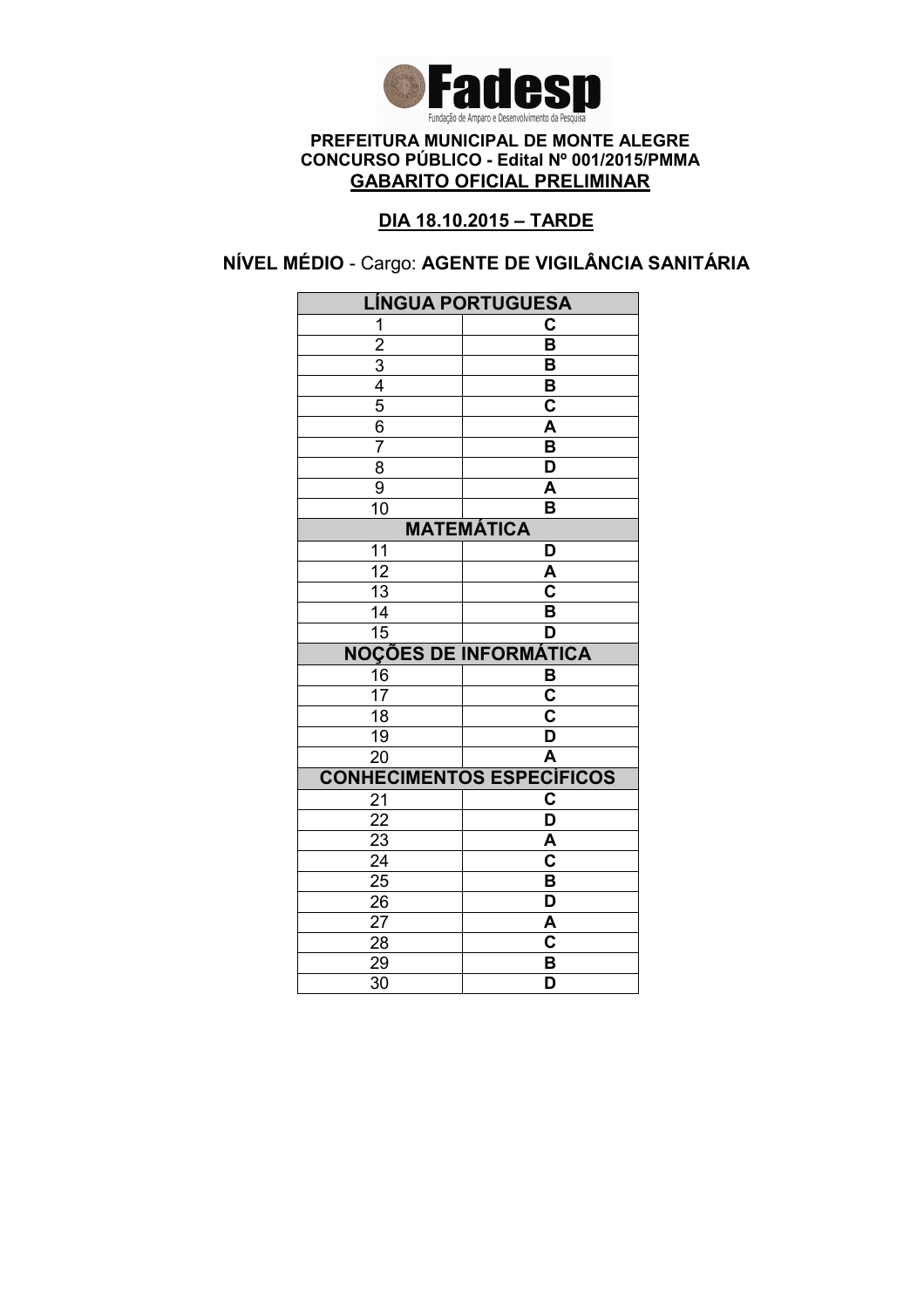

### DIA 18.10.2015 – TARDE

# NÍVEL MÉDIO - Cargo: ALMOXARIFE

| <b>LÍNGUA PORTUGUESA</b>     |                                  |  |
|------------------------------|----------------------------------|--|
| 1                            | С                                |  |
| $\overline{2}$               | $\overline{\mathsf{B}}$          |  |
|                              | B                                |  |
| $\frac{3}{4}$                | B                                |  |
| $\overline{5}$               | $\overline{\mathbf{c}}$          |  |
| $\overline{6}$               | A                                |  |
| 7                            | B                                |  |
| $\overline{8}$               | $\overline{\mathsf{D}}$          |  |
| $\overline{9}$               | A                                |  |
| 10                           | B                                |  |
| <b>MATEMÁTICA</b>            |                                  |  |
| 11                           | D                                |  |
| $\overline{12}$              | A                                |  |
| $\overline{13}$              | $\overline{\mathbf{c}}$          |  |
| 14                           | B                                |  |
| $\overline{15}$              | D                                |  |
| <b>NOÇÕES DE INFORMÁTICA</b> |                                  |  |
| 16                           | B                                |  |
| $\overline{17}$              | C                                |  |
| $\overline{18}$              | $\overline{\mathbf{c}}$          |  |
| 19                           | $\overline{\mathsf{D}}$          |  |
| $\overline{20}$              | A                                |  |
|                              | <b>CONHECIMENTOS ESPECÍFICOS</b> |  |
| 21                           | A                                |  |
| 22                           | D                                |  |
| 23                           | B                                |  |
| $\overline{24}$              | B                                |  |
| $\overline{25}$              | C                                |  |
| 26                           | A                                |  |
| 27                           | D                                |  |
|                              |                                  |  |
| 28                           | C                                |  |
| 29<br>$\overline{30}$        | A<br>$\overline{\mathsf{B}}$     |  |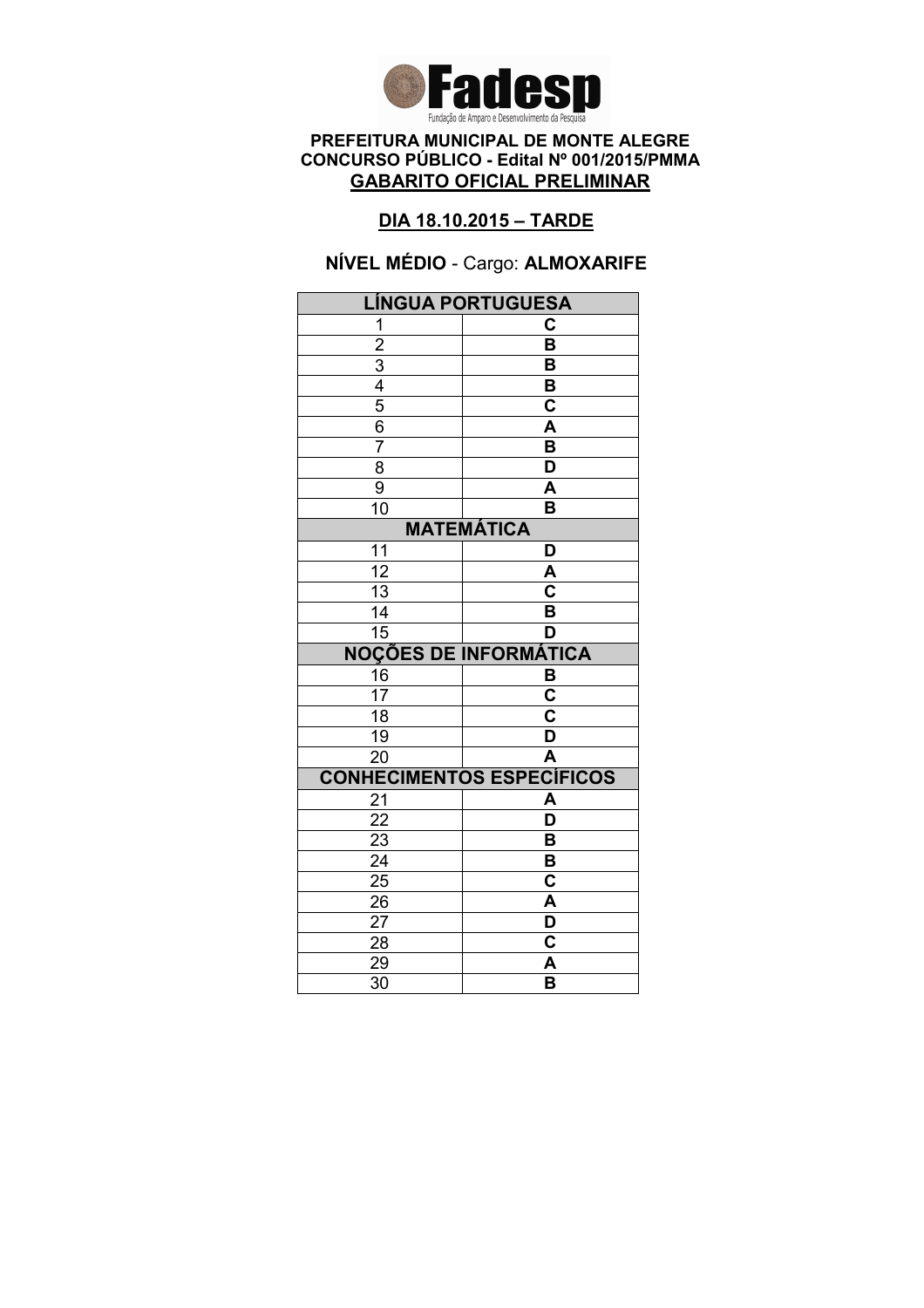

### DIA 18.10.2015 – TARDE

# NÍVEL MÉDIO - Cargo: ARTÍFICE

| <b>LÍNGUA PORTUGUESA</b>                                              |                                    |  |
|-----------------------------------------------------------------------|------------------------------------|--|
| 1                                                                     | C                                  |  |
|                                                                       | $\overline{\mathsf{B}}$            |  |
|                                                                       | B                                  |  |
|                                                                       | B                                  |  |
|                                                                       | $\overline{\mathbf{c}}$            |  |
| $\frac{2}{3}$ $\frac{3}{4}$ $\frac{4}{5}$ $\frac{6}{6}$ $\frac{7}{7}$ | $\overline{\mathsf{A}}$            |  |
|                                                                       | $\overline{\mathsf{B}}$            |  |
| 8                                                                     | $\overline{\mathsf{D}}$            |  |
| $\overline{9}$                                                        | A                                  |  |
| 10                                                                    | B                                  |  |
| <b>MATEMÁTICA</b>                                                     |                                    |  |
| 11                                                                    | D                                  |  |
| $\overline{12}$                                                       | A                                  |  |
| $\overline{13}$                                                       | $\overline{\overline{\textbf{c}}}$ |  |
| 14                                                                    | B                                  |  |
| 15                                                                    | D                                  |  |
| <b>NOÇÕES DE INFORMÁTICA</b>                                          |                                    |  |
| $\frac{16}{17}$                                                       | $rac{B}{C}$                        |  |
|                                                                       |                                    |  |
| $\overline{18}$                                                       | $\overline{\mathbf{c}}$            |  |
| $\overline{19}$                                                       | D                                  |  |
| $\overline{20}$                                                       | $\overline{\mathsf{A}}$            |  |
|                                                                       | <b>CONHECIMENTOS ESPECÍFICOS</b>   |  |
| 21                                                                    | D                                  |  |
| $\overline{22}$                                                       | $\overline{\mathsf{c}}$            |  |
| 23                                                                    | B                                  |  |
| $\overline{24}$                                                       | $\overline{\mathsf{D}}$            |  |
| $\overline{25}$                                                       | $\overline{\textbf{c}}$            |  |
| 26                                                                    | B                                  |  |
|                                                                       |                                    |  |
| 27                                                                    | D                                  |  |
| 28                                                                    | A                                  |  |
| 29<br>$\overline{30}$                                                 | A<br>$\overline{\mathbf{c}}$       |  |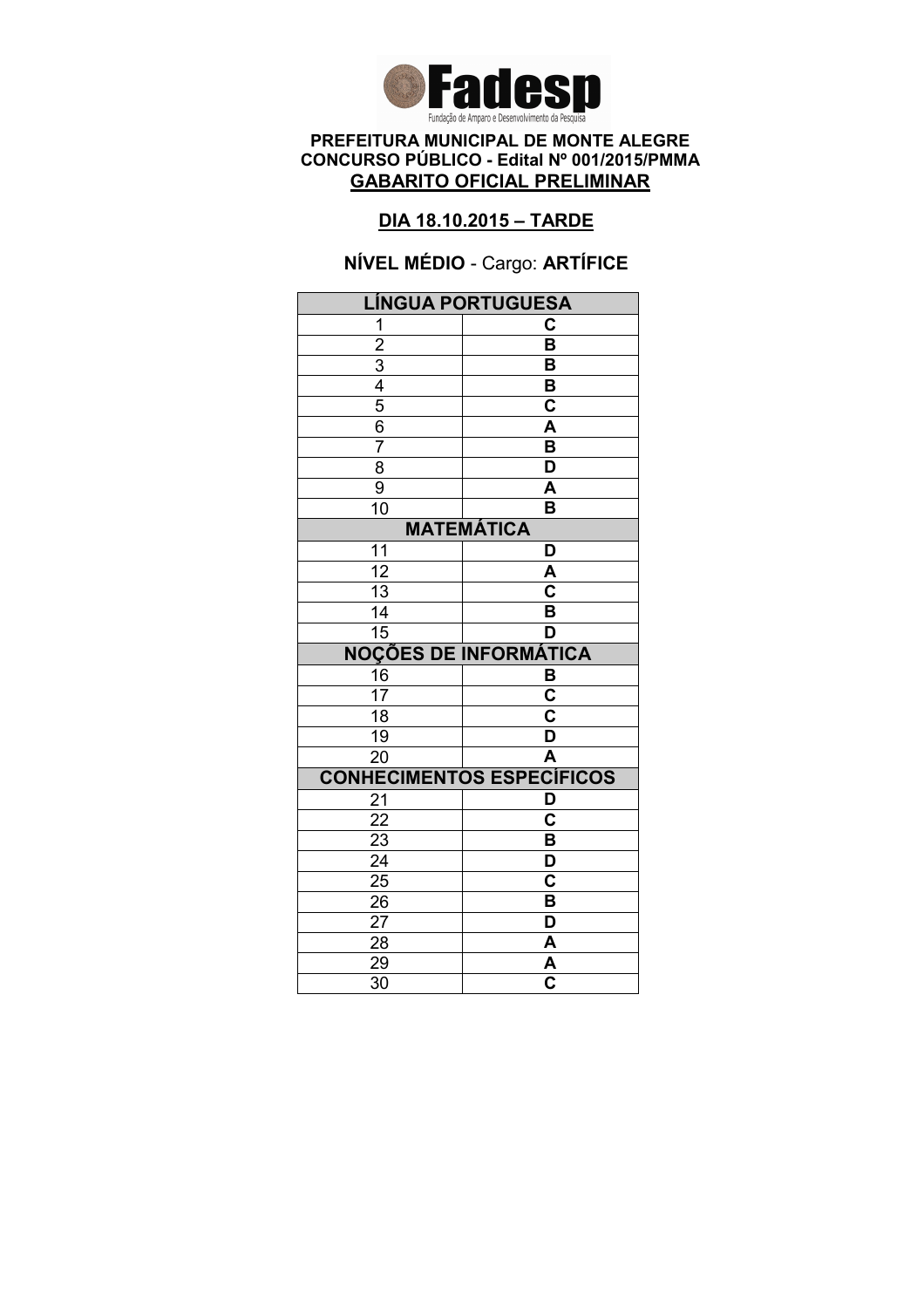

### DIA 18.10.2015 – TARDE

# NÍVEL MÉDIO - Cargo: ATENDENTE DE FARMÁCIA

| <b>LÍNGUA PORTUGUESA</b>                                |                                  |  |
|---------------------------------------------------------|----------------------------------|--|
| 1                                                       | C                                |  |
|                                                         | $\overline{\mathsf{B}}$          |  |
|                                                         | B                                |  |
|                                                         | B                                |  |
|                                                         | $\overline{\textbf{c}}$          |  |
| $\frac{2}{3}$ $\frac{4}{4}$ $\frac{5}{6}$ $\frac{6}{7}$ | $\overline{\mathsf{A}}$          |  |
|                                                         | $\overline{\mathsf{B}}$          |  |
| $\overline{8}$                                          | $\overline{\mathsf{D}}$          |  |
| $\overline{9}$                                          | A                                |  |
| 10                                                      | B                                |  |
| <b>MATEMÁTICA</b>                                       |                                  |  |
| 11                                                      | D                                |  |
| $\overline{12}$                                         | A                                |  |
| $\overline{13}$                                         | $\overline{\mathbf{c}}$          |  |
| 14                                                      | B                                |  |
| $\overline{15}$                                         | D                                |  |
| <b>NOÇÕES DE INFORMÁTICA</b>                            |                                  |  |
| 16                                                      | $\frac{B}{C}$                    |  |
| $\overline{17}$                                         |                                  |  |
| $\overline{18}$                                         | $\overline{\textbf{c}}$          |  |
| $\overline{19}$                                         | $\overline{\mathsf{D}}$          |  |
| $\overline{20}$                                         | Ā                                |  |
|                                                         | <b>CONHECIMENTOS ESPECÍFICOS</b> |  |
| 21                                                      | $\overline{\mathbf{c}}$          |  |
| 22                                                      | $\overline{\mathsf{B}}$          |  |
| 23                                                      | D                                |  |
| $\overline{24}$                                         | A                                |  |
| $\overline{25}$                                         | $\overline{\mathsf{B}}$          |  |
| 26                                                      | $\overline{\mathbf{c}}$          |  |
| 27                                                      |                                  |  |
|                                                         | A                                |  |
| 28                                                      | D                                |  |
| 29<br>$\overline{30}$                                   | B<br>B                           |  |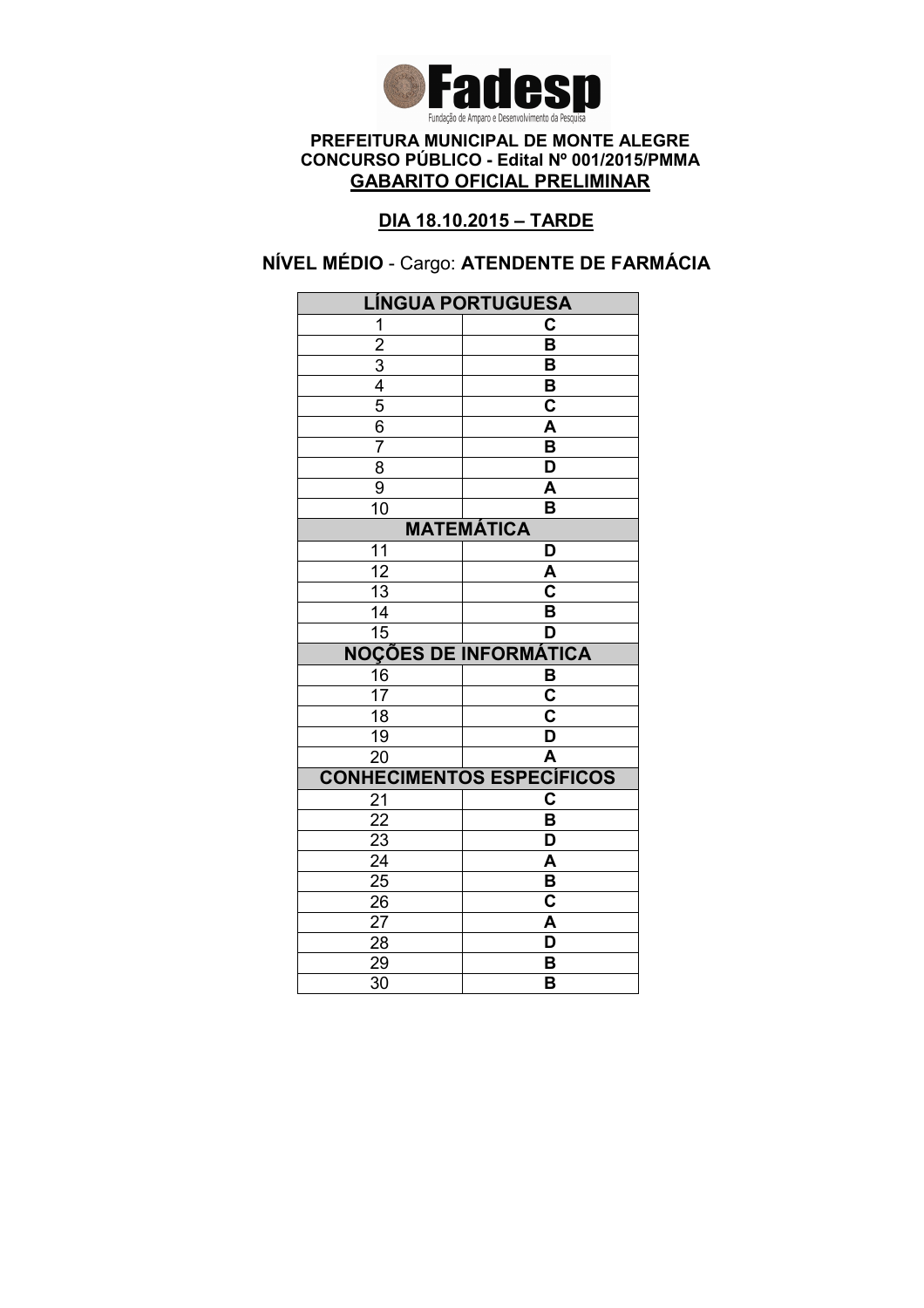

### DIA 18.10.2015 – TARDE

NÍVEL MÉDIO - Cargo: AUXILIAR SOCIAL

| <b>LÍNGUA PORTUGUESA</b>     |                                  |  |
|------------------------------|----------------------------------|--|
| 1                            | C                                |  |
| $\overline{2}$               | $\overline{\mathsf{B}}$          |  |
|                              | B                                |  |
| $\frac{3}{4}$                | B                                |  |
|                              | $\overline{\mathsf{c}}$          |  |
| 6                            | A                                |  |
| $\overline{7}$               | B                                |  |
| $\overline{8}$               | $\overline{\mathsf{D}}$          |  |
| 9                            | A                                |  |
| 10                           | B                                |  |
| <b>MATEMÁTICA</b>            |                                  |  |
| 11                           | D                                |  |
| $\overline{12}$              | A                                |  |
| $\overline{13}$              | $\overline{\mathbf{c}}$          |  |
| 14                           | B                                |  |
| 15                           | D                                |  |
| <b>NOÇÕES DE INFORMÁTICA</b> |                                  |  |
| 16                           | B                                |  |
| 17                           | $\overline{\mathbf{c}}$          |  |
| $\overline{18}$              | $\overline{\textbf{c}}$          |  |
| 19                           | $\overline{\mathsf{D}}$          |  |
| $\overline{20}$              | $\overline{\mathsf{A}}$          |  |
|                              | <b>CONHECIMENTOS ESPECÍFICOS</b> |  |
| 21                           | B                                |  |
| 22                           | C                                |  |
|                              |                                  |  |
| 23                           | A                                |  |
| $\overline{24}$              | $\overline{\mathsf{B}}$          |  |
| $\overline{25}$              | A                                |  |
| 26                           | D                                |  |
| 27                           | $\mathbf C$                      |  |
| 28                           | B                                |  |
| 29<br>$\overline{30}$        | A<br>$\overline{\mathsf{D}}$     |  |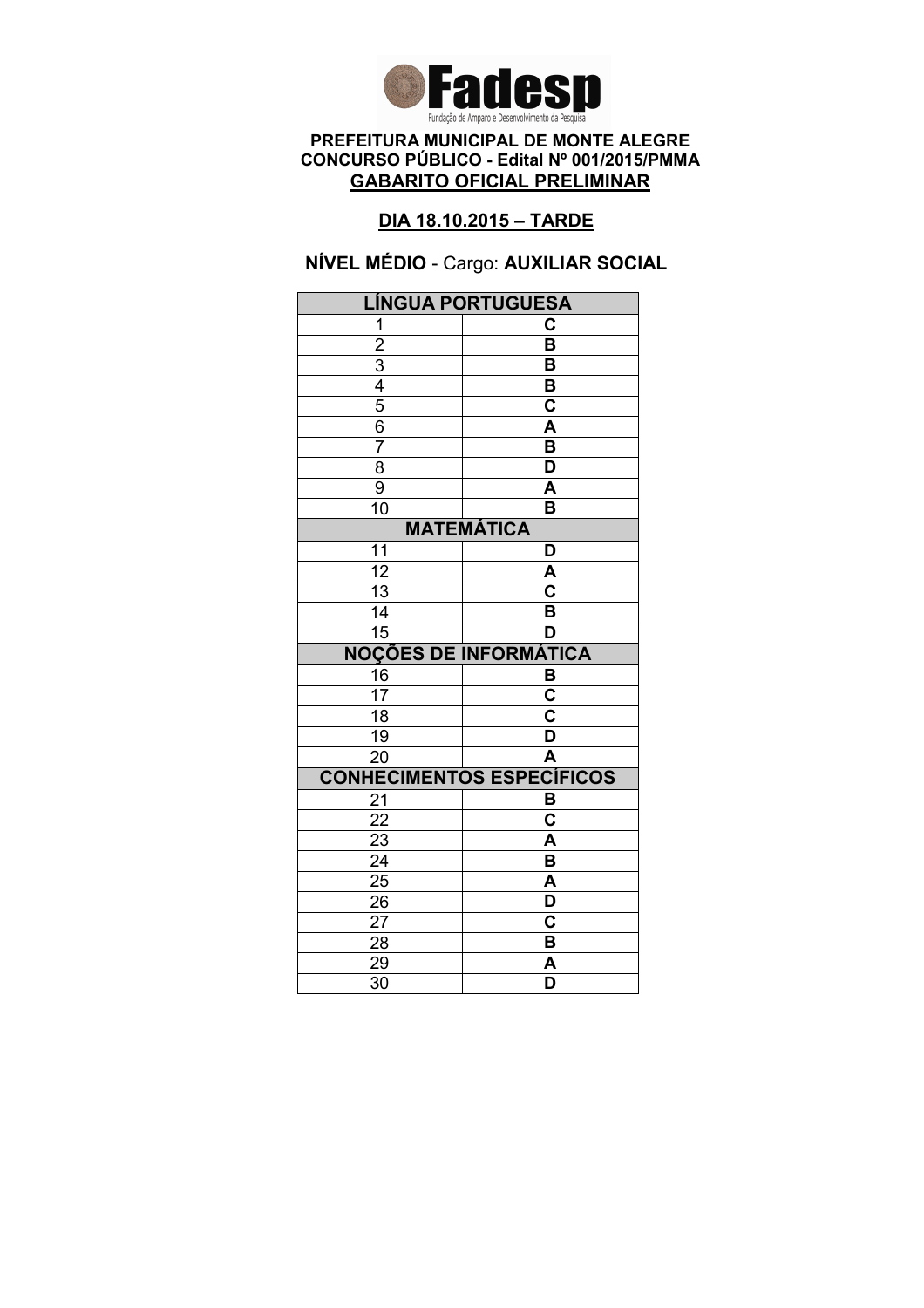

### DIA 18.10.2015 – TARDE

# NÍVEL MÉDIO - Cargo: ELETRICISTA

| LÍNGUA PORTUGUESA                                       |                                                    |  |
|---------------------------------------------------------|----------------------------------------------------|--|
| 1                                                       | C                                                  |  |
|                                                         | $\overline{\mathsf{B}}$                            |  |
|                                                         | B                                                  |  |
|                                                         | B                                                  |  |
| $\frac{2}{3}$ $\frac{4}{4}$ $\frac{5}{6}$ $\frac{6}{7}$ | $\overline{\mathbf{c}}$                            |  |
|                                                         | A                                                  |  |
|                                                         | B                                                  |  |
| $\overline{8}$                                          | $\overline{\mathsf{D}}$                            |  |
| $\overline{9}$                                          | A                                                  |  |
| 10                                                      | B                                                  |  |
| <b>MATEMÁTICA</b>                                       |                                                    |  |
| 11                                                      | D                                                  |  |
| $\overline{12}$                                         | A                                                  |  |
| $\overline{13}$                                         | $\overline{\mathbf{c}}$                            |  |
| 14                                                      | B                                                  |  |
| 15                                                      | D                                                  |  |
| <b>NOÇÕES DE INFORMÁTICA</b>                            |                                                    |  |
| $\frac{16}{17}$                                         | В                                                  |  |
|                                                         | $\overline{\mathbf{c}}$                            |  |
| $\overline{18}$                                         | $\overline{\textbf{c}}$                            |  |
| 19                                                      | D                                                  |  |
|                                                         |                                                    |  |
| $\overline{20}$                                         | $\overline{\mathsf{A}}$                            |  |
|                                                         | <b>CONHECIMENTOS ESPECÍFICOS</b>                   |  |
| 21                                                      | B                                                  |  |
| $\overline{22}$                                         | A                                                  |  |
| 23                                                      | B                                                  |  |
| $\overline{24}$                                         | A                                                  |  |
| $\overline{25}$                                         | $\overline{\textbf{c}}$                            |  |
| 26                                                      | D                                                  |  |
| 27                                                      | A                                                  |  |
| 28                                                      | B                                                  |  |
| 29<br>$\overline{30}$                                   | $\overline{\mathbf{c}}$<br>$\overline{\mathsf{D}}$ |  |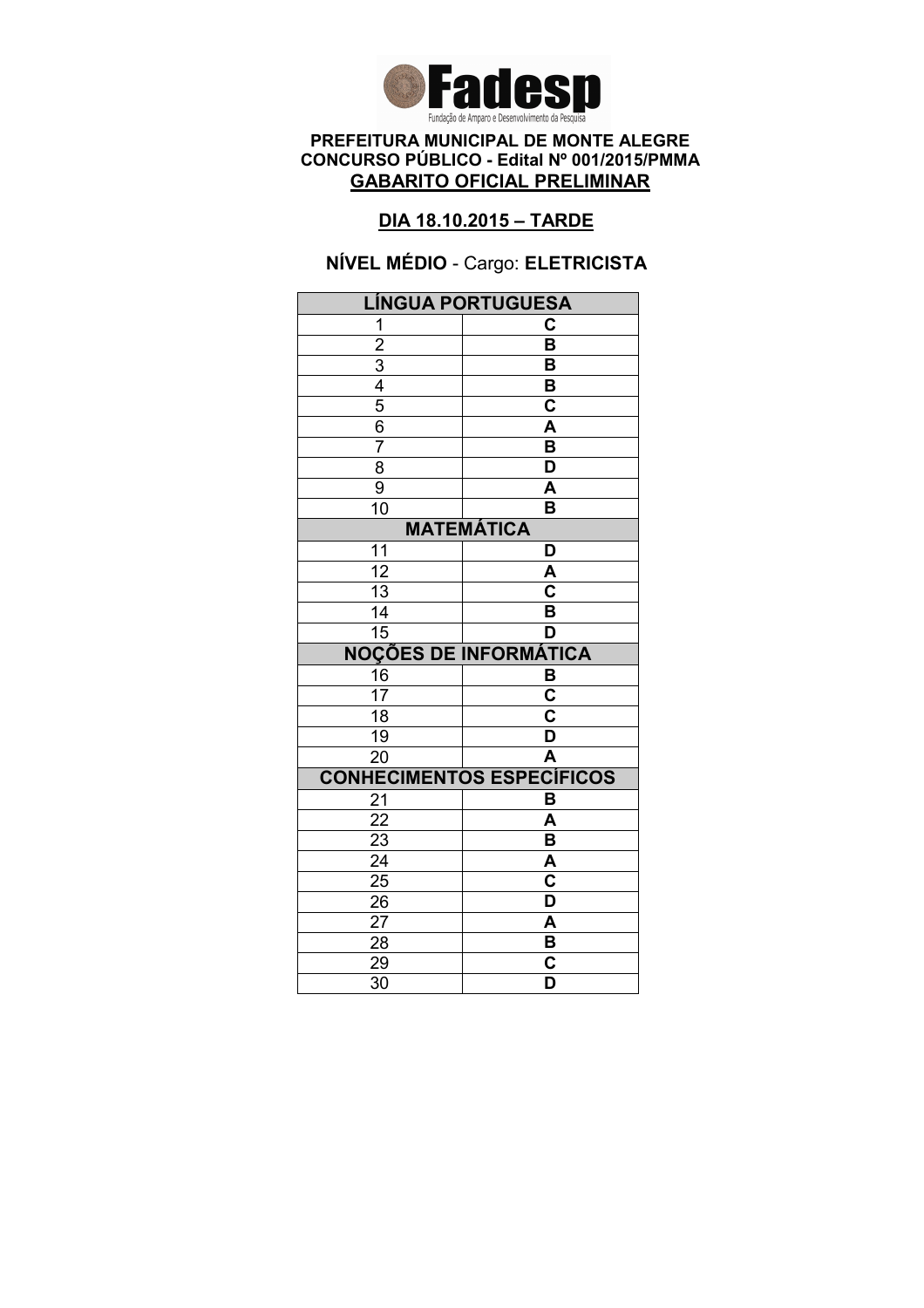

### DIA 18.10.2015 – TARDE

NÍVEL MÉDIO - Cargo: ORIENTADOR SOCIAL

| <b>LÍNGUA PORTUGUESA</b>     |                                  |  |
|------------------------------|----------------------------------|--|
| 1                            | C                                |  |
| $\overline{2}$               | $\overline{\mathsf{B}}$          |  |
|                              | B                                |  |
| $\frac{3}{4}$                | B                                |  |
|                              | $\overline{\mathsf{c}}$          |  |
| 6                            | A                                |  |
| 7                            | B                                |  |
| $\overline{8}$               | $\overline{\mathsf{D}}$          |  |
| 9                            | A                                |  |
| 10                           | B                                |  |
| <b>MATEMÁTICA</b>            |                                  |  |
| 11                           | D                                |  |
| $\overline{12}$              | A                                |  |
| 13                           | $\overline{\textbf{c}}$          |  |
| 14                           | B                                |  |
| $\overline{15}$              | D                                |  |
| <b>NOÇÕES DE INFORMÁTICA</b> |                                  |  |
| 16                           | B                                |  |
| 17                           | $\overline{\mathbf{c}}$          |  |
| $\overline{18}$              | $\overline{\textbf{c}}$          |  |
| 19                           | $\overline{\mathsf{D}}$          |  |
| $\overline{20}$              | A                                |  |
|                              | <b>CONHECIMENTOS ESPECÍFICOS</b> |  |
| 21                           | D                                |  |
| 22                           | A                                |  |
| 23                           |                                  |  |
|                              | A                                |  |
| $\overline{24}$              | $\overline{\mathbf{c}}$          |  |
| $\overline{25}$              | D                                |  |
| 26                           | B                                |  |
| 27                           | D                                |  |
| 28                           | A                                |  |
| 29<br>$\overline{30}$        | B<br>$\overline{\mathbf{c}}$     |  |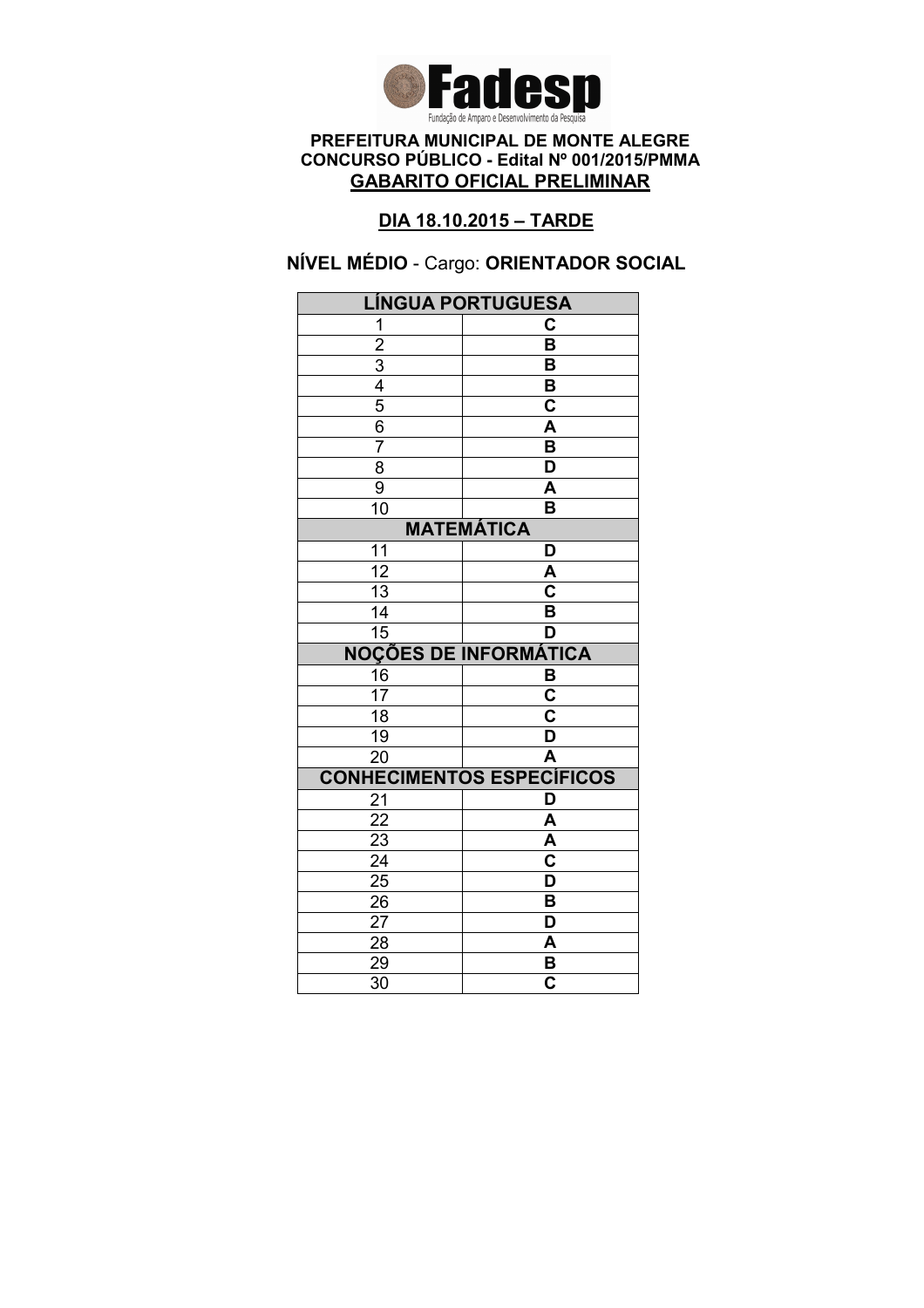

### DIA 18.10.2015 – TARDE

# NÍVEL MÉDIO - Cargo: TÉCNICO AGROPECUÁRIA

|                                           | <b>LÍNGUA PORTUGUESA</b>         |  |
|-------------------------------------------|----------------------------------|--|
| 1                                         | С                                |  |
|                                           | $\overline{\mathsf{B}}$          |  |
|                                           | B                                |  |
|                                           | B                                |  |
| $\frac{2}{3}$ $\frac{4}{5}$ $\frac{5}{6}$ | $\mathbf C$                      |  |
|                                           | A                                |  |
| 7                                         | $\overline{\mathsf{B}}$          |  |
| 8                                         | $\overline{\mathsf{D}}$          |  |
| 9                                         | A                                |  |
| $\overline{10}$                           | B                                |  |
| <b>MATEMÁTICA</b>                         |                                  |  |
| 11                                        | D                                |  |
| $\overline{12}$                           | A                                |  |
| 13                                        | C                                |  |
| 14                                        | B                                |  |
| 15                                        | D                                |  |
|                                           | <b>NOÇÕES DE INFORMÁTICA</b>     |  |
| 16                                        | В                                |  |
| $\overline{17}$                           | $\overline{\mathbf{c}}$          |  |
|                                           |                                  |  |
| $\overline{18}$                           | $\overline{\mathsf{c}}$          |  |
| 19                                        | $\overline{\mathsf{D}}$          |  |
| $\overline{20}$                           | $\overline{\mathsf{A}}$          |  |
|                                           | <b>CONHECIMENTOS ESPECÍFICOS</b> |  |
| 21                                        | B                                |  |
| 22                                        | C                                |  |
| $\overline{23}$                           | $\overline{\text{c}}$            |  |
| $\overline{24}$                           | $\overline{\mathsf{D}}$          |  |
| $\overline{25}$                           | $\overline{\mathsf{B}}$          |  |
| 26                                        | A                                |  |
| 27                                        | B                                |  |
| 28                                        | B                                |  |
| 29<br>$\overline{30}$                     | A<br>$\overline{\mathbf{c}}$     |  |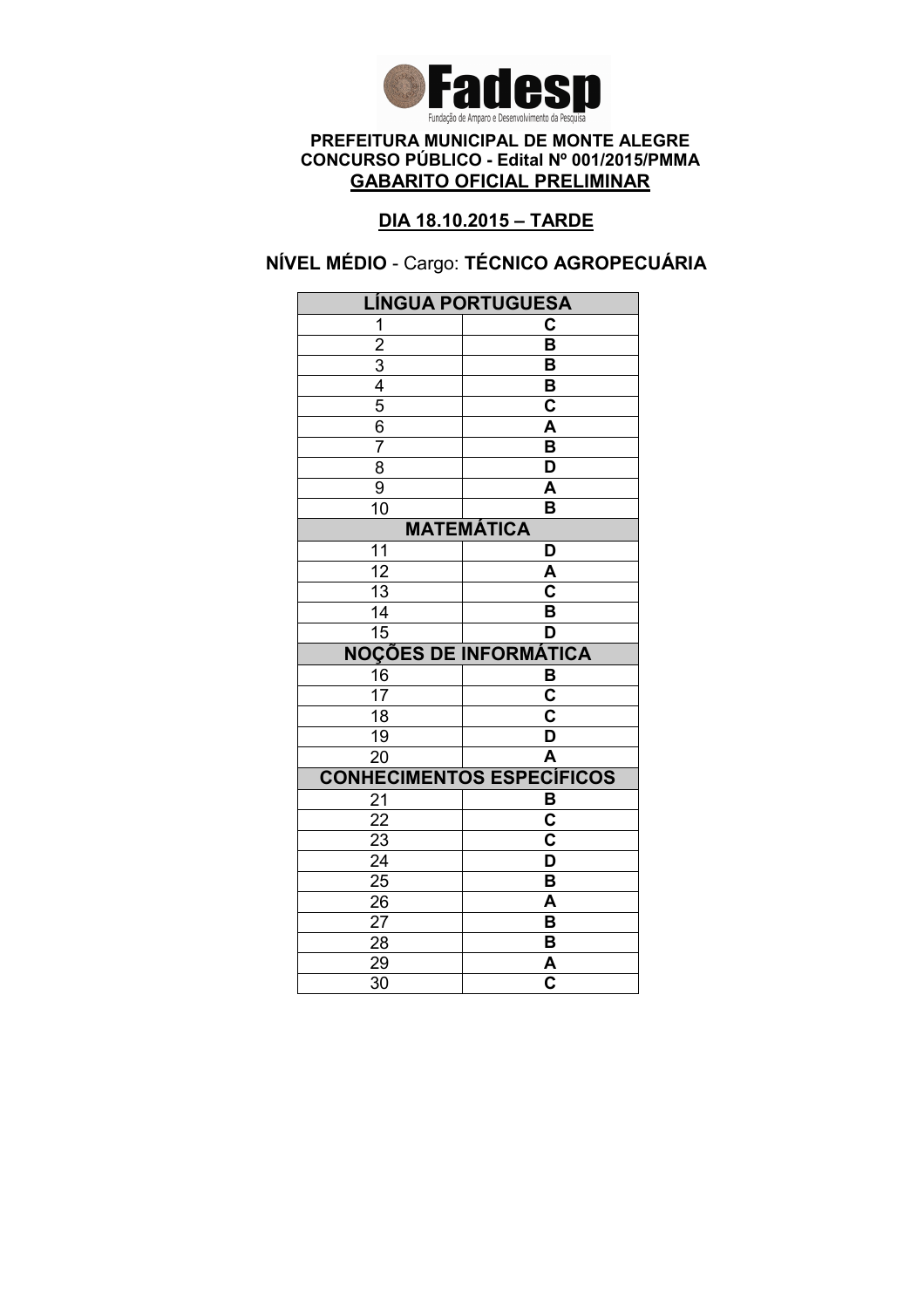

### DIA 18.10.2015 – TARDE

# NÍVEL MÉDIO - Cargo: TÉCNICO DE ENFERMAGEM

| LÍNGUA PORTUGUESA                         |                                    |  |
|-------------------------------------------|------------------------------------|--|
| 1                                         | C                                  |  |
|                                           | $\overline{\mathsf{B}}$            |  |
|                                           | B                                  |  |
|                                           | B                                  |  |
|                                           | $\overline{\textbf{c}}$            |  |
| $\frac{2}{3}$ $\frac{4}{5}$ $\frac{6}{7}$ | $\overline{\mathsf{A}}$            |  |
|                                           | $\overline{\mathsf{B}}$            |  |
| $\overline{8}$                            | $\overline{\mathsf{D}}$            |  |
| $\overline{9}$                            | A                                  |  |
| $\overline{1}0$                           | B                                  |  |
| <b>MATEMÁTICA</b>                         |                                    |  |
| 11                                        | D                                  |  |
| $\overline{12}$                           | A                                  |  |
| $\overline{13}$                           | $\overline{\overline{\mathsf{c}}}$ |  |
| 14                                        | B                                  |  |
| $\overline{15}$                           | D                                  |  |
| <b>NOÇÕES DE INFORMÁTICA</b>              |                                    |  |
| 16                                        | $\frac{B}{C}$                      |  |
| $\overline{17}$                           |                                    |  |
| $\overline{18}$                           | $\overline{\mathbf{c}}$            |  |
| $\overline{19}$                           | $\overline{\mathsf{D}}$            |  |
| $\overline{20}$                           | Ā                                  |  |
|                                           | <b>CONHECIMENTOS ESPECÍFICOS</b>   |  |
| 21                                        | $\overline{\mathbf{c}}$            |  |
| $\overline{22}$                           | A                                  |  |
| 23                                        | B                                  |  |
| $\overline{24}$                           | $\overline{\mathsf{B}}$            |  |
| $\overline{25}$                           | $\overline{\mathbf{c}}$            |  |
| 26                                        | D                                  |  |
| 27                                        | B                                  |  |
|                                           |                                    |  |
| 28                                        | A                                  |  |
| 29<br>$\overline{30}$                     | D<br>$\overline{\mathbf{c}}$       |  |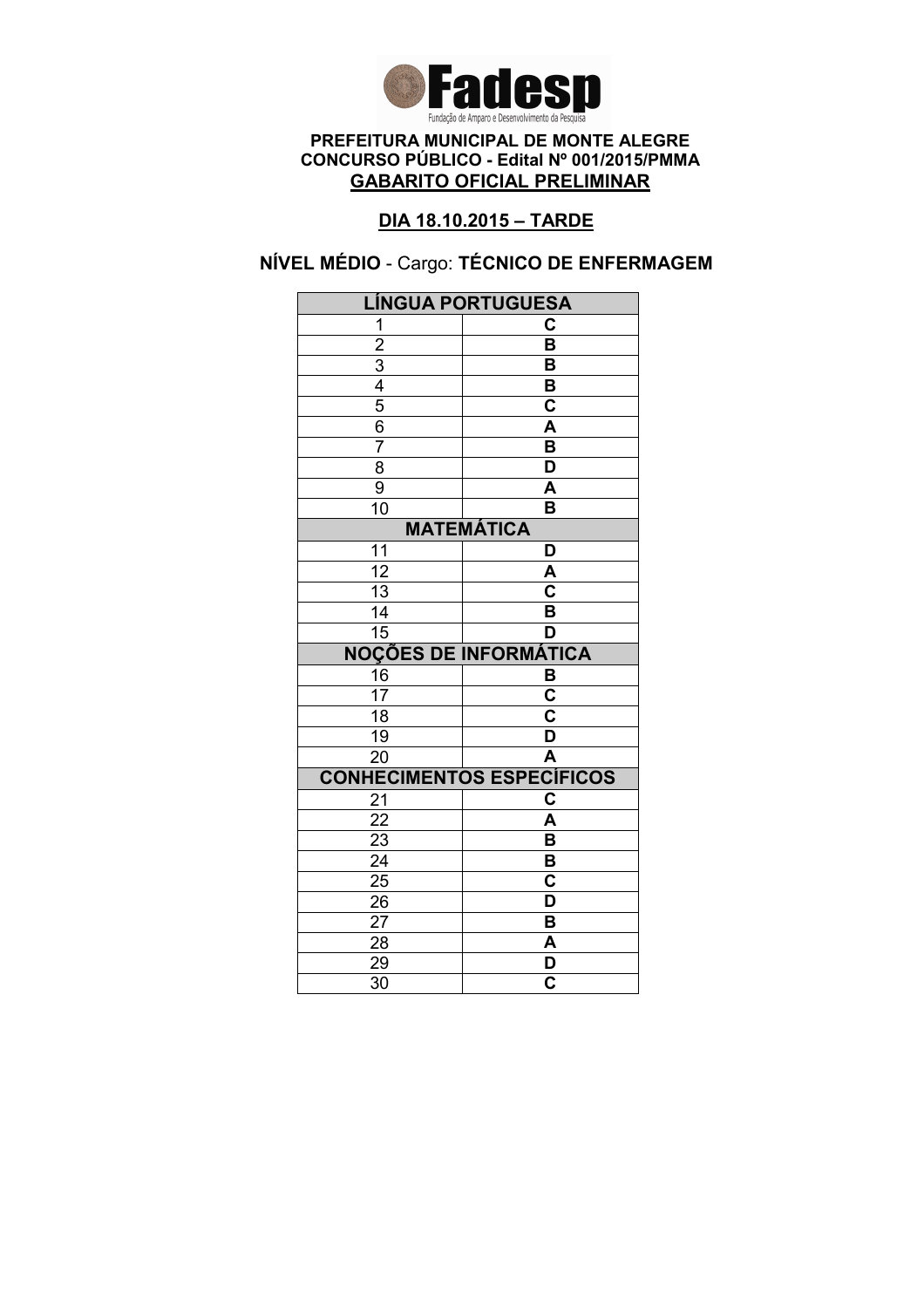

### DIA 18.10.2015 – TARDE

# NÍVEL MÉDIO - Cargo: TÉCNICO EM ALIMENTOS

| LÍNGUA PORTUGUESA                                       |                                  |  |
|---------------------------------------------------------|----------------------------------|--|
| 1                                                       | C                                |  |
|                                                         | $\overline{\mathsf{B}}$          |  |
|                                                         | B                                |  |
|                                                         | B                                |  |
|                                                         | $\overline{\textbf{c}}$          |  |
| $\frac{2}{3}$ $\frac{4}{4}$ $\frac{5}{6}$ $\frac{6}{7}$ | $\overline{\mathsf{A}}$          |  |
|                                                         | $\overline{\mathsf{B}}$          |  |
| $\overline{8}$                                          | $\overline{\mathsf{D}}$          |  |
| $\overline{9}$                                          | A                                |  |
| $\overline{1}0$                                         | B                                |  |
| <b>MATEMÁTICA</b>                                       |                                  |  |
| 11                                                      | D                                |  |
| $\overline{12}$                                         | A                                |  |
| $\overline{13}$                                         | $\overline{\mathbf{c}}$          |  |
| 14                                                      | B                                |  |
| $\overline{15}$                                         | D                                |  |
|                                                         | <b>NOÇÕES DE INFORMÁTICA</b>     |  |
| 16                                                      | $\frac{B}{C}$                    |  |
| $\overline{17}$                                         |                                  |  |
| $\overline{18}$                                         | $\overline{\textbf{c}}$          |  |
| $\overline{19}$                                         | $\overline{\mathsf{D}}$          |  |
| $\overline{20}$                                         | $\overline{\mathsf{A}}$          |  |
|                                                         | <b>CONHECIMENTOS ESPECÍFICOS</b> |  |
| 21                                                      | D                                |  |
| 22                                                      | A                                |  |
| 23                                                      | B                                |  |
| $\overline{24}$                                         | $\overline{\textbf{c}}$          |  |
| $\overline{25}$                                         | A                                |  |
| 26                                                      | B                                |  |
|                                                         |                                  |  |
| 27                                                      | D                                |  |
| 28                                                      | C                                |  |
| 29<br>$\overline{30}$                                   | A<br>$\overline{\mathsf{B}}$     |  |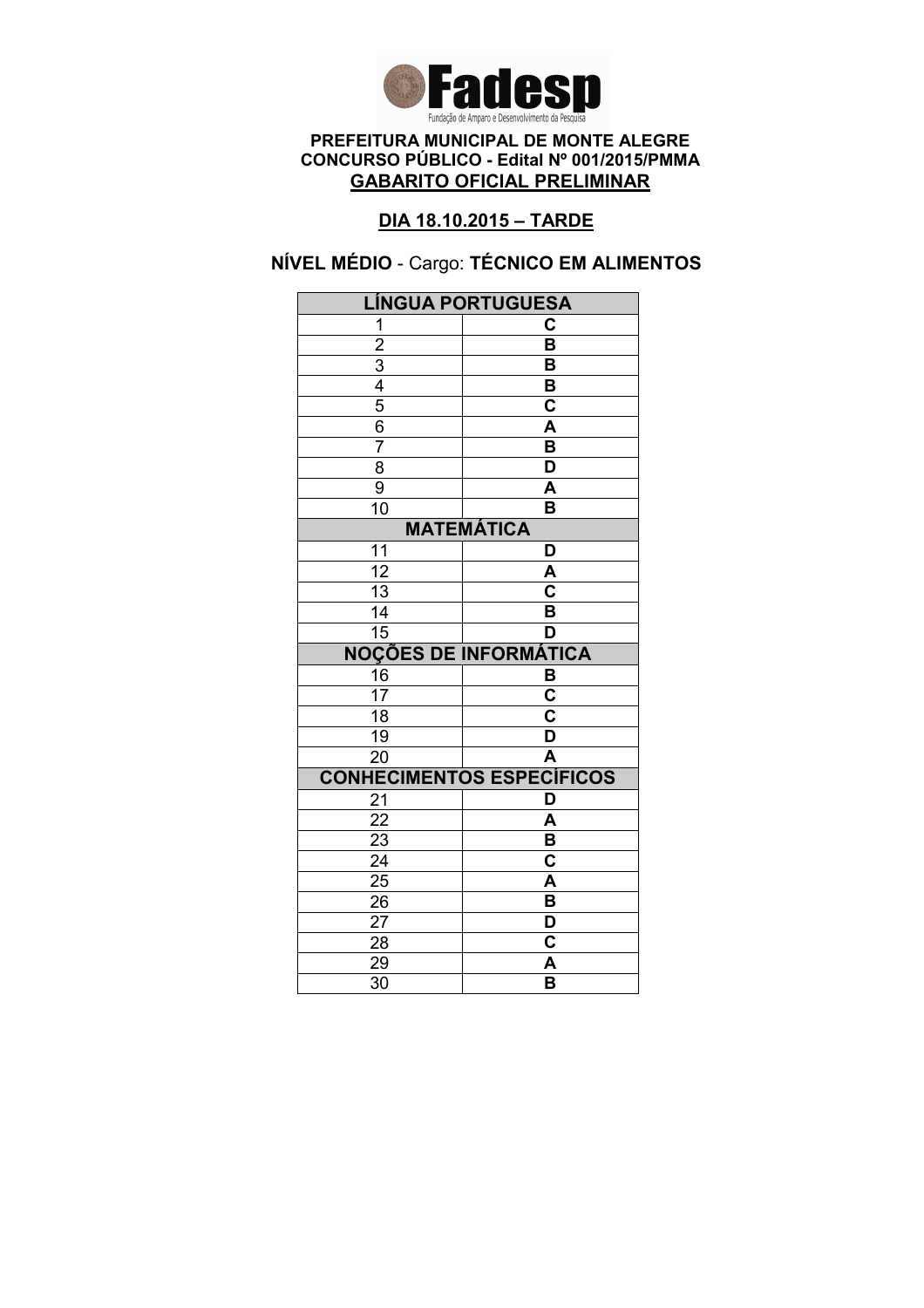

### DIA 18.10.2015 – TARDE

NÍVEL MÉDIO - Cargo: TÉCNICO EM HIGIENE BUCAL

| <b>LÍNGUA PORTUGUESA</b> |                                    |
|--------------------------|------------------------------------|
| 1                        | C                                  |
| $\overline{2}$           | $\overline{\mathsf{B}}$            |
|                          | B                                  |
| $\frac{3}{4}$            | $\overline{\mathbf{B}}$            |
|                          | $\overline{\mathbf{c}}$            |
| $\frac{6}{7}$            | A                                  |
|                          | $\overline{\mathsf{B}}$            |
| $\overline{8}$           | $\overline{\mathsf{D}}$            |
| 9                        | A                                  |
| $\overline{10}$          | $\overline{\mathsf{B}}$            |
|                          | <b>MATEMÁTICA</b>                  |
| 11                       | D                                  |
| $\overline{12}$          | A                                  |
| $\overline{13}$          | $\overline{\overline{\textbf{c}}}$ |
| $\overline{14}$          | $\overline{\mathsf{B}}$            |
| $\overline{15}$          | D                                  |
|                          | <b>NOÇÕES DE INFORMÁTICA</b>       |
| 16                       | B                                  |
| $\overline{17}$          | $\overline{\mathsf{c}}$            |
| $\overline{18}$          | $\overline{\textbf{c}}$            |
| $\overline{19}$          | $\overline{\mathsf{D}}$            |
| $\overline{20}$          | Ā                                  |
|                          | <b>CONHECIMENTOS ESPECÍFICOS</b>   |
| 21                       | C                                  |
| $\overline{22}$          | $\overline{\mathsf{A}}$            |
| 23                       | D                                  |
| $\overline{24}$          | $\overline{\mathsf{B}}$            |
| $\overline{25}$          | Ā                                  |
|                          |                                    |
| 26                       | $\overline{\mathbf{c}}$            |
| 27                       | B                                  |
| 28                       | A                                  |
| 29<br>$\overline{30}$    | D<br>B                             |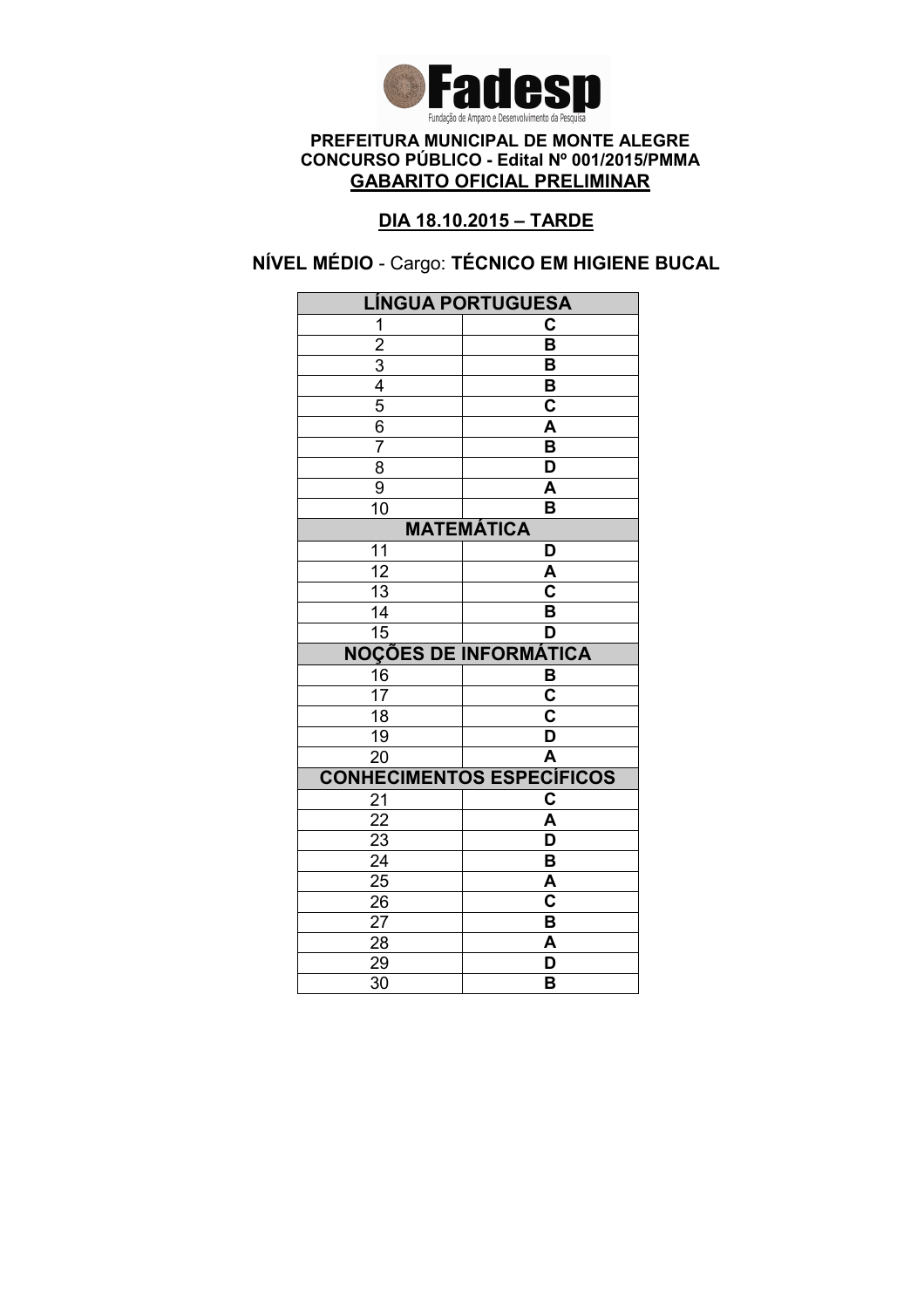

### DIA 18.10.2015 – TARDE

# NÍVEL MÉDIO - Cargo: TÉCNICO EM INFORMÁTICA

| <b>LÍNGUA PORTUGUESA</b>                  |                                  |
|-------------------------------------------|----------------------------------|
| 1                                         | C                                |
|                                           | $\overline{\mathsf{B}}$          |
|                                           | B                                |
|                                           | В                                |
| $\frac{2}{3}$ $\frac{4}{5}$ $\frac{5}{6}$ | $\overline{\mathbf{c}}$          |
|                                           | $\overline{\mathsf{A}}$          |
| $\overline{7}$                            | $\overline{\mathsf{B}}$          |
| 8                                         | $\overline{\mathsf{D}}$          |
| $\overline{9}$                            | A                                |
| 10                                        | B                                |
|                                           | <b>MATEMÁTICA</b>                |
| 11                                        | D                                |
| $\overline{12}$                           | A                                |
| $\overline{13}$                           | $\overline{\mathbf{c}}$          |
| 14                                        | B                                |
| $\overline{15}$                           | D                                |
|                                           | <b>NOÇÕES DE INFORMÁTICA</b>     |
| $\frac{16}{17}$                           | $\frac{B}{C}$                    |
|                                           |                                  |
| $\overline{18}$                           | $\overline{\textbf{c}}$          |
| $\overline{19}$                           | $\overline{\mathsf{D}}$          |
| $\overline{20}$                           | $\overline{\mathsf{A}}$          |
|                                           | <b>CONHECIMENTOS ESPECÍFICOS</b> |
| 21                                        | A                                |
| 22                                        | $\overline{\mathsf{D}}$          |
| 23                                        | B                                |
| $\overline{24}$                           | $\overline{\textbf{c}}$          |
| $2\overline{5}$                           | $\overline{\textbf{c}}$          |
| 26                                        | D                                |
| 27                                        | D                                |
| 28                                        | C                                |
| 29                                        | B                                |
| $\overline{30}$                           | $\overline{\mathsf{A}}$          |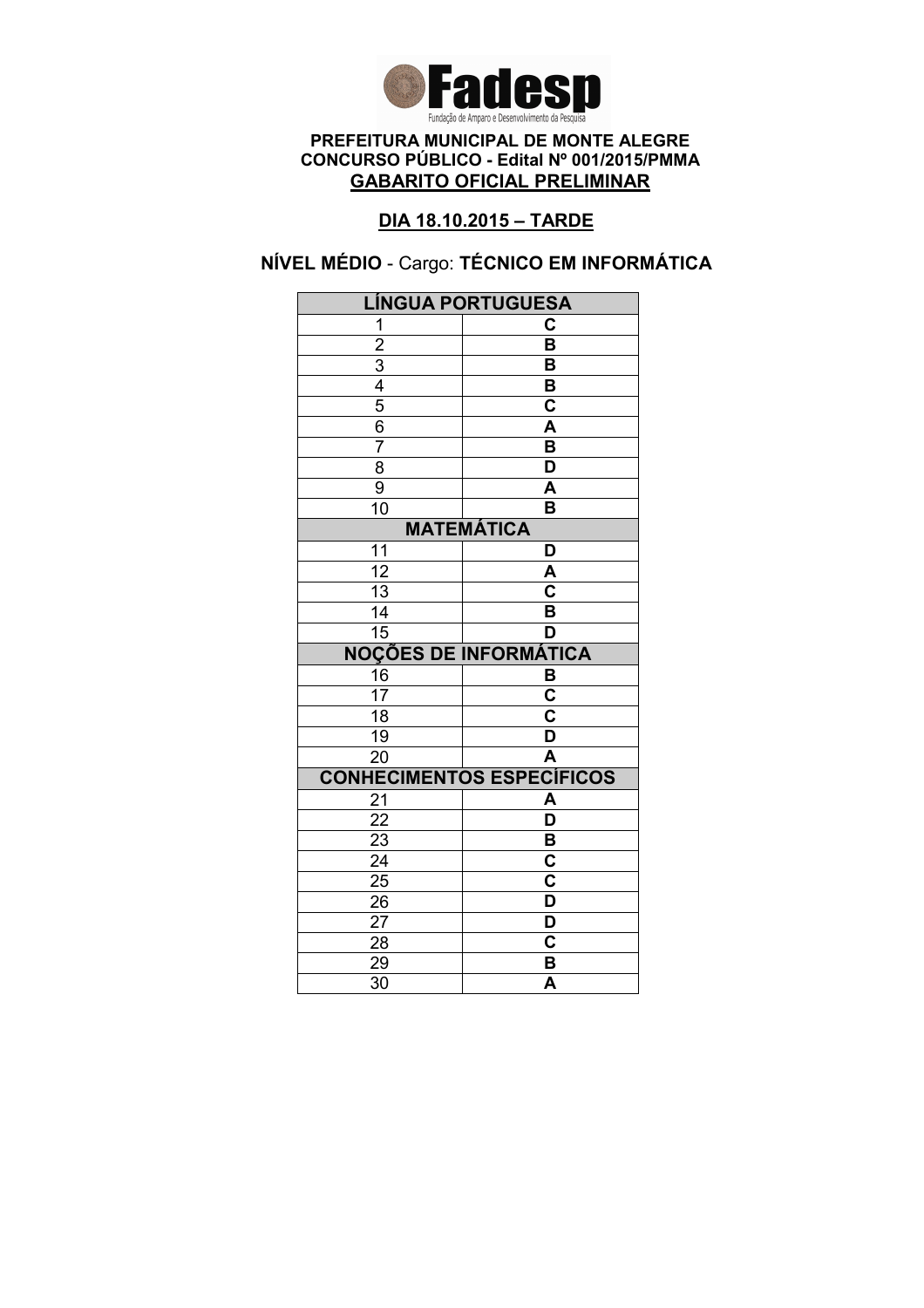

### DIA 18.10.2015 – TARDE

# NÍVEL MÉDIO - Cargo: TÉCNICO EM LABORATÓRIO

| <b>LÍNGUA PORTUGUESA</b> |                                  |  |
|--------------------------|----------------------------------|--|
| 1                        | C                                |  |
|                          | $\overline{\mathsf{B}}$          |  |
| $\frac{2}{3}$            | B                                |  |
|                          | B                                |  |
| $\frac{5}{6}$            | $\mathbf C$                      |  |
|                          | A                                |  |
| $\overline{7}$           | $\overline{\mathsf{B}}$          |  |
| $\overline{8}$           | $\overline{\mathsf{D}}$          |  |
| 9                        | A                                |  |
| $\overline{10}$          | B                                |  |
| <b>MATEMÁTICA</b>        |                                  |  |
| 11                       | D                                |  |
| $\overline{12}$          | A                                |  |
| 13                       | C                                |  |
| 14                       | B                                |  |
| $\overline{15}$          | D                                |  |
|                          | <b>NOÇÕES DE INFORMÁTICA</b>     |  |
| 16                       | B                                |  |
| $\overline{17}$          | $\overline{\textbf{c}}$          |  |
| 18                       | $\overline{\mathsf{c}}$          |  |
| 19                       | $\overline{\mathsf{D}}$          |  |
| $\overline{20}$          | $\overline{\mathsf{A}}$          |  |
|                          | <b>CONHECIMENTOS ESPECÍFICOS</b> |  |
| 21                       | B                                |  |
| 22                       | A                                |  |
| $\overline{23}$          | D                                |  |
| $\overline{24}$          | $\overline{\textbf{c}}$          |  |
| $\overline{25}$          | $\overline{\mathsf{B}}$          |  |
|                          |                                  |  |
| 26                       | D                                |  |
| 27                       | D                                |  |
| 28                       | B                                |  |
| 29<br>$\overline{30}$    | D<br>$\overline{\mathsf{A}}$     |  |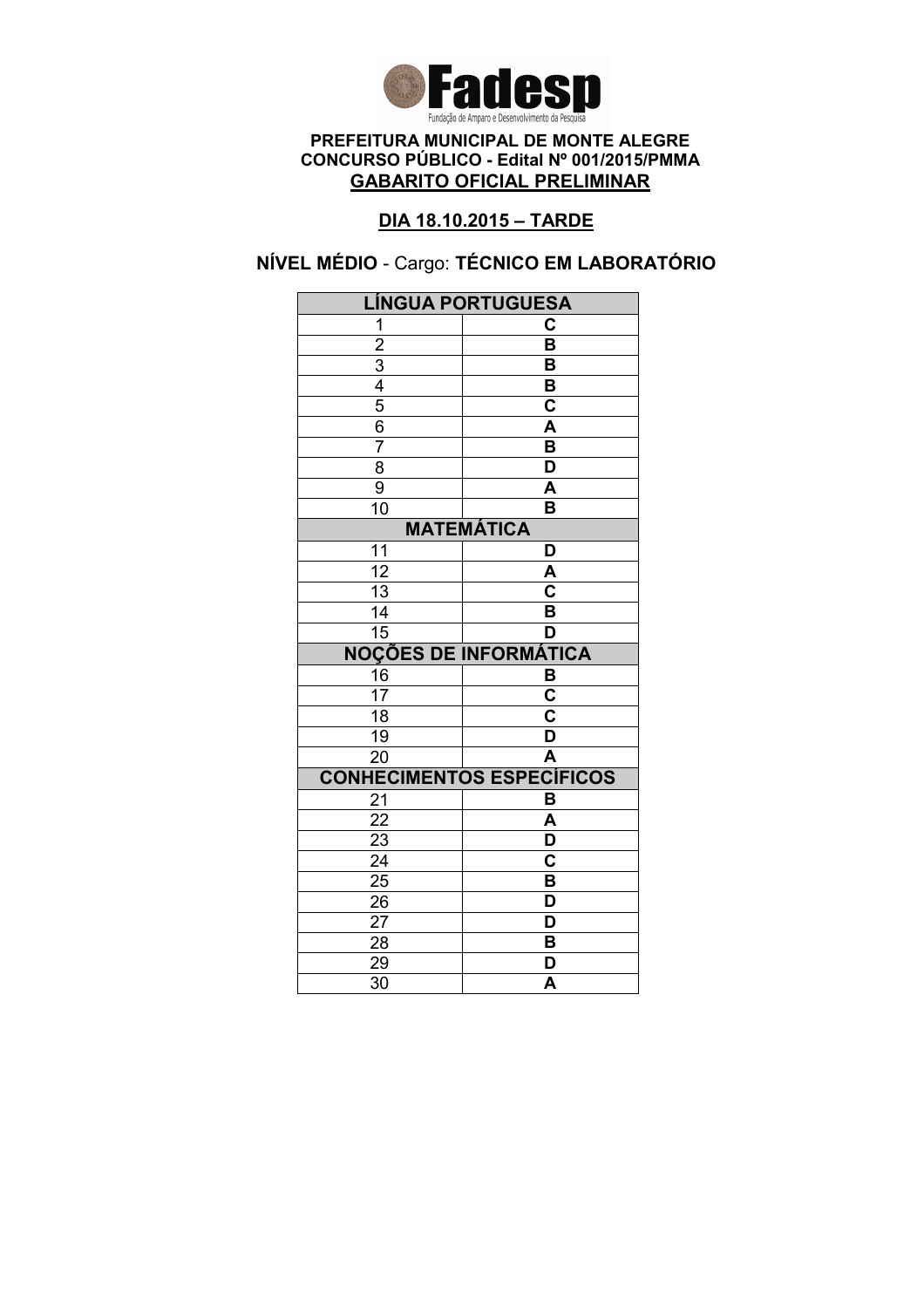

### DIA 18.10.2015 – TARDE

# NÍVEL MÉDIO - Cargo: TÉCNICO EM MEIO AMBIENTE

| LÍNGUA PORTUGUESA                         |                                  |
|-------------------------------------------|----------------------------------|
| 1                                         | C                                |
|                                           | $\overline{\mathsf{B}}$          |
|                                           | B                                |
|                                           | В                                |
| $\frac{2}{3}$ $\frac{4}{5}$ $\frac{6}{3}$ | $\overline{\mathbf{c}}$          |
|                                           | $\overline{\mathsf{A}}$          |
| $\overline{7}$                            | $\overline{\mathsf{B}}$          |
| 8                                         | $\overline{\mathsf{D}}$          |
| $\overline{9}$                            | $\overline{\mathsf{A}}$          |
| 10                                        | B                                |
|                                           | <b>MATEMÁTICA</b>                |
| 11                                        | D                                |
| $\overline{12}$                           | A                                |
| $\overline{13}$                           | $\overline{\mathsf{c}}$          |
| 14                                        | B                                |
| $\overline{15}$                           | D                                |
|                                           | <b>NOÇÕES DE INFORMÁTICA</b>     |
| 16                                        | $\frac{B}{C}$                    |
| $\overline{17}$                           |                                  |
| $\overline{18}$                           | $\overline{\textbf{c}}$          |
| $\overline{19}$                           | $\overline{\mathsf{D}}$          |
| $\overline{20}$                           | $\overline{\mathsf{A}}$          |
|                                           | <b>CONHECIMENTOS ESPECÍFICOS</b> |
| 21                                        | B                                |
| 22                                        | $\overline{\textbf{c}}$          |
| 23                                        | A                                |
| $\overline{24}$                           | $\overline{\mathbf{c}}$          |
| $\overline{25}$                           | $\overline{\mathsf{D}}$          |
| 26                                        | $\overline{\mathbf{c}}$          |
| 27                                        |                                  |
|                                           | B                                |
| 28                                        | B                                |
| 29<br>$\overline{30}$                     | D<br>$\overline{\mathsf{A}}$     |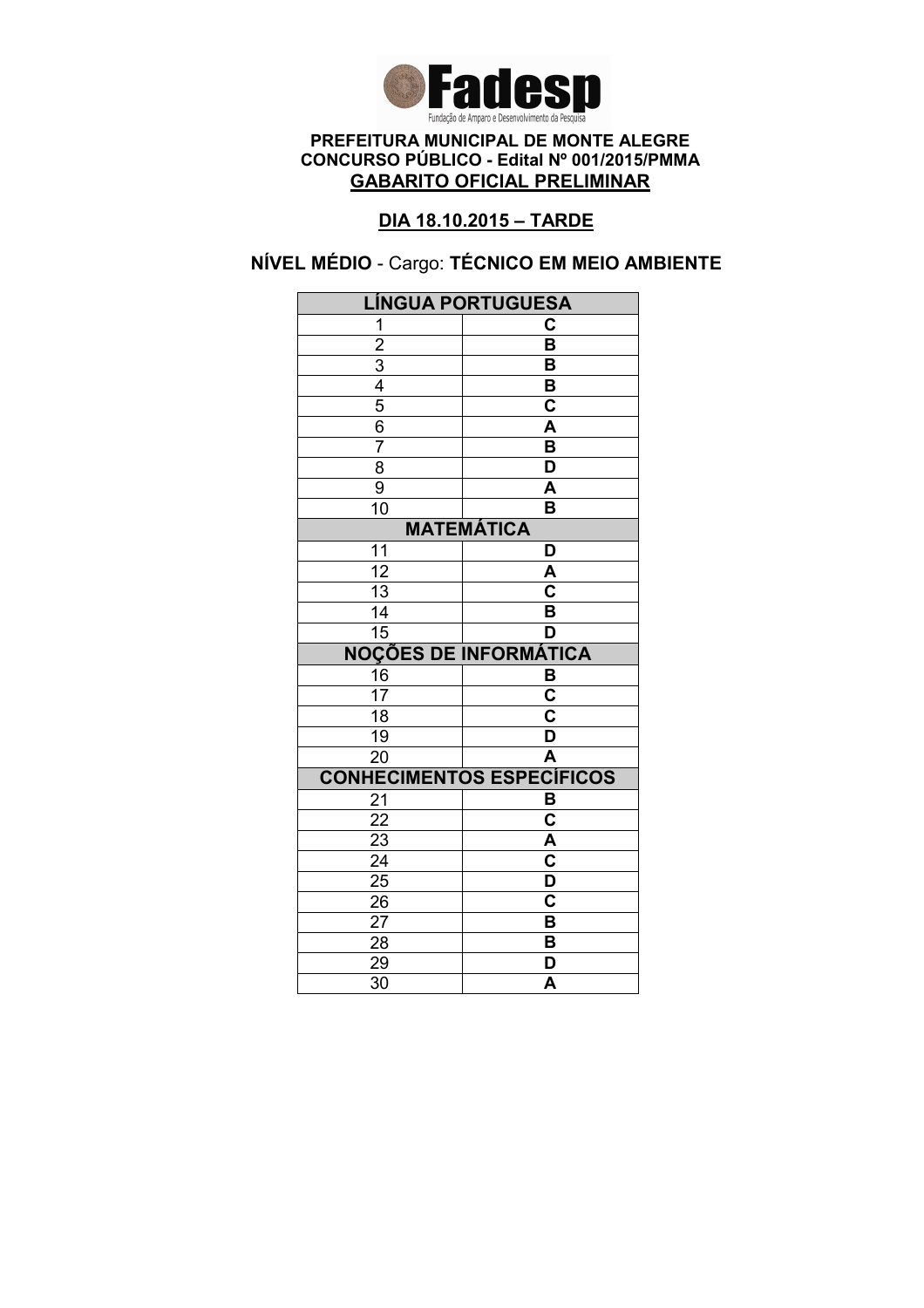

### DIA 18.10.2015 – TARDE

# NÍVEL MÉDIO - Cargo: TÉCNICO EM PSICULTURA

| <b>LÍNGUA PORTUGUESA</b>                  |                                  |  |
|-------------------------------------------|----------------------------------|--|
| 1                                         | С                                |  |
|                                           | $\overline{\mathsf{B}}$          |  |
|                                           | B                                |  |
|                                           | B                                |  |
| $\frac{2}{3}$ $\frac{4}{5}$ $\frac{5}{6}$ | $\mathbf C$                      |  |
|                                           | A                                |  |
| 7                                         | $\overline{\mathsf{B}}$          |  |
| $\overline{8}$                            | $\overline{\mathsf{D}}$          |  |
| 9                                         | A                                |  |
| $\overline{10}$                           | B                                |  |
| <b>MATEMÁTICA</b>                         |                                  |  |
| 11                                        | D                                |  |
| $\overline{12}$                           | A                                |  |
| 13                                        | C                                |  |
| 14                                        | B                                |  |
| $\overline{15}$                           | D                                |  |
|                                           | <b>NOÇÕES DE INFORMÁTICA</b>     |  |
|                                           |                                  |  |
| 16                                        | В                                |  |
| $\overline{17}$                           | $\overline{\mathbf{c}}$          |  |
| $\overline{18}$                           | $\overline{\mathsf{c}}$          |  |
| 19                                        | $\overline{\mathsf{D}}$          |  |
| $\overline{20}$                           | $\overline{\mathsf{A}}$          |  |
|                                           | <b>CONHECIMENTOS ESPECÍFICOS</b> |  |
| 21                                        | A                                |  |
| 22                                        | $\overline{\mathsf{D}}$          |  |
| $\overline{23}$                           | $\overline{\mathbf{c}}$          |  |
| $\overline{24}$                           | $\overline{\mathsf{B}}$          |  |
| $\overline{25}$                           | $\overline{\mathbf{c}}$          |  |
| 26                                        | D                                |  |
| 27                                        | A                                |  |
| 28                                        | $\mathbf C$                      |  |
| 29<br>$\overline{30}$                     | B<br>$\overline{\mathsf{D}}$     |  |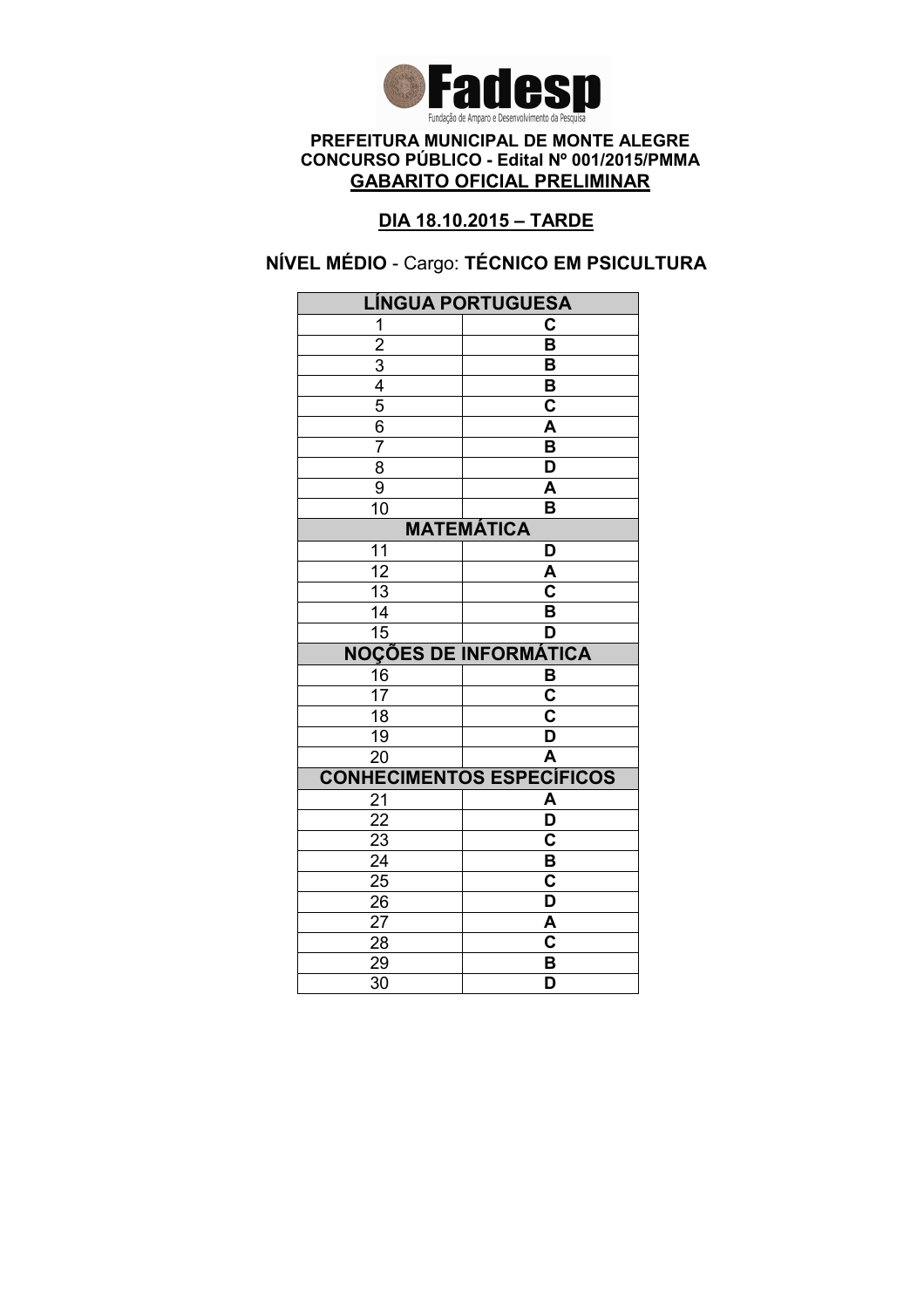

### DIA 18.10.2015 – TARDE

# NÍVEL MÉDIO - Cargo: TÉCNICO EM RADIOLOGIA

| <b>LÍNGUA PORTUGUESA</b>                  |                                    |
|-------------------------------------------|------------------------------------|
| 1                                         | C                                  |
|                                           | $\overline{\mathsf{B}}$            |
|                                           | B                                  |
|                                           | В                                  |
| $\frac{2}{3}$ $\frac{4}{5}$ $\frac{6}{3}$ | $\overline{\textbf{c}}$            |
|                                           | $\overline{\mathsf{A}}$            |
| $\overline{7}$                            | $\overline{\mathsf{B}}$            |
| $\overline{8}$                            | $\overline{\mathsf{D}}$            |
| $\overline{9}$                            | A                                  |
| 10                                        | B                                  |
|                                           | <b>MATEMÁTICA</b>                  |
| 11                                        | D                                  |
| $\overline{12}$                           | A                                  |
| $\overline{13}$                           | $\overline{\overline{\mathsf{c}}}$ |
| 14                                        | B                                  |
| $\overline{15}$                           | D                                  |
|                                           | <b>NOÇÕES DE INFORMÁTICA</b>       |
| $\frac{16}{17}$                           | $\frac{B}{C}$                      |
|                                           |                                    |
| $\overline{18}$                           | $\overline{\mathbf{c}}$            |
| $\overline{19}$                           | $\overline{\mathsf{D}}$            |
| $\overline{20}$                           | $\overline{\mathsf{A}}$            |
|                                           | <b>CONHECIMENTOS ESPECÍFICOS</b>   |
| 21                                        | D                                  |
| 22                                        | B                                  |
| 23                                        | B                                  |
| $\overline{24}$                           | $\overline{\mathsf{D}}$            |
| $\overline{25}$                           | $\overline{\textbf{c}}$            |
| 26                                        | $\overline{\mathbf{c}}$            |
| 27                                        | A                                  |
| 28                                        |                                    |
|                                           | B                                  |
| 29<br>$\overline{30}$                     | D<br>$\overline{\mathsf{A}}$       |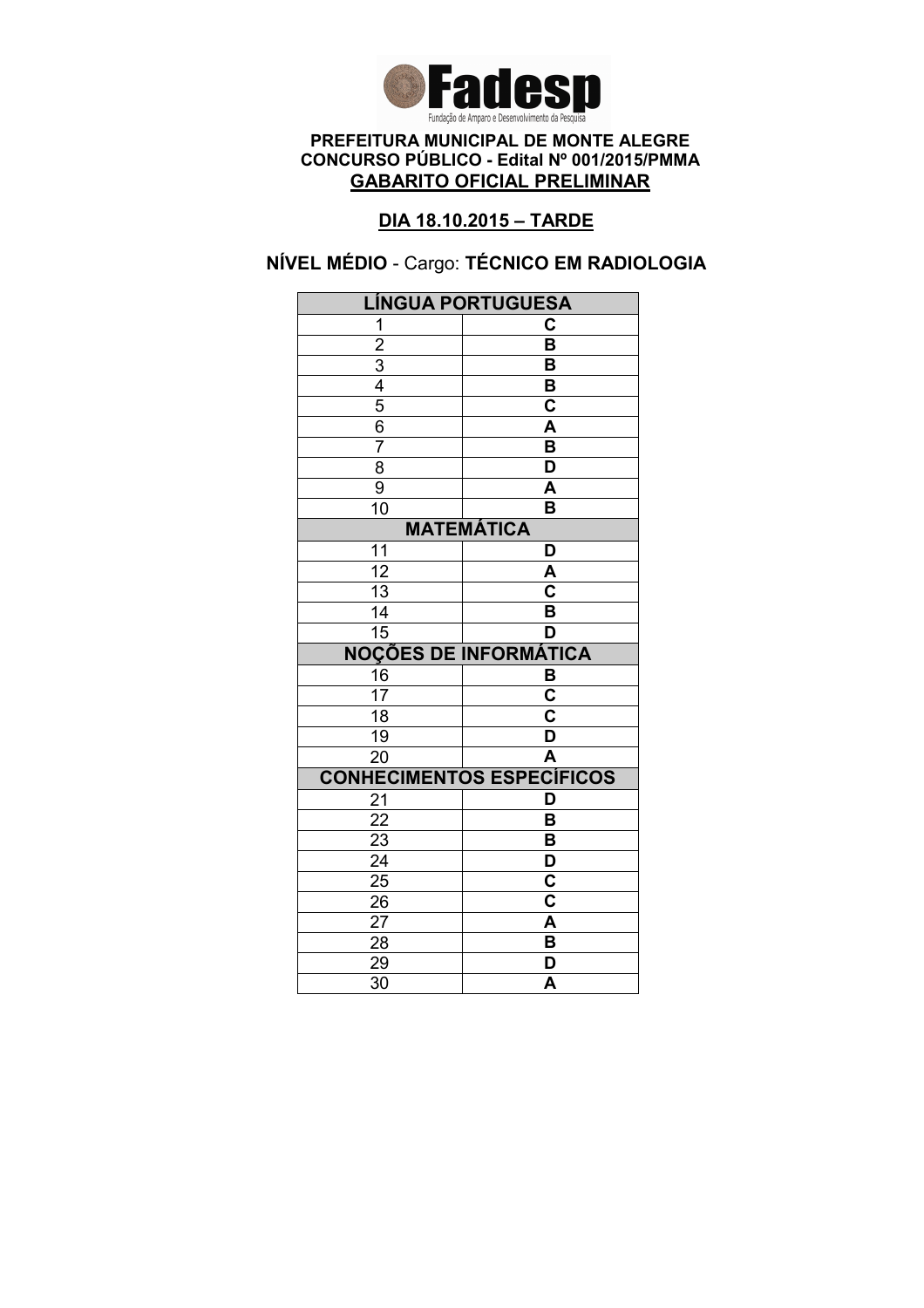

### DIA 18.10.2015 – MANHÃ

### NÍVEL SUPERIOR - Cargo: ASSISTENTE SOCIAL

| <b>LÍNGUA PORTUGUESA</b>                                |                                                    |  |
|---------------------------------------------------------|----------------------------------------------------|--|
| 1                                                       | C                                                  |  |
|                                                         | $\overline{\text{c}}$                              |  |
|                                                         | B                                                  |  |
|                                                         | B                                                  |  |
| $\frac{2}{3}$ $\frac{3}{4}$ $\frac{4}{5}$ $\frac{6}{6}$ | B                                                  |  |
|                                                         | D                                                  |  |
| $\overline{7}$                                          | $\overline{\mathsf{D}}$                            |  |
| $\overline{\bf 8}$                                      | $\overline{\mathsf{B}}$                            |  |
| $\overline{9}$                                          | B                                                  |  |
| 10                                                      | B                                                  |  |
| <b>NOÇÕES DE MEIO AMBIENTE</b>                          |                                                    |  |
| $\overline{11}$                                         | B                                                  |  |
| $\overline{12}$                                         | $\overline{\mathbf{c}}$                            |  |
| $\overline{13}$                                         | $\overline{\mathsf{c}}$                            |  |
| 14                                                      | A                                                  |  |
| $\overline{15}$                                         | $\overline{\mathbf{c}}$                            |  |
|                                                         | <b>NOÇÕES DE INFORMÁTICA</b>                       |  |
| 16                                                      | C                                                  |  |
| $\overline{17}$                                         | B                                                  |  |
| $\overline{18}$                                         | $\overline{\mathsf{D}}$                            |  |
| $\overline{19}$                                         | B                                                  |  |
| $\overline{20}$                                         | $\overline{\mathsf{A}}$                            |  |
|                                                         | <b>CONHECIMENTOS ESPECÍFICOS</b>                   |  |
| 21                                                      | $\overline{\mathbf{c}}$                            |  |
| 22                                                      | A                                                  |  |
| 23                                                      | $\overline{\mathbf{c}}$                            |  |
|                                                         |                                                    |  |
| $\overline{24}$                                         | $\overline{\mathsf{B}}$                            |  |
| $\overline{25}$                                         | $\overline{\mathsf{D}}$                            |  |
| 26                                                      | A                                                  |  |
| 27                                                      | D                                                  |  |
| 28                                                      | B                                                  |  |
| 29<br>$\overline{30}$                                   | $\overline{\mathsf{c}}$<br>$\overline{\mathbf{c}}$ |  |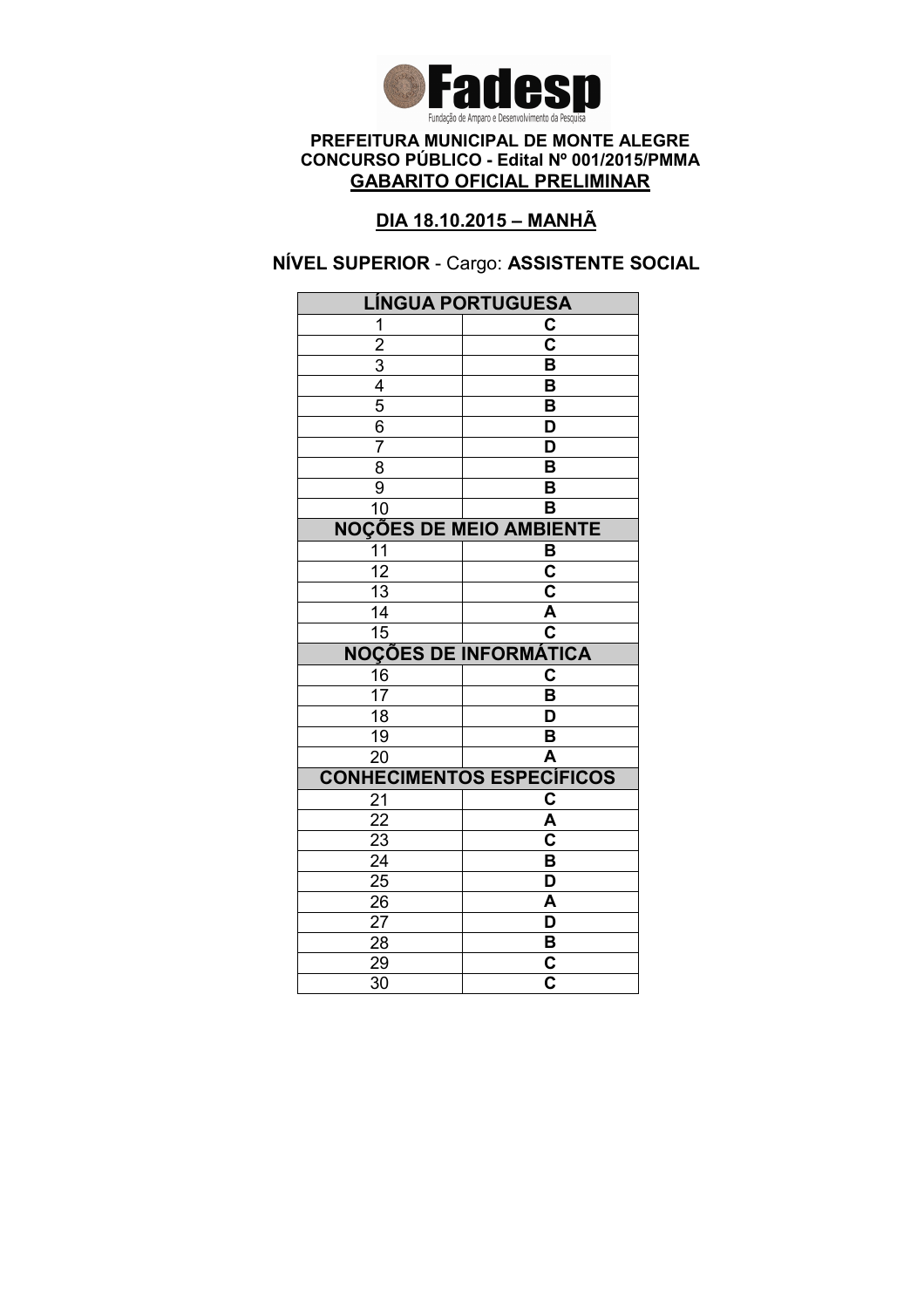

### DIA 18.10.2015 – MANHÃ

# NÍVEL SUPERIOR - Cargo: BIÓLOGO

| <b>LÍNGUA PORTUGUESA</b>                                |                                  |  |
|---------------------------------------------------------|----------------------------------|--|
| 1                                                       | C                                |  |
|                                                         | $\overline{\mathbf{c}}$          |  |
|                                                         | B                                |  |
|                                                         | B                                |  |
| $\frac{2}{3}$ $\frac{3}{4}$ $\frac{4}{5}$ $\frac{6}{6}$ | B                                |  |
|                                                         | D                                |  |
| $\overline{7}$                                          | D                                |  |
| $\overline{\bf 8}$                                      | $\overline{\mathsf{B}}$          |  |
| $\overline{9}$                                          | B                                |  |
| 10                                                      | B                                |  |
| <b>NOÇÕES DE MEIO AMBIENTE</b>                          |                                  |  |
| 11                                                      | B                                |  |
| $\overline{12}$                                         | $\overline{\textbf{c}}$          |  |
| $\overline{13}$                                         | $\overline{\textbf{c}}$          |  |
| 14                                                      | A                                |  |
| 15                                                      | $\overline{\textbf{c}}$          |  |
|                                                         | <b>NOÇÕES DE INFORMÁTICA</b>     |  |
| $\frac{16}{17}$                                         | C                                |  |
|                                                         | B                                |  |
| $\overline{18}$                                         | $\overline{\mathsf{D}}$          |  |
| 19                                                      | B                                |  |
| $\overline{20}$                                         | $\overline{\mathsf{A}}$          |  |
|                                                         | <b>CONHECIMENTOS ESPECÍFICOS</b> |  |
| 21                                                      |                                  |  |
|                                                         | B                                |  |
| $\overline{22}$                                         | A                                |  |
| 23                                                      | A                                |  |
| $\overline{24}$                                         | $\overline{\mathbf{c}}$          |  |
| $\overline{25}$                                         | $\overline{\mathsf{B}}$          |  |
| 26                                                      | B                                |  |
| 27                                                      | C                                |  |
| 28                                                      | C                                |  |
| 29<br>$\overline{30}$                                   | B<br>$\overline{\mathsf{D}}$     |  |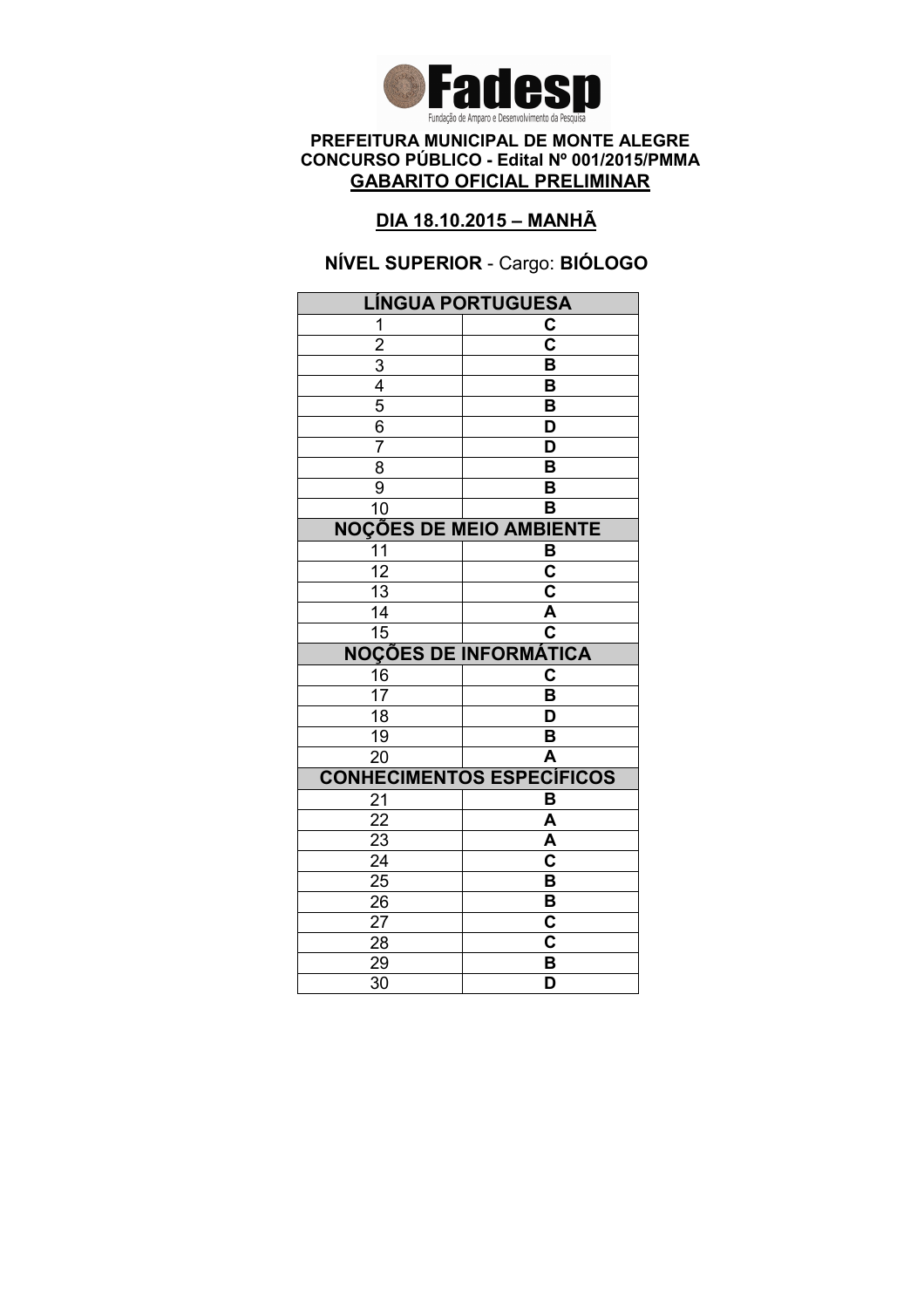

### DIA 18.10.2015 – MANHÃ

# NÍVEL SUPERIOR - Cargo: CIRURGIÃO DENTISTA

| <b>LÍNGUA PORTUGUESA</b>                                |                                                    |  |
|---------------------------------------------------------|----------------------------------------------------|--|
| 1                                                       | C                                                  |  |
|                                                         | $\overline{\text{c}}$                              |  |
|                                                         | B                                                  |  |
|                                                         | B                                                  |  |
| $\frac{2}{3}$ $\frac{3}{4}$ $\frac{4}{5}$ $\frac{6}{6}$ | B                                                  |  |
|                                                         | D                                                  |  |
| $\overline{7}$                                          | $\overline{\mathsf{D}}$                            |  |
| $\overline{\bf 8}$                                      | $\overline{\mathsf{B}}$                            |  |
| $\overline{9}$                                          | B                                                  |  |
| $\overline{10}$                                         | B                                                  |  |
| <b>NOÇÕES DE MEIO AMBIENTE</b>                          |                                                    |  |
| 11                                                      | B                                                  |  |
| $\overline{12}$                                         | $\overline{\mathbf{c}}$                            |  |
| $\overline{13}$                                         | $\overline{\mathsf{c}}$                            |  |
| 14                                                      | A                                                  |  |
| $\overline{15}$                                         | $\overline{\mathbf{c}}$                            |  |
|                                                         | <b>NOÇÕES DE INFORMÁTICA</b>                       |  |
| 16                                                      | C                                                  |  |
| $\overline{17}$                                         | B                                                  |  |
| $\overline{18}$                                         | $\overline{\mathsf{D}}$                            |  |
| 19                                                      | B                                                  |  |
| $\overline{20}$                                         | $\overline{\mathsf{A}}$                            |  |
|                                                         | <b>CONHECIMENTOS ESPECÍFICOS</b>                   |  |
| 21                                                      | B                                                  |  |
| 22                                                      | D                                                  |  |
| 23                                                      | A                                                  |  |
| $\overline{24}$                                         | $\overline{\mathsf{B}}$                            |  |
| $\overline{25}$                                         | $\overline{\textbf{c}}$                            |  |
| 26                                                      | D                                                  |  |
| 27                                                      | A                                                  |  |
|                                                         |                                                    |  |
| 28                                                      | B                                                  |  |
| 29<br>$\overline{30}$                                   | $\overline{\textbf{c}}$<br>$\overline{\mathsf{A}}$ |  |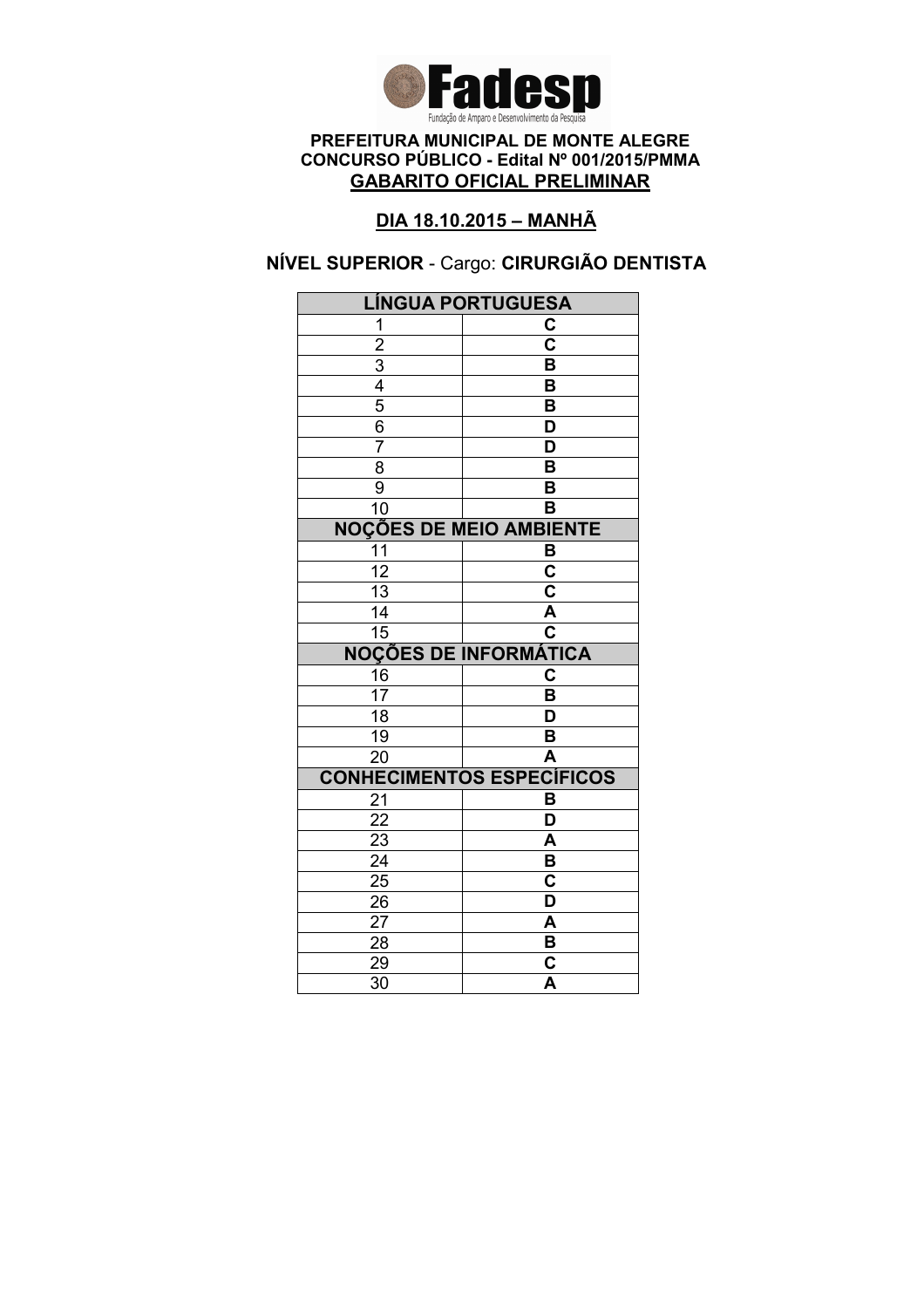

### DIA 18.10.2015 – MANHÃ

# NÍVEL SUPERIOR - Cargo: EDUCADOR SOCIAL

| <b>LÍNGUA PORTUGUESA</b>                  |                                  |  |
|-------------------------------------------|----------------------------------|--|
| 1                                         | C                                |  |
|                                           | $\overline{\text{c}}$            |  |
|                                           | B                                |  |
|                                           | B                                |  |
| $\frac{2}{3}$ $\frac{4}{5}$ $\frac{6}{3}$ | B                                |  |
|                                           | D                                |  |
| $\overline{7}$                            | $\overline{\mathsf{D}}$          |  |
| $\overline{\bf 8}$                        | $\overline{\mathsf{B}}$          |  |
| $\overline{9}$                            | B                                |  |
| 10                                        | B                                |  |
| <b>NOÇÕES DE MEIO AMBIENTE</b>            |                                  |  |
| $\overline{11}$                           | B                                |  |
| $\overline{12}$                           | $\overline{\mathbf{c}}$          |  |
| $\overline{13}$                           | $\overline{\mathsf{c}}$          |  |
| 14                                        | A                                |  |
| $\overline{15}$                           | $\overline{\mathbf{c}}$          |  |
|                                           | <b>NOÇÕES DE INFORMÁTICA</b>     |  |
| $\frac{16}{17}$                           | C                                |  |
|                                           | $\overline{\mathsf{B}}$          |  |
| $\overline{18}$                           | $\overline{\mathsf{D}}$          |  |
| $\overline{19}$                           | B                                |  |
| $\overline{20}$                           | $\overline{\mathsf{A}}$          |  |
|                                           | <b>CONHECIMENTOS ESPECÍFICOS</b> |  |
| 21                                        | B                                |  |
| 22                                        | $\overline{\mathbf{C}}$          |  |
| 23                                        |                                  |  |
|                                           | $\overline{\mathbf{c}}$          |  |
| $\overline{24}$                           | $\overline{\mathsf{D}}$          |  |
| $\overline{25}$                           | A                                |  |
| 26                                        | B                                |  |
| 27                                        | A                                |  |
| 28                                        |                                  |  |
| 29<br>$\overline{30}$                     | $\frac{\mathsf{D}}{\mathsf{C}}$  |  |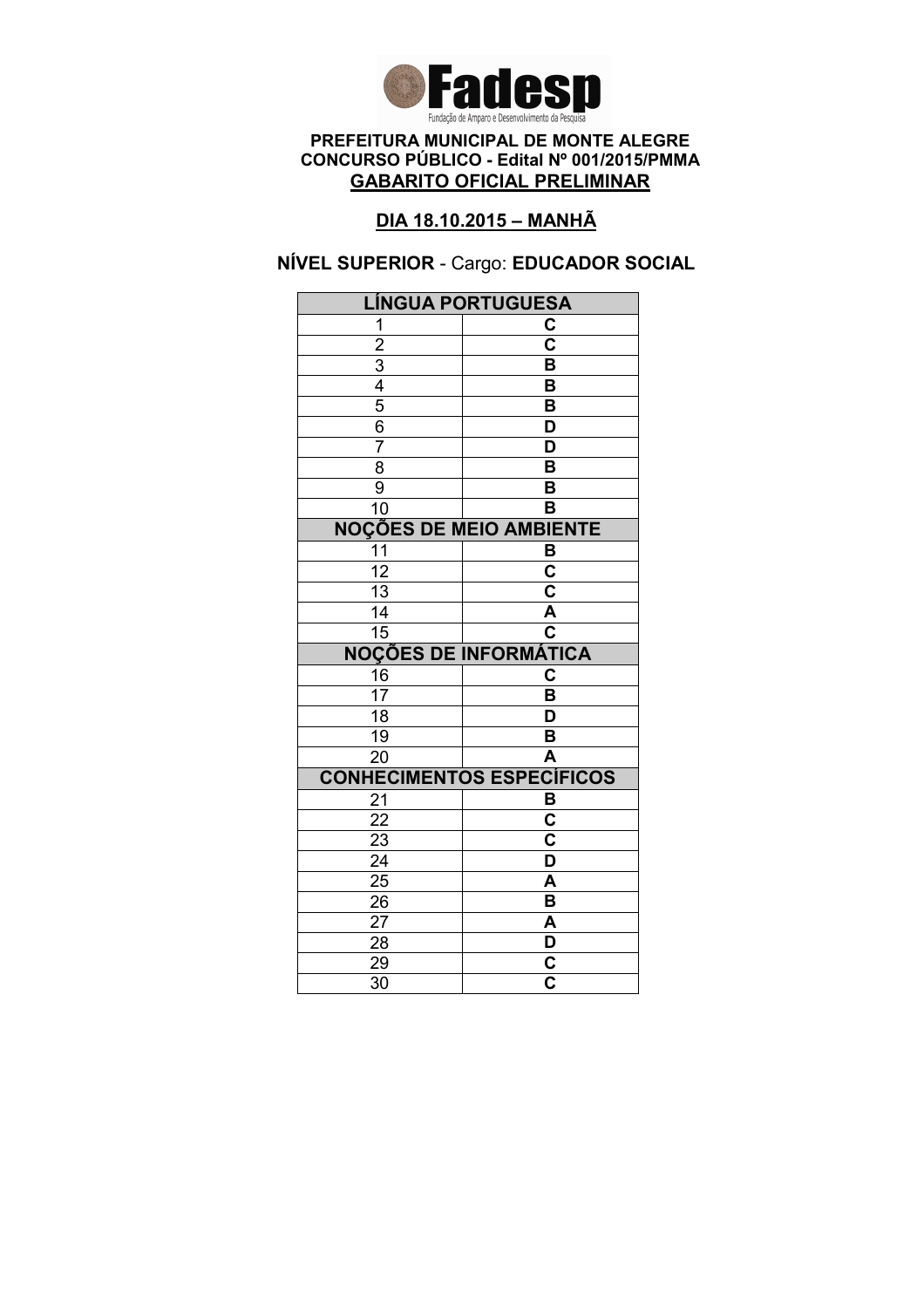

## DIA 18.10.2015 – MANHÃ

### NÍVEL SUPERIOR - Cargo: ENFERMEIRO

| <b>LÍNGUA PORTUGUESA</b> |                                  |
|--------------------------|----------------------------------|
| 1                        | С                                |
| $\overline{2}$           | $\overline{\mathbf{c}}$          |
| $\overline{3}$           | B                                |
| 4                        | B                                |
| $\overline{5}$           | B                                |
| 6                        | D                                |
| 7                        | D                                |
| $\overline{8}$           | $\overline{\mathsf{B}}$          |
| 9                        | B                                |
| 10                       | в                                |
|                          | <b>NOÇÕES DE MEIO AMBIENTE</b>   |
| 11                       | в                                |
| $\overline{12}$          | $\overline{\mathbf{c}}$          |
| $\overline{13}$          | $\overline{\mathsf{c}}$          |
| 14                       | $\overline{\mathsf{A}}$          |
| 15                       | $\overline{\textbf{c}}$          |
|                          | <b>NOÇÕES DE INFORMÁTICA</b>     |
| 16                       | C                                |
| $\overline{17}$          | B                                |
| $\overline{18}$          | D                                |
| 19                       | B                                |
| $\overline{20}$          | A                                |
|                          | <b>CONHECIMENTOS ESPECÍFICOS</b> |
| 21                       | D                                |
|                          |                                  |
| 22                       | C                                |
| 23                       | B                                |
| $\overline{24}$          | A                                |
| $\overline{25}$          | $\overline{\mathsf{B}}$          |
| 26                       | A                                |
| 27                       | D                                |
| 28                       | B                                |
| 29<br>$\overline{30}$    | A<br>$\overline{\mathsf{A}}$     |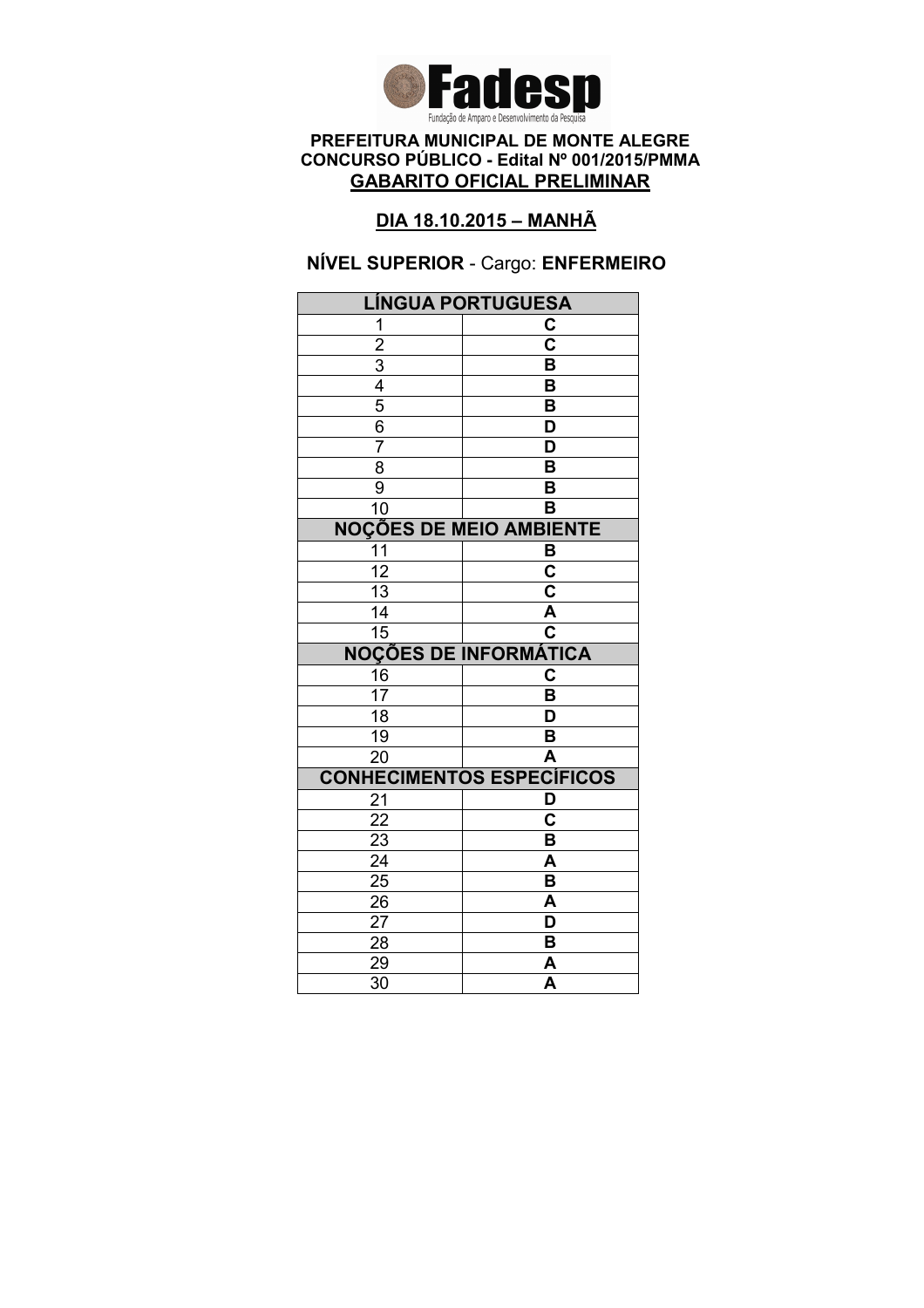

## DIA 18.10.2015 – MANHÃ

# NÍVEL SUPERIOR - Cargo: ENGENHEIRO AGRÔNOMO

| <b>LÍNGUA PORTUGUESA</b>       |                                  |
|--------------------------------|----------------------------------|
| 1                              | C                                |
| $\overline{2}$                 | $\overline{\mathbf{c}}$          |
|                                | $\overline{\mathsf{B}}$          |
| $\frac{3}{4}$                  | B                                |
|                                | B                                |
| $\frac{6}{7}$                  | D                                |
|                                | $\overline{\mathsf{D}}$          |
| $\overline{8}$                 | $\overline{\mathsf{B}}$          |
| $\overline{9}$                 | B                                |
| $\overline{10}$                | B                                |
| <b>NOÇÕES DE MEIO AMBIENTE</b> |                                  |
| 11                             | B                                |
| $\overline{12}$                | $\overline{\mathbf{c}}$          |
| $\overline{13}$                | $\overline{\mathbf{c}}$          |
| $\overline{14}$                | A                                |
| $\overline{15}$                | $\overline{\mathbf{c}}$          |
|                                | <b>NOÇÕES DE INFORMÁTICA</b>     |
| $\frac{16}{17}$                | C                                |
|                                | B                                |
| $\overline{18}$                | D                                |
| $\overline{19}$                | B                                |
| $\overline{20}$                | $\overline{\mathsf{A}}$          |
|                                |                                  |
|                                | <b>CONHECIMENTOS ESPECÍFICOS</b> |
| 21                             | A                                |
| $\overline{22}$                | $\overline{\mathsf{D}}$          |
| $\overline{23}$                | $\overline{\mathbf{c}}$          |
| $\overline{24}$                | $\overline{\mathsf{A}}$          |
| $2\overline{5}$                | $\overline{\mathsf{c}}$          |
| 26                             | B                                |
| 27                             | D                                |
| 28                             | A                                |
| 29<br>$\overline{30}$          | D<br>$\overline{\mathbf{c}}$     |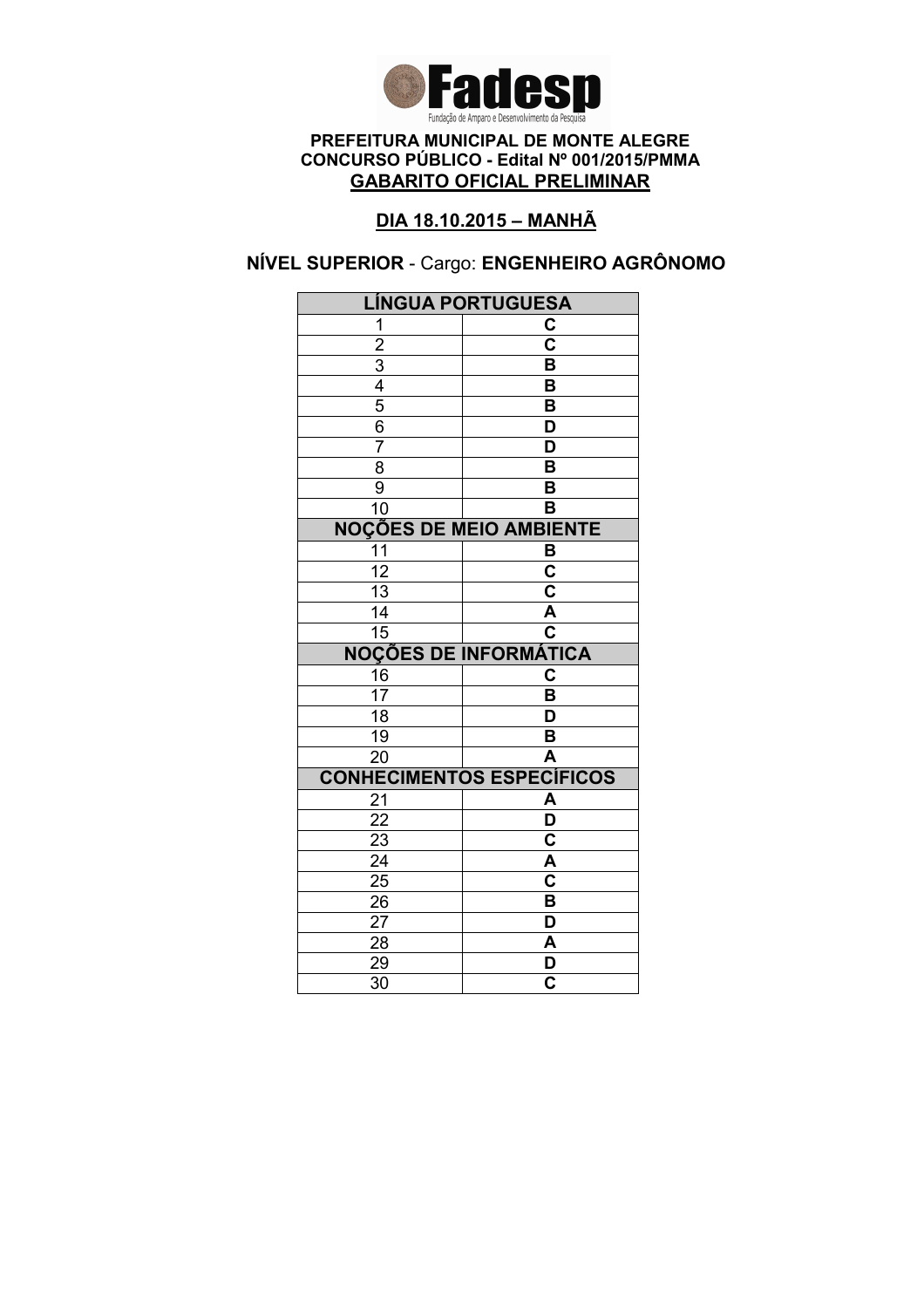

### DIA 18.10.2015 – MANHÃ

### NÍVEL SUPERIOR - Cargo: ENGENHEIRO DE PESCA

| <b>LÍNGUA PORTUGUESA</b>                  |                                                    |
|-------------------------------------------|----------------------------------------------------|
| 1                                         | C                                                  |
|                                           | $\overline{\mathbf{c}}$                            |
|                                           | B                                                  |
|                                           | B                                                  |
| $\frac{2}{3}$ $\frac{4}{5}$ $\frac{6}{3}$ | $\overline{\mathsf{B}}$                            |
|                                           | D                                                  |
| $\overline{7}$                            | $\overline{\mathsf{D}}$                            |
| 8                                         | $\overline{\mathsf{B}}$                            |
| $\overline{9}$                            | B                                                  |
| 10                                        | B                                                  |
| <b>NOÇÕES DE MEIO AMBIENTE</b>            |                                                    |
| 11                                        | B                                                  |
| $\overline{12}$                           | $\overline{\mathbf{c}}$                            |
| $\overline{13}$                           | $\overline{\mathsf{c}}$                            |
| 14                                        | A                                                  |
| $\overline{15}$                           | $\overline{\mathbf{c}}$                            |
|                                           | <b>NOÇÕES DE INFORMÁTICA</b>                       |
| 16                                        | C                                                  |
| $\overline{17}$                           | B                                                  |
| $\overline{18}$                           | $\overline{\mathsf{D}}$                            |
| $\overline{19}$                           | B                                                  |
| $\overline{20}$                           | $\overline{\mathsf{A}}$                            |
|                                           | <b>CONHECIMENTOS ESPECÍFICOS</b>                   |
| 21                                        | $\overline{\mathbf{c}}$                            |
| 22                                        | $\overline{\mathsf{B}}$                            |
| 23                                        | D                                                  |
| $\overline{24}$                           | A                                                  |
| $\overline{25}$                           | B                                                  |
| 26                                        | $\overline{\mathsf{D}}$                            |
|                                           |                                                    |
| 27                                        | $\overline{\mathbf{c}}$                            |
| 28                                        | A                                                  |
| 29<br>$\overline{30}$                     | $\overline{\mathbf{c}}$<br>$\overline{\mathsf{B}}$ |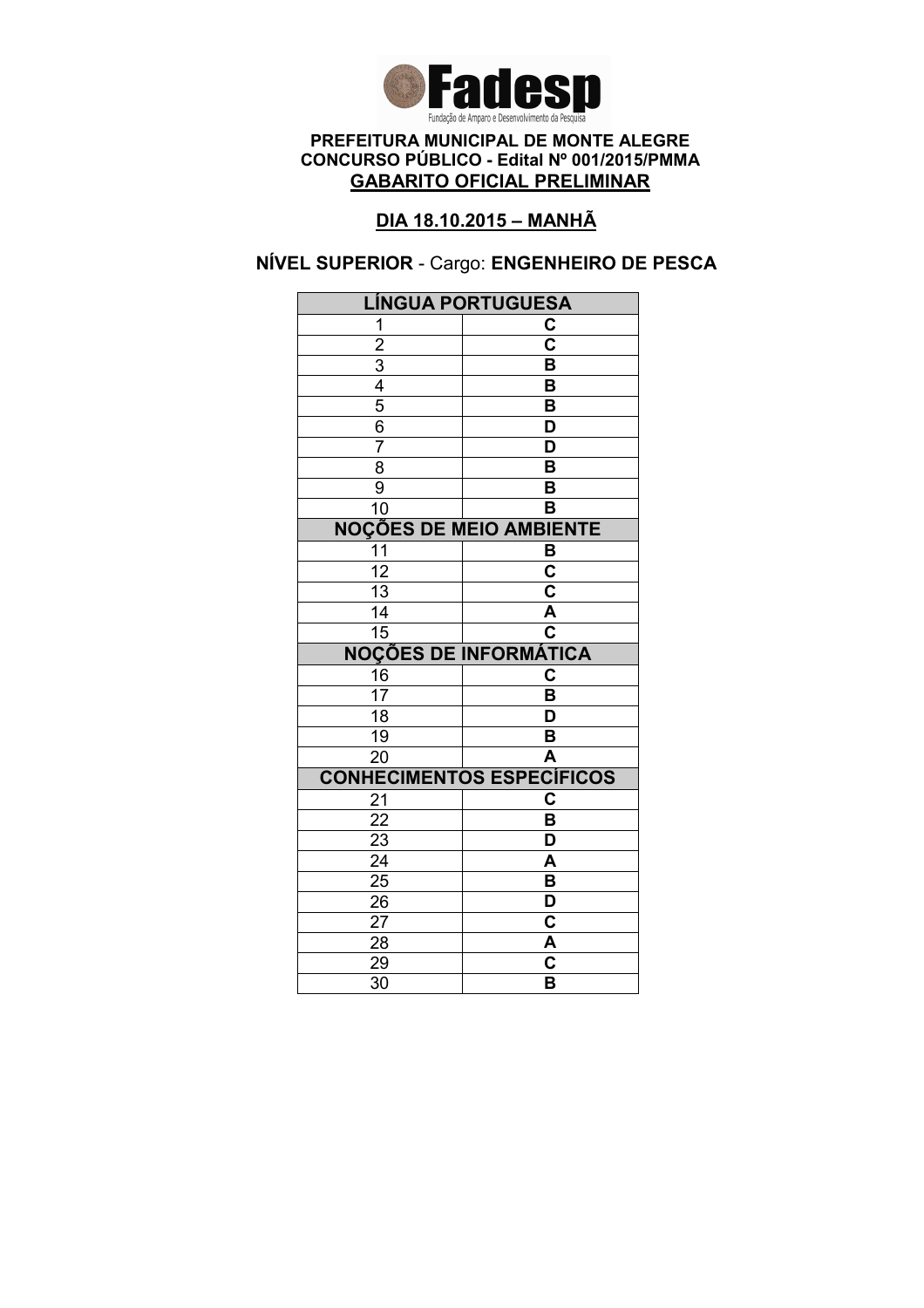

## DIA 18.10.2015 – MANHÃ

### NÍVEL SUPERIOR - Cargo: ENGENHEIRO FLORESTAL

| <b>LÍNGUA PORTUGUESA</b>                  |                                  |
|-------------------------------------------|----------------------------------|
| 1                                         | C                                |
|                                           | $\overline{\mathbf{c}}$          |
|                                           | B                                |
|                                           | B                                |
| $\frac{2}{3}$ $\frac{4}{5}$ $\frac{6}{3}$ | B                                |
|                                           | D                                |
| $\overline{7}$                            | $\overline{\mathsf{D}}$          |
| 8                                         | $\overline{\mathsf{B}}$          |
| $\overline{9}$                            | B                                |
| 10                                        | B                                |
| <b>NOÇÕES DE MEIO AMBIENTE</b>            |                                  |
| 11                                        | B                                |
| $\overline{12}$                           | $\overline{\mathbf{c}}$          |
| $\overline{13}$                           | $\overline{\mathsf{c}}$          |
| 14                                        | A                                |
| $\overline{15}$                           | $\overline{\textbf{c}}$          |
|                                           | <b>NOÇÕES DE INFORMÁTICA</b>     |
| $\frac{16}{17}$                           | C                                |
|                                           | B                                |
| $\overline{18}$                           | $\overline{\mathsf{D}}$          |
|                                           |                                  |
| 19                                        | B                                |
| $\overline{20}$                           | $\overline{\mathsf{A}}$          |
|                                           | <b>CONHECIMENTOS ESPECÍFICOS</b> |
| 21                                        | D                                |
| 22                                        | B                                |
| 23                                        | B                                |
| $\overline{24}$                           | $\overline{\textbf{c}}$          |
| $2\overline{5}$                           | $\overline{\mathsf{A}}$          |
| 26                                        | $\overline{\mathsf{c}}$          |
| 27                                        | C                                |
| 28                                        | B                                |
| 29<br>$\overline{30}$                     | B<br>$\overline{\mathbf{c}}$     |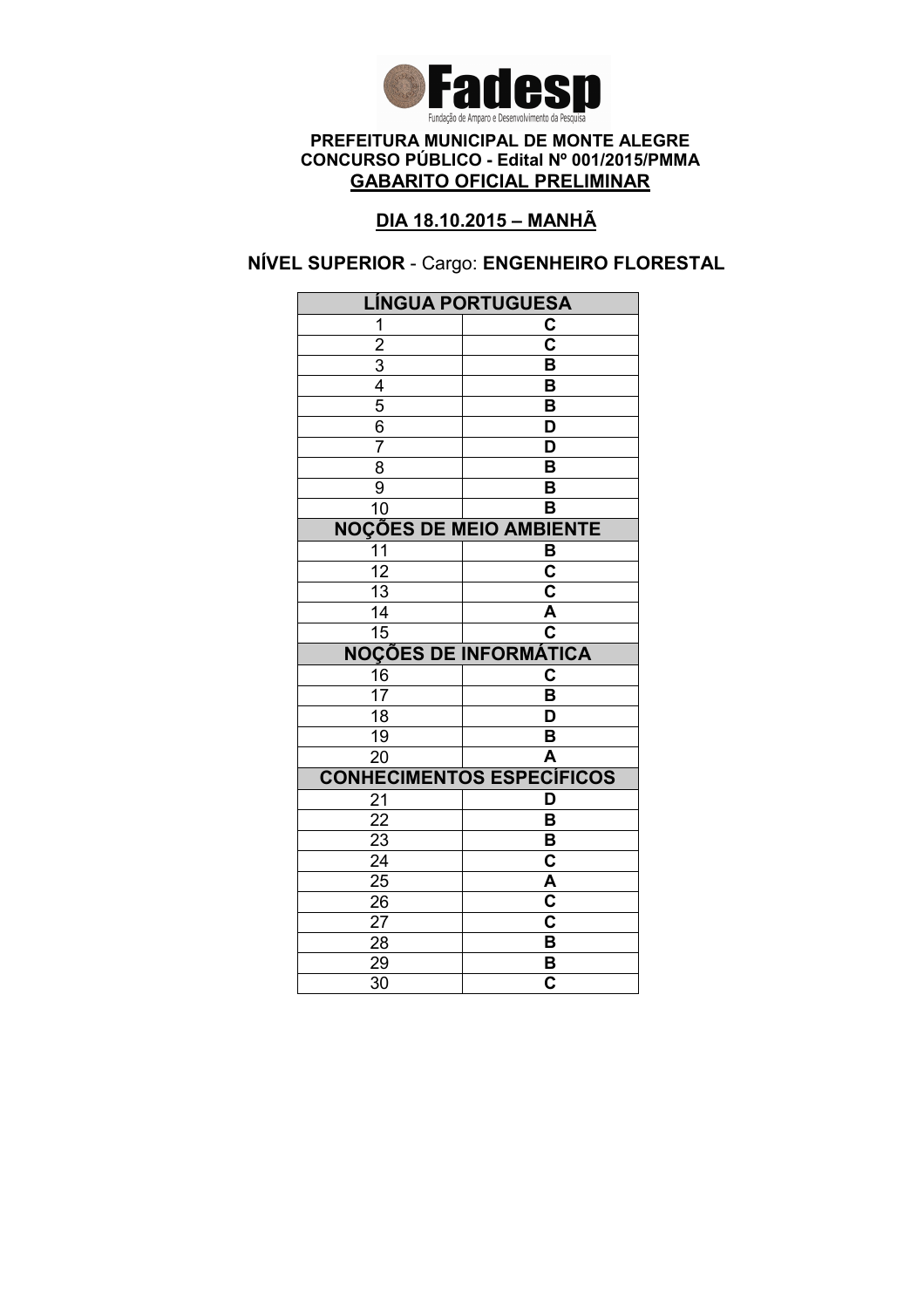

### DIA 18.10.2015 – MANHÃ

# NÍVEL SUPERIOR - Cargo: FARMACÊUTICO BIOQUÍMICO

| <b>LÍNGUA PORTUGUESA</b>         |                              |
|----------------------------------|------------------------------|
| 1                                | C                            |
| $\overline{2}$                   | $\overline{\mathbf{c}}$      |
|                                  | $\overline{\mathsf{B}}$      |
| $\frac{3}{4}$                    | B                            |
|                                  | B                            |
| $\frac{6}{7}$                    | D                            |
|                                  | $\overline{\mathsf{D}}$      |
| $\overline{8}$                   | $\overline{\mathsf{B}}$      |
| $\overline{9}$                   | B                            |
| $\overline{10}$                  | B                            |
| <b>NOÇÕES DE MEIO AMBIENTE</b>   |                              |
| 11                               | B                            |
| $\overline{12}$                  | $\overline{\mathbf{c}}$      |
| $\overline{13}$                  | $\overline{\mathbf{c}}$      |
| $\overline{14}$                  | A                            |
| $\overline{15}$                  | $\overline{\mathbf{c}}$      |
|                                  | <b>NOÇÕES DE INFORMÁTICA</b> |
| $\frac{16}{17}$                  | C                            |
|                                  | B                            |
| $\overline{18}$                  | D                            |
| $\overline{19}$                  | B                            |
| $\overline{20}$                  | $\overline{\mathsf{A}}$      |
| <b>CONHECIMENTOS ESPECÍFICOS</b> |                              |
|                                  |                              |
| 21                               | B                            |
| $\overline{22}$                  | $\overline{\mathsf{A}}$      |
| $\sqrt{23}$                      | C                            |
| $\overline{24}$                  | $\overline{\mathbf{c}}$      |
| $2\overline{5}$                  | $\overline{\mathsf{D}}$      |
| 26                               | B                            |
| 27                               | D                            |
| 28                               | A                            |
| 29<br>$\overline{30}$            | B<br>B                       |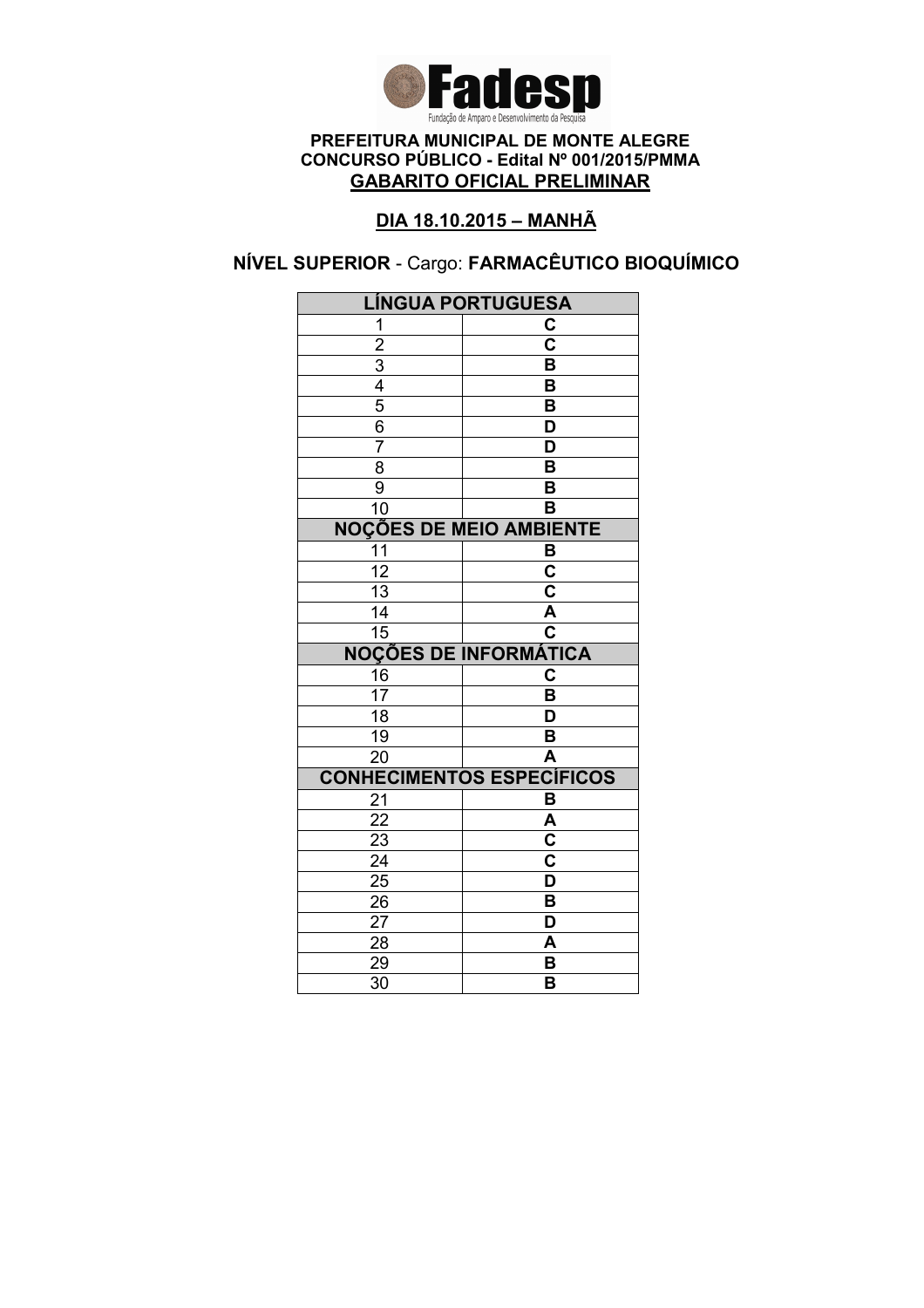

### DIA 18.10.2015 – MANHÃ

### NÍVEL SUPERIOR - Cargo: FISIOTERAPEUTA

| <b>LÍNGUA PORTUGUESA</b>       |                                                    |
|--------------------------------|----------------------------------------------------|
| 1                              | C                                                  |
| $\overline{2}$                 | $\overline{\mathbf{c}}$                            |
|                                | B                                                  |
| $\frac{3}{4}$                  | B                                                  |
|                                | B                                                  |
| 6                              | D                                                  |
| $\overline{7}$                 | D                                                  |
| $\overline{8}$                 | $\overline{\mathsf{B}}$                            |
| 9                              | B                                                  |
| 10                             | B                                                  |
| <b>NOÇÕES DE MEIO AMBIENTE</b> |                                                    |
| 11                             | B                                                  |
| $\overline{12}$                | $\overline{\mathbf{c}}$                            |
| $\overline{13}$                | $\overline{\mathsf{c}}$                            |
| 14                             | $\overline{\mathsf{A}}$                            |
| 15                             | $\overline{\mathbf{c}}$                            |
|                                | <b>NOÇÕES DE INFORMÁTICA</b>                       |
| 16                             | C                                                  |
| 17                             | B                                                  |
| $\overline{18}$                | D                                                  |
| 19                             | B                                                  |
| $\overline{20}$                | A                                                  |
|                                | <b>CONHECIMENTOS ESPECÍFICOS</b>                   |
| 21                             | C                                                  |
| 22                             | B                                                  |
| 23                             | D                                                  |
| $\overline{24}$                | $\overline{\mathsf{B}}$                            |
| $\overline{25}$                | A                                                  |
| 26                             | D                                                  |
| 27                             | B                                                  |
| 28                             |                                                    |
|                                | A                                                  |
| 29<br>$\overline{30}$          | $\overline{\mathbf{c}}$<br>$\overline{\mathsf{D}}$ |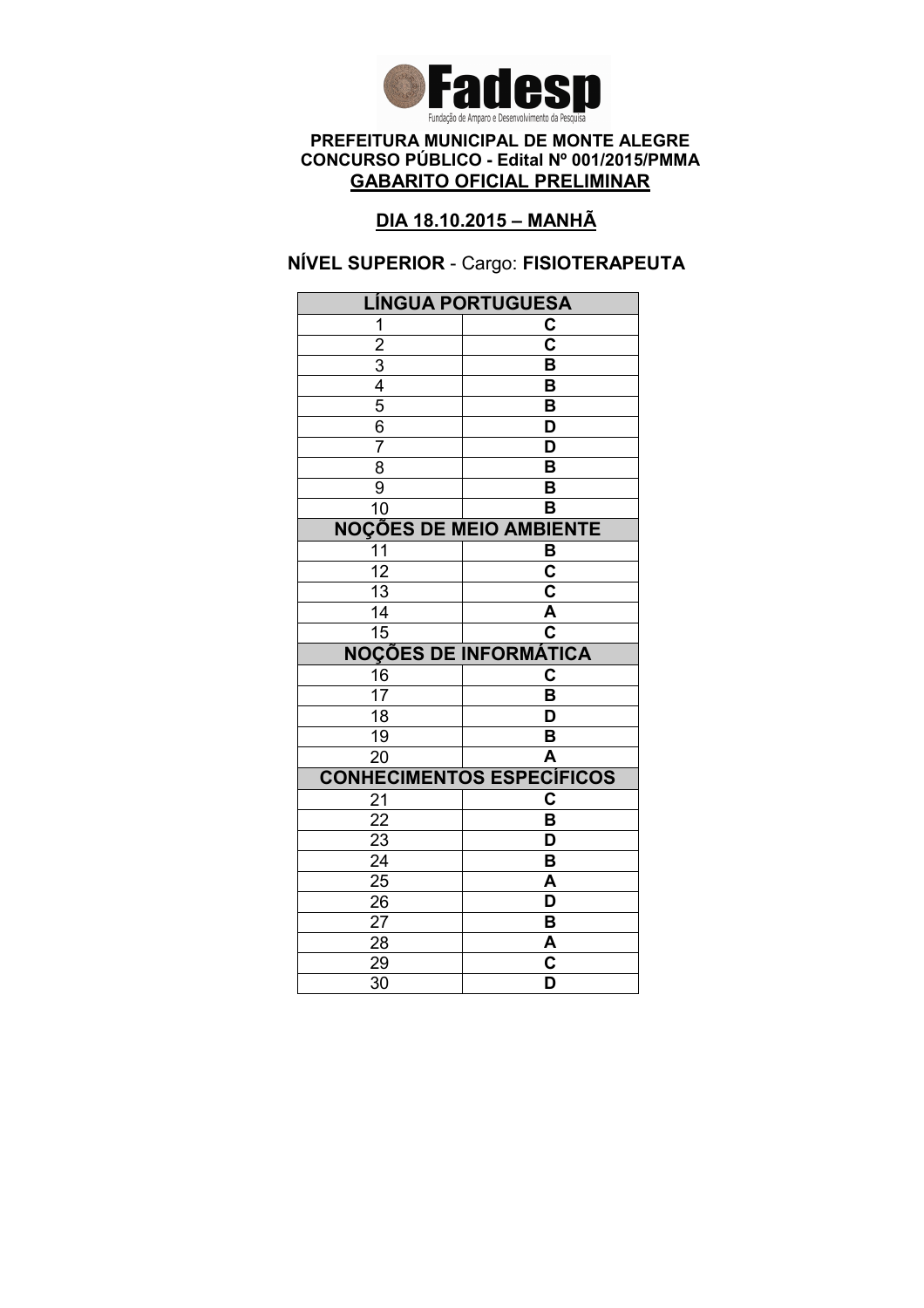

### DIA 18.10.2015 – MANHÃ

# NÍVEL SUPERIOR - Cargo: GEÓLOGO

| <b>LÍNGUA PORTUGUESA</b>       |                                  |
|--------------------------------|----------------------------------|
| 1                              | C                                |
| $\overline{2}$                 | $\overline{\mathbf{c}}$          |
|                                | B                                |
| $\frac{3}{4}$                  | B                                |
| $\overline{5}$                 | B                                |
| $\frac{6}{7}$                  | D                                |
|                                | D                                |
| $\overline{8}$                 | $\overline{\mathsf{B}}$          |
| $\overline{9}$                 | B                                |
| $\overline{10}$                | B                                |
| <b>NOÇÕES DE MEIO AMBIENTE</b> |                                  |
| 11                             | B                                |
| $\overline{12}$                | $\overline{\mathbf{c}}$          |
| $\overline{13}$                | $\overline{\mathbf{c}}$          |
| $\overline{14}$                | $\overline{\mathsf{A}}$          |
| $\overline{15}$                | $\overline{\mathbf{c}}$          |
|                                | <b>NOÇÕES DE INFORMÁTICA</b>     |
| $\frac{16}{17}$                | C                                |
|                                | B                                |
| $\overline{18}$                | D                                |
| 19                             | B                                |
|                                |                                  |
| $\overline{20}$                | A                                |
|                                | <b>CONHECIMENTOS ESPECÍFICOS</b> |
| 21                             | B                                |
| $\overline{22}$                | A                                |
| 23                             | D                                |
| $\overline{24}$                | A                                |
| $\overline{25}$                | $\overline{\mathsf{D}}$          |
| 26                             | Ć                                |
| 27                             | B                                |
| 28                             | A                                |
| 29<br>$\overline{30}$          | D<br>A                           |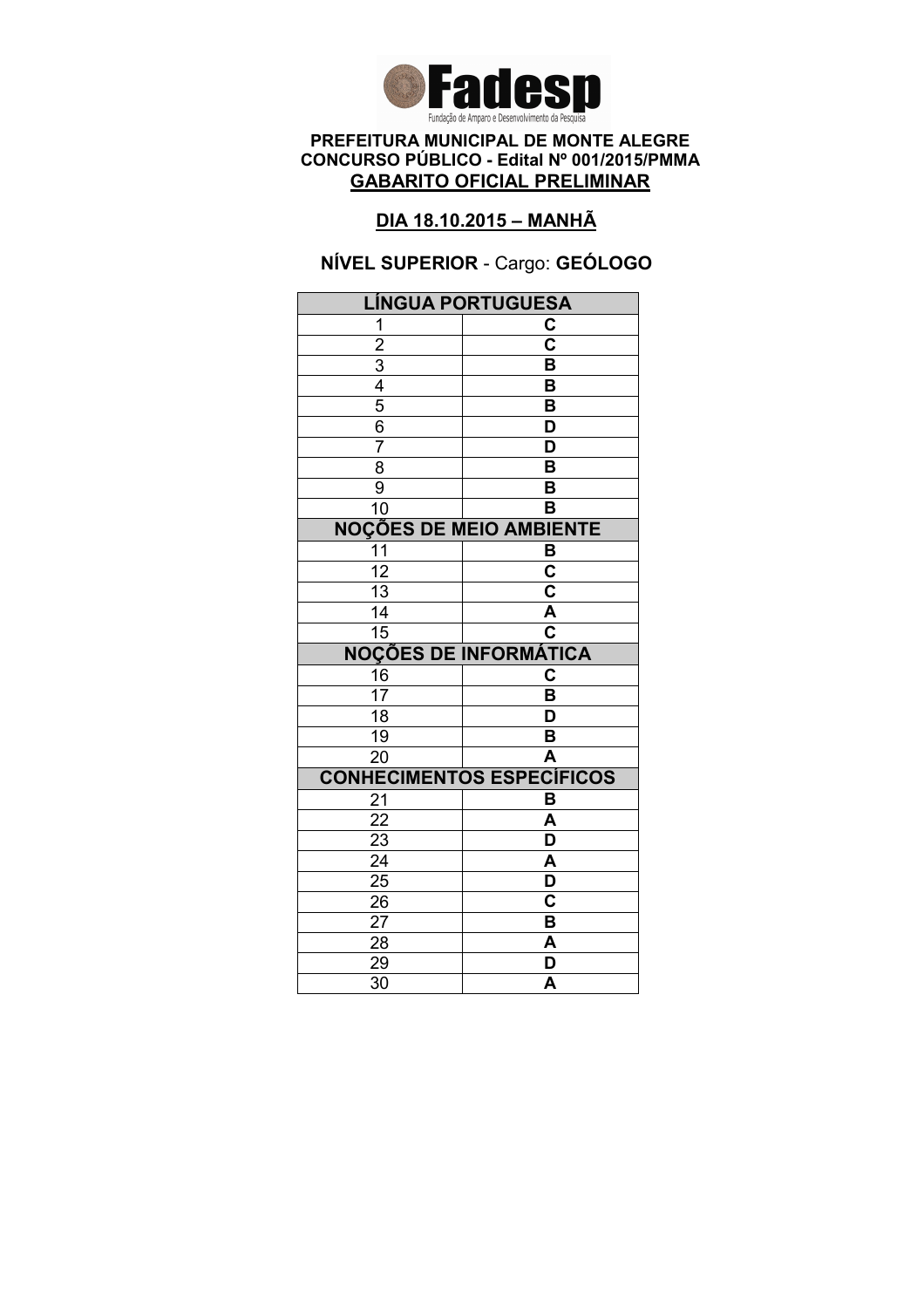

### DIA 18.10.2015 – MANHÃ

# NÍVEL SUPERIOR - Cargo: MÉDICO ANESTESIOLOGISTA

| <b>LÍNGUA PORTUGUESA</b>       |                                  |
|--------------------------------|----------------------------------|
| 1                              | C                                |
| $\overline{2}$                 | $\overline{\mathbf{c}}$          |
|                                | $\overline{\mathsf{B}}$          |
| $\frac{3}{4}$                  | B                                |
|                                | B                                |
| $\frac{6}{7}$                  | D                                |
|                                | $\overline{\mathsf{D}}$          |
| $\overline{8}$                 | $\overline{\mathsf{B}}$          |
| $\overline{9}$                 | B                                |
| $\overline{10}$                | B                                |
| <b>NOÇÕES DE MEIO AMBIENTE</b> |                                  |
| 11                             | B                                |
| $\overline{12}$                | $\overline{\mathbf{c}}$          |
| $\overline{13}$                | $\overline{\mathbf{c}}$          |
| $\overline{14}$                | A                                |
| $\overline{15}$                | $\overline{\mathbf{c}}$          |
|                                | <b>NOÇÕES DE INFORMÁTICA</b>     |
| $\frac{16}{17}$                | C                                |
|                                | B                                |
| $\overline{18}$                | D                                |
| $\overline{19}$                | B                                |
|                                |                                  |
| $\overline{20}$                | $\overline{\mathsf{A}}$          |
|                                | <b>CONHECIMENTOS ESPECÍFICOS</b> |
| 21                             | A                                |
| $\overline{22}$                | $\overline{\mathsf{D}}$          |
| $\overline{23}$                | C                                |
| $\overline{24}$                | $\overline{\mathsf{c}}$          |
| $2\overline{5}$                | $\overline{\mathsf{A}}$          |
| 26                             | B                                |
| 27                             | D                                |
| 28                             | D                                |
| 29<br>$\overline{30}$          | D<br>$\overline{\mathbf{c}}$     |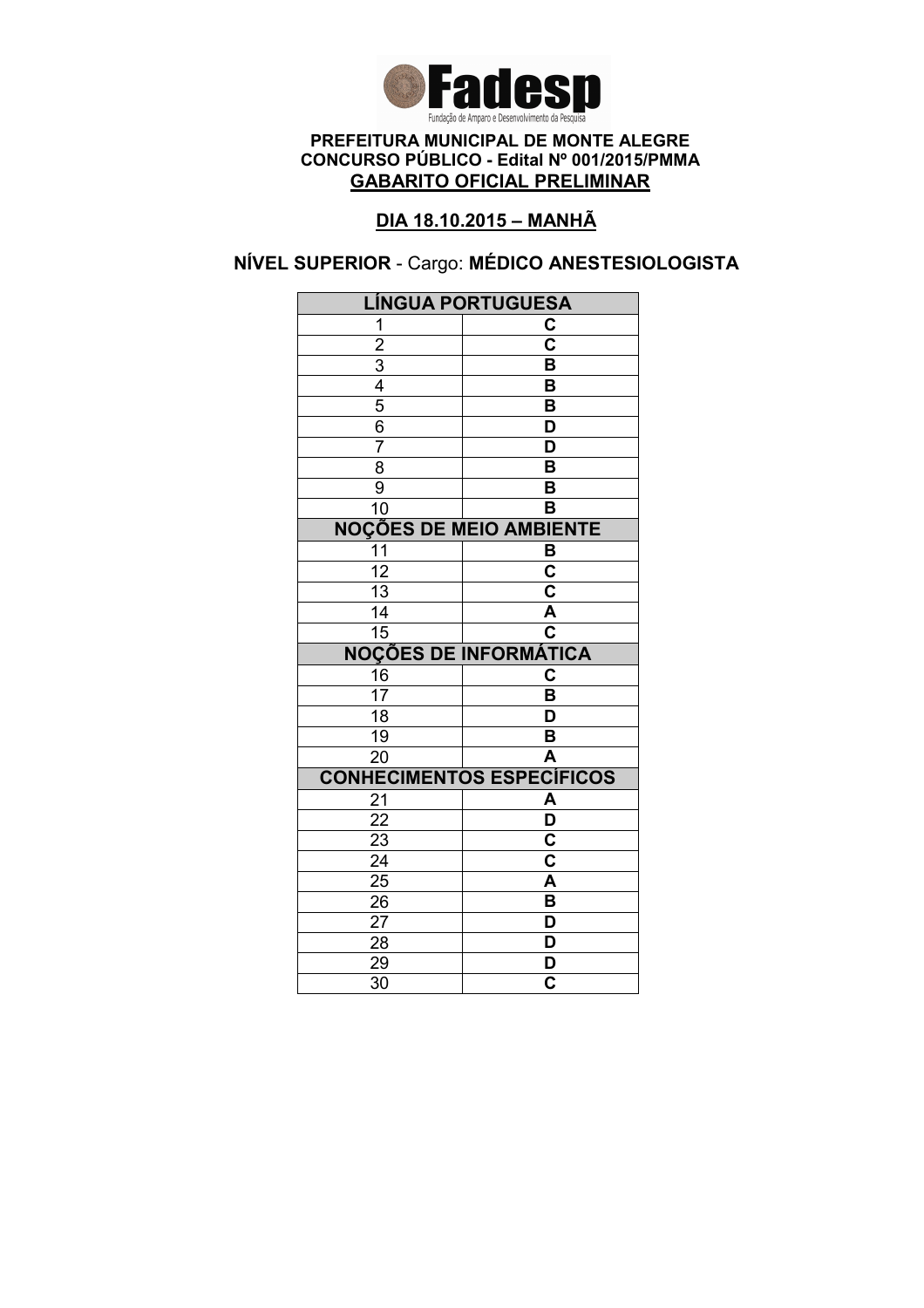

### DIA 18.10.2015 – MANHÃ

# NÍVEL SUPERIOR - Cargo: MÉDICO CIRURGIÃO GERAL

| <b>LÍNGUA PORTUGUESA</b>                  |                                  |
|-------------------------------------------|----------------------------------|
| 1                                         | C                                |
|                                           | $\overline{\mathbf{c}}$          |
|                                           | B                                |
|                                           | B                                |
| $\frac{2}{3}$ $\frac{4}{5}$ $\frac{6}{6}$ | B                                |
|                                           | D                                |
| $\overline{7}$                            | $\overline{\mathsf{D}}$          |
| 8                                         | $\overline{\mathsf{B}}$          |
| $\overline{9}$                            | B                                |
| 10                                        | B                                |
| <b>NOÇÕES DE MEIO AMBIENTE</b>            |                                  |
| 11                                        | B                                |
| $\overline{12}$                           | $\overline{\mathbf{c}}$          |
| $\overline{13}$                           | $\overline{\mathsf{c}}$          |
| 14                                        | A                                |
| $\overline{15}$                           | $\overline{\textbf{c}}$          |
|                                           | <b>NOÇÕES DE INFORMÁTICA</b>     |
| $\frac{16}{17}$                           | C                                |
|                                           | B                                |
| $\overline{18}$                           | $\overline{\mathsf{D}}$          |
| $\overline{19}$                           | B                                |
| $\overline{20}$                           | $\overline{\mathsf{A}}$          |
|                                           |                                  |
|                                           | <b>CONHECIMENTOS ESPECÍFICOS</b> |
| 21                                        | C                                |
| 22                                        | $\overline{\textbf{c}}$          |
| 23                                        | B                                |
| $\overline{24}$                           | $\overline{\textbf{c}}$          |
| $2\overline{5}$                           | $\overline{\mathsf{A}}$          |
| 26                                        | D                                |
| 27                                        | A                                |
| 28                                        | $\overline{\mathsf{c}}$          |
| 29<br>$\overline{30}$                     | $\frac{\overline{A}}{C}$         |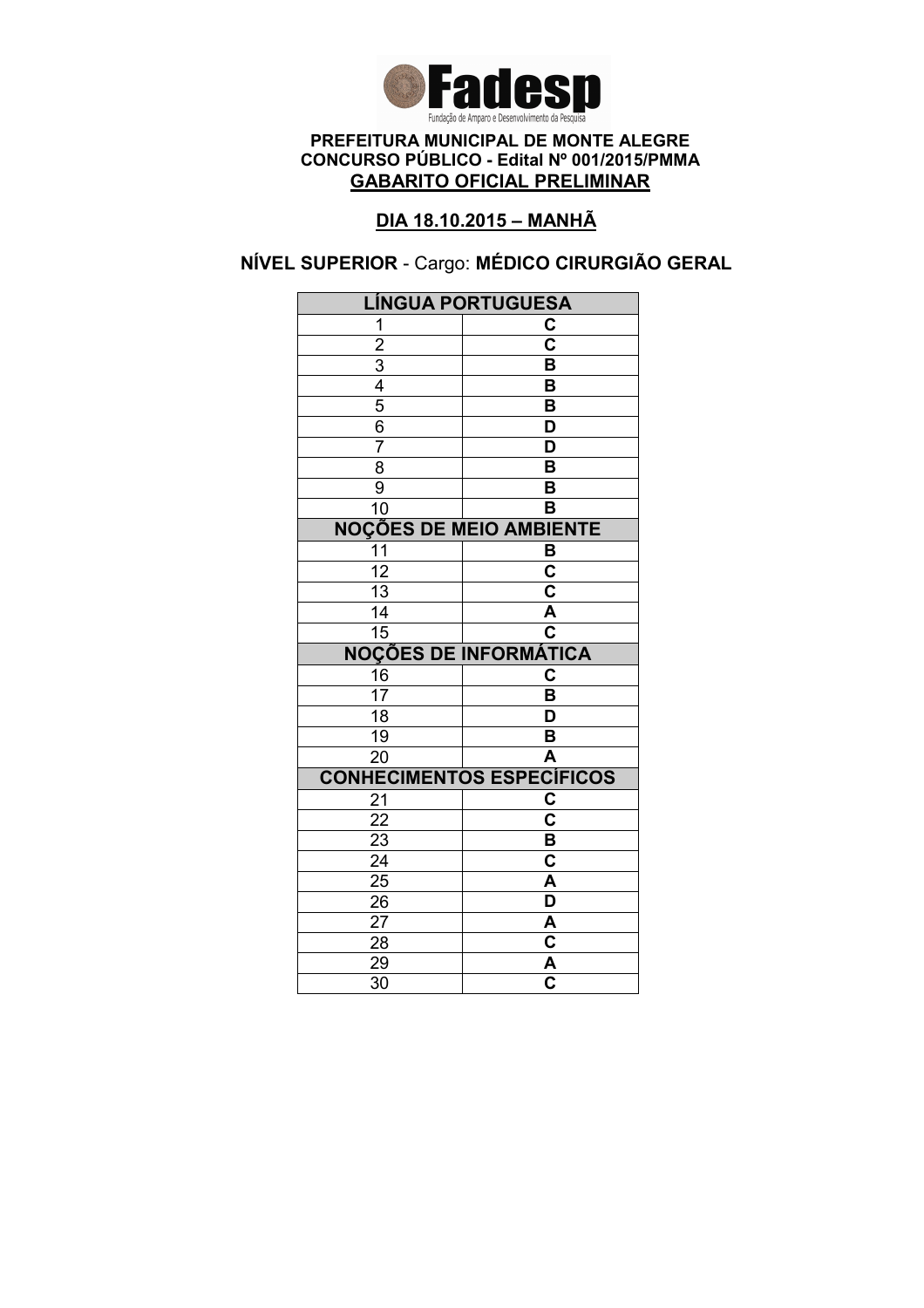

### DIA 18.10.2015 – MANHÃ

# NÍVEL SUPERIOR - Cargo: MÉDICO CLÍNICO GERAL

| <b>LÍNGUA PORTUGUESA</b>                  |                                  |
|-------------------------------------------|----------------------------------|
| 1                                         | C                                |
|                                           | $\overline{\mathbf{c}}$          |
|                                           | B                                |
|                                           | B                                |
| $\frac{2}{3}$ $\frac{4}{5}$ $\frac{6}{3}$ | $\overline{\mathsf{B}}$          |
|                                           | D                                |
| $\overline{7}$                            | $\overline{\mathsf{D}}$          |
| 8                                         | $\overline{\mathsf{B}}$          |
| $\overline{9}$                            | B                                |
| 10                                        | B                                |
| <b>NOÇÕES DE MEIO AMBIENTE</b>            |                                  |
| $\overline{11}$                           | B                                |
| $\overline{12}$                           | $\overline{\mathbf{c}}$          |
| $\overline{13}$                           | $\overline{\mathsf{c}}$          |
| 14                                        | A                                |
| $\overline{15}$                           | $\overline{\mathbf{c}}$          |
|                                           | <b>NOÇÕES DE INFORMÁTICA</b>     |
| 16                                        | C                                |
| $\overline{17}$                           | B                                |
| $\overline{18}$                           | $\overline{\mathsf{D}}$          |
| $\overline{19}$                           | B                                |
| $\overline{20}$                           | $\overline{\mathsf{A}}$          |
|                                           | <b>CONHECIMENTOS ESPECÍFICOS</b> |
| 21                                        | D                                |
| 22                                        | B                                |
| 23                                        | C                                |
| $\overline{24}$                           | $\overline{\textbf{c}}$          |
| $\overline{25}$                           | $\overline{\mathsf{D}}$          |
| 26                                        |                                  |
|                                           | B                                |
| 27                                        | A                                |
| 28                                        | $\overline{\mathbf{c}}$          |
| 29<br>$\overline{30}$                     | A<br>$\overline{\mathsf{B}}$     |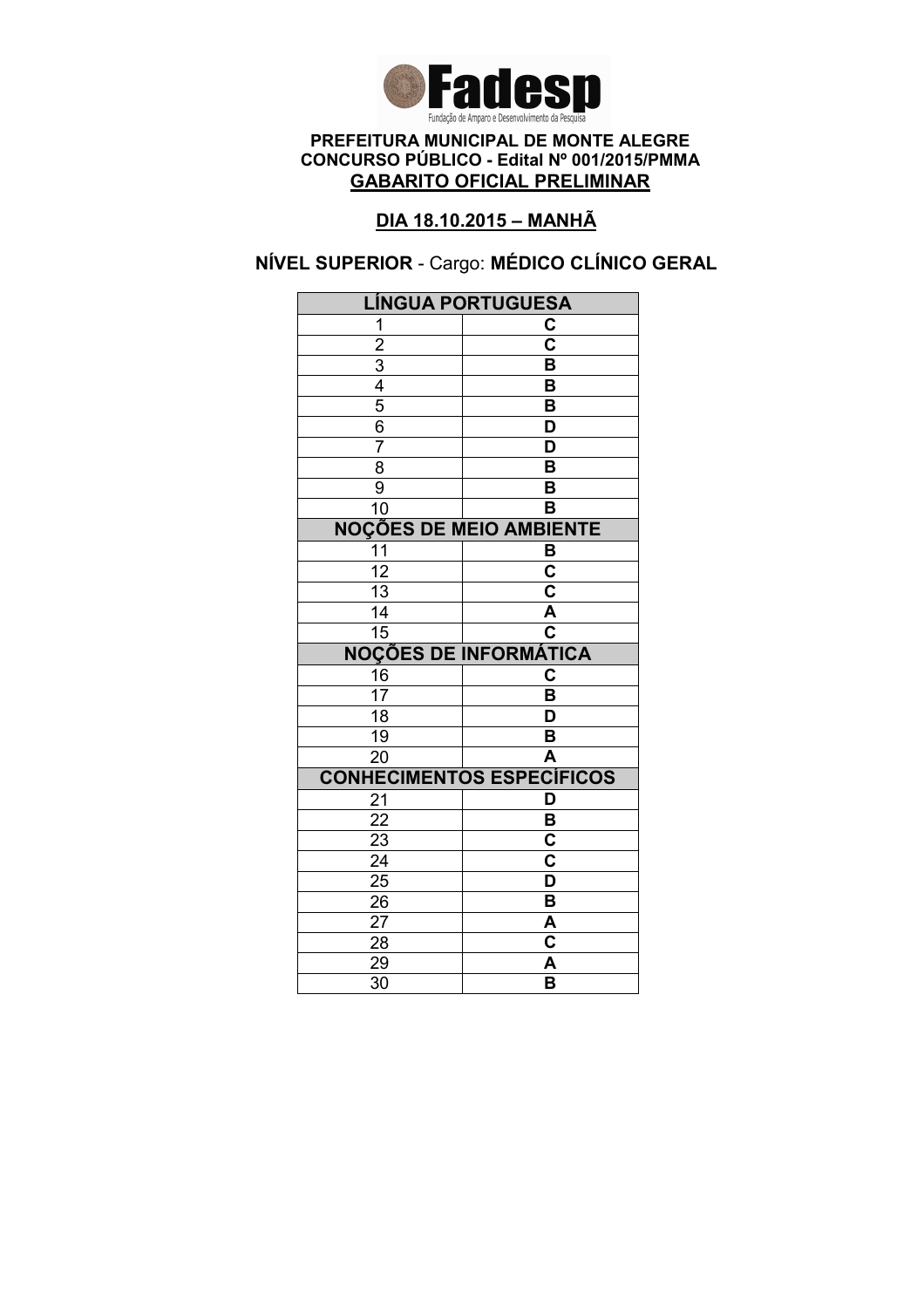

### DIA 18.10.2015 – MANHÃ

# NÍVEL SUPERIOR - Cargo: MÉDICO DA FAMÍLIA

| <b>LÍNGUA PORTUGUESA</b>                                |                                  |
|---------------------------------------------------------|----------------------------------|
| 1                                                       | C                                |
|                                                         | $\overline{\textbf{c}}$          |
|                                                         | B                                |
|                                                         | B                                |
| $\frac{2}{3}$ $\frac{3}{4}$ $\frac{4}{5}$ $\frac{6}{6}$ | B                                |
|                                                         | D                                |
| $\overline{7}$                                          | $\overline{\mathsf{D}}$          |
| $\overline{\bf 8}$                                      | $\overline{\mathsf{B}}$          |
| $\overline{9}$                                          | B                                |
| $\overline{10}$                                         | B                                |
| <b>NOÇÕES DE MEIO AMBIENTE</b>                          |                                  |
| $\overline{11}$                                         | B                                |
| $\overline{12}$                                         | $\overline{\mathbf{c}}$          |
| $\overline{13}$                                         | $\overline{\mathsf{c}}$          |
| 14                                                      | A                                |
| $\overline{15}$                                         | $\overline{\textbf{c}}$          |
|                                                         | <b>NOÇÕES DE INFORMÁTICA</b>     |
| 16                                                      | C                                |
| $\overline{17}$                                         | B                                |
| $\overline{18}$                                         | $\overline{\mathsf{D}}$          |
| $\overline{19}$                                         | B                                |
| $\overline{20}$                                         | $\overline{\mathsf{A}}$          |
|                                                         | <b>CONHECIMENTOS ESPECÍFICOS</b> |
| 21                                                      | C                                |
| 22                                                      | $\overline{\mathsf{D}}$          |
| 23                                                      | A                                |
| $\overline{24}$                                         | $\overline{\mathsf{B}}$          |
| $\overline{25}$                                         | B                                |
| 26                                                      |                                  |
|                                                         | $\overline{\text{c}}$            |
| 27                                                      | D                                |
| 28                                                      | C                                |
| 29<br>$\overline{30}$                                   | B<br>$\overline{\mathsf{B}}$     |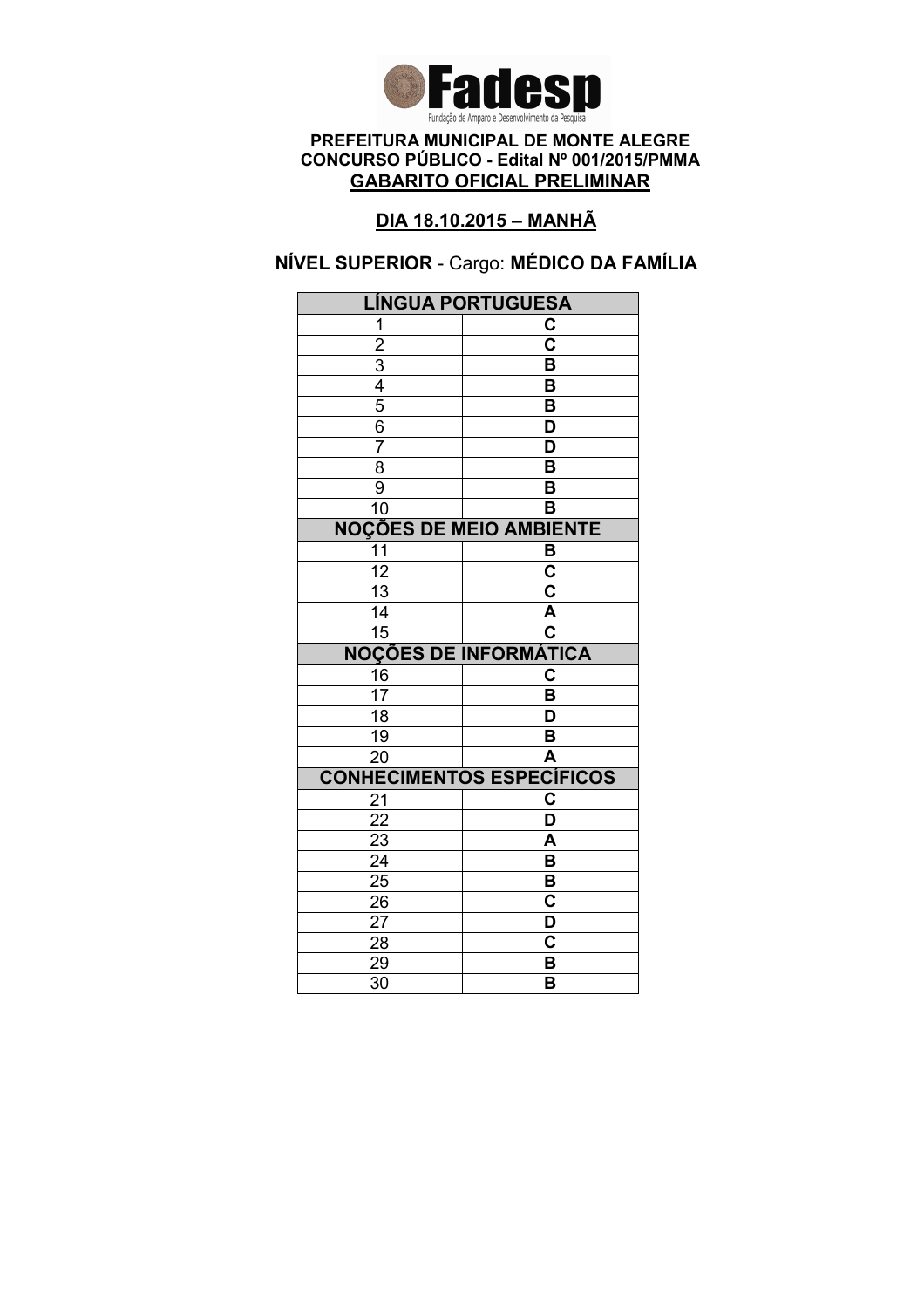

### DIA 18.10.2015 – MANHÃ

NÍVEL SUPERIOR - Cargo: MÉDICO GINECOLOGISTA OBSTETRA

| <b>LÍNGUA PORTUGUESA</b>       |                                  |
|--------------------------------|----------------------------------|
| 1                              | C                                |
|                                | $\overline{\text{c}}$            |
| $\frac{2}{3}$                  | $\overline{\mathsf{B}}$          |
|                                | B                                |
| $\overline{5}$                 | B                                |
| $\overline{6}$                 | D                                |
| $\overline{7}$                 | $\overline{\mathsf{D}}$          |
| 8                              | $\overline{\mathsf{B}}$          |
| 9                              | B                                |
| $\overline{10}$                | $\overline{\mathsf{B}}$          |
| <b>NOÇÕES DE MEIO AMBIENTE</b> |                                  |
| 11                             | B                                |
| $\overline{12}$                | $\overline{\mathbf{c}}$          |
| $\overline{13}$                | $\overline{\mathsf{c}}$          |
| $\overline{14}$                | Ā                                |
| $\overline{15}$                | $\overline{\mathbf{c}}$          |
|                                | <b>NOÇÕES DE INFORMÁTICA</b>     |
| 16                             | C                                |
| $\overline{17}$                | B                                |
| $\overline{18}$                | $\overline{\mathsf{D}}$          |
| 19                             | B                                |
| $\overline{20}$                | A                                |
|                                | <b>CONHECIMENTOS ESPECÍFICOS</b> |
| 21                             | C                                |
| $\overline{22}$                | $\overline{\textbf{c}}$          |
| 23                             | B                                |
| $\overline{24}$                | A                                |
| $\overline{25}$                | $\overline{\mathsf{D}}$          |
| 26                             | B                                |
| 27                             | D                                |
| 28                             | C                                |
|                                |                                  |
| 29<br>$\overline{30}$          | D<br>B                           |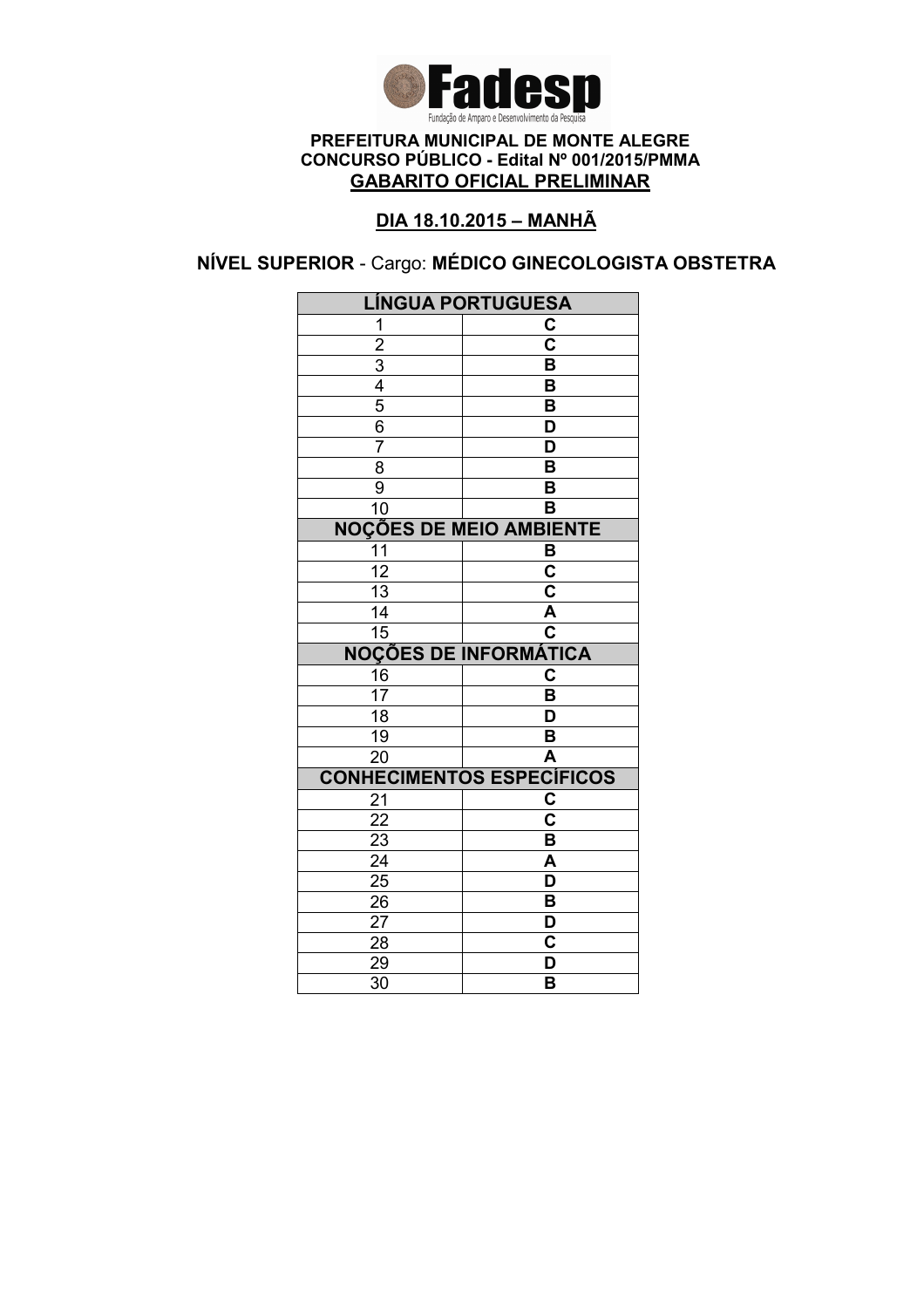

### DIA 18.10.2015 – MANHÃ

# NÍVEL SUPERIOR - Cargo: MÉDICO ORTOPEDISTA

| <b>LÍNGUA PORTUGUESA</b>       |                                  |
|--------------------------------|----------------------------------|
| 1                              | C                                |
| $\overline{2}$                 | $\overline{\mathbf{c}}$          |
|                                | $\overline{\mathsf{B}}$          |
| $\frac{3}{4}$                  | B                                |
|                                | B                                |
| $\frac{6}{7}$                  | D                                |
|                                | $\overline{\mathsf{D}}$          |
| $\overline{8}$                 | $\overline{\mathsf{B}}$          |
| 9                              | B                                |
| $\overline{10}$                | B                                |
| <b>NOÇÕES DE MEIO AMBIENTE</b> |                                  |
| 11                             | B                                |
| $\overline{12}$                | $\overline{\mathbf{c}}$          |
| $\overline{13}$                | $\overline{\mathbf{c}}$          |
| $\overline{14}$                | A                                |
| $\overline{15}$                | $\overline{\mathbf{c}}$          |
|                                | <b>NOÇÕES DE INFORMÁTICA</b>     |
| 16                             | C                                |
| $\overline{17}$                | B                                |
| $\overline{18}$                | D                                |
| $\overline{19}$                | B                                |
| $\overline{20}$                | $\overline{\mathsf{A}}$          |
|                                | <b>CONHECIMENTOS ESPECÍFICOS</b> |
| 21                             | A                                |
| $\overline{22}$                | $\overline{\mathsf{D}}$          |
| $\frac{2}{3}$                  | B                                |
| $\overline{24}$                | $\overline{\text{c}}$            |
| $\overline{25}$                |                                  |
|                                | A                                |
| 26                             | B                                |
| 27                             | C                                |
| 28                             | A                                |
| 29<br>$\overline{30}$          | D<br>B                           |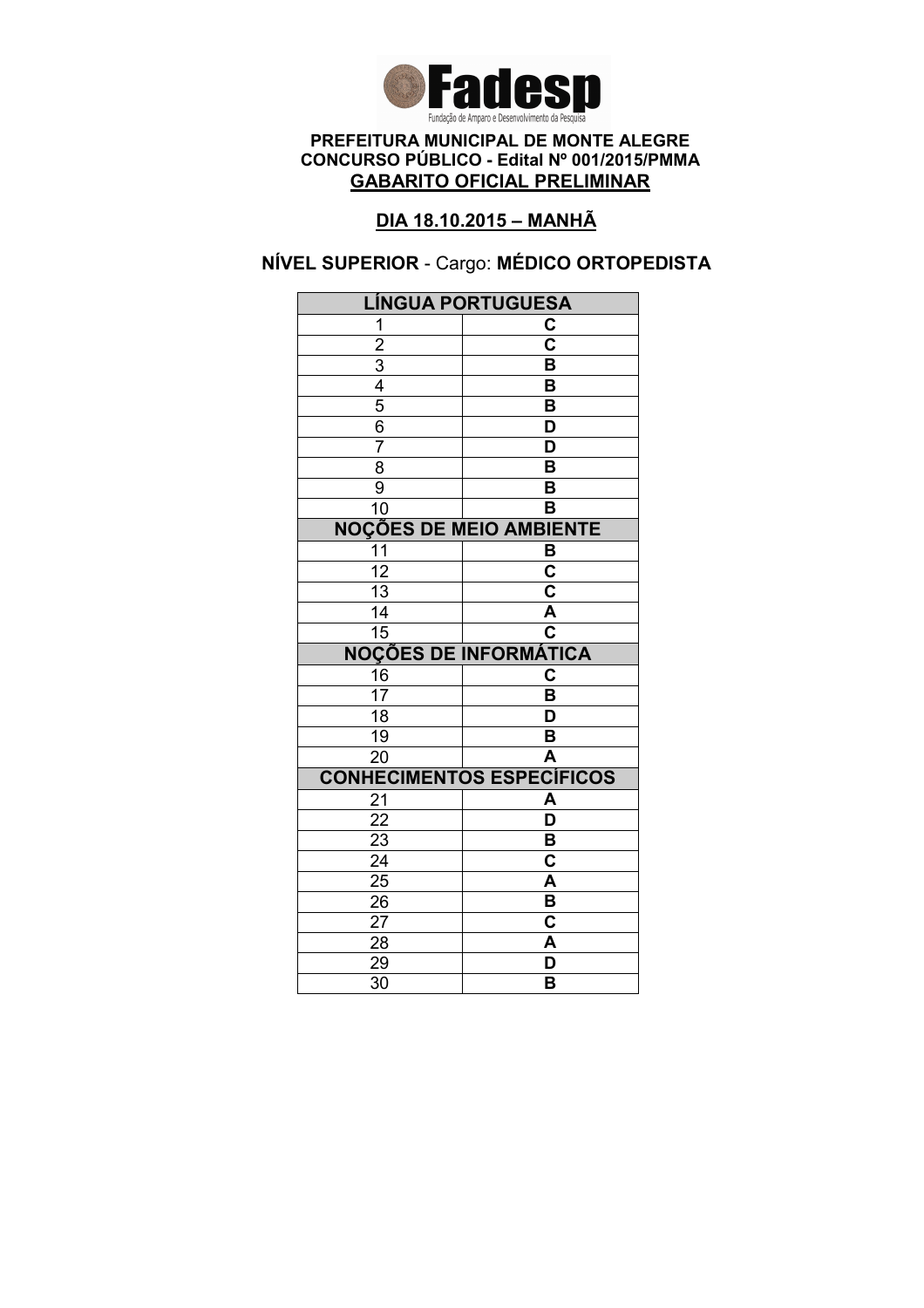

### DIA 18.10.2015 – MANHÃ

# NÍVEL SUPERIOR - Cargo: MÉDICO VETERINÁRIO

| <b>LÍNGUA PORTUGUESA</b> |                                  |
|--------------------------|----------------------------------|
| 1                        | C                                |
| $\overline{2}$           | $\overline{\mathbf{c}}$          |
|                          | B                                |
| $\frac{3}{4}$            | B                                |
|                          | $\overline{\mathsf{B}}$          |
| 6                        | D                                |
| 7                        | D                                |
| $\overline{8}$           | $\overline{\mathsf{B}}$          |
| 9                        | B                                |
| 10                       | B                                |
|                          | <b>NOÇÕES DE MEIO AMBIENTE</b>   |
| 11                       | B                                |
| $\overline{12}$          | $\overline{\mathbf{c}}$          |
| $\overline{13}$          | $\overline{\mathbf{c}}$          |
| 14                       | $\overline{\mathsf{A}}$          |
| $\overline{15}$          | $\overline{\textbf{c}}$          |
|                          | <b>NOÇÕES DE INFORMÁTICA</b>     |
| 16                       | $\overline{\textbf{c}}$          |
| 17                       | B                                |
| $\overline{18}$          | D                                |
| 19                       | B                                |
| $\overline{20}$          | A                                |
|                          | <b>CONHECIMENTOS ESPECÍFICOS</b> |
| 21                       | B                                |
| 22                       | A                                |
| 23                       | B                                |
| $\overline{24}$          | $\overline{\mathsf{D}}$          |
| $\overline{25}$          | C                                |
| 26                       | B                                |
|                          |                                  |
| 27                       | C                                |
| 28                       | A                                |
| 29<br>$\overline{30}$    | B<br>$\overline{\mathsf{D}}$     |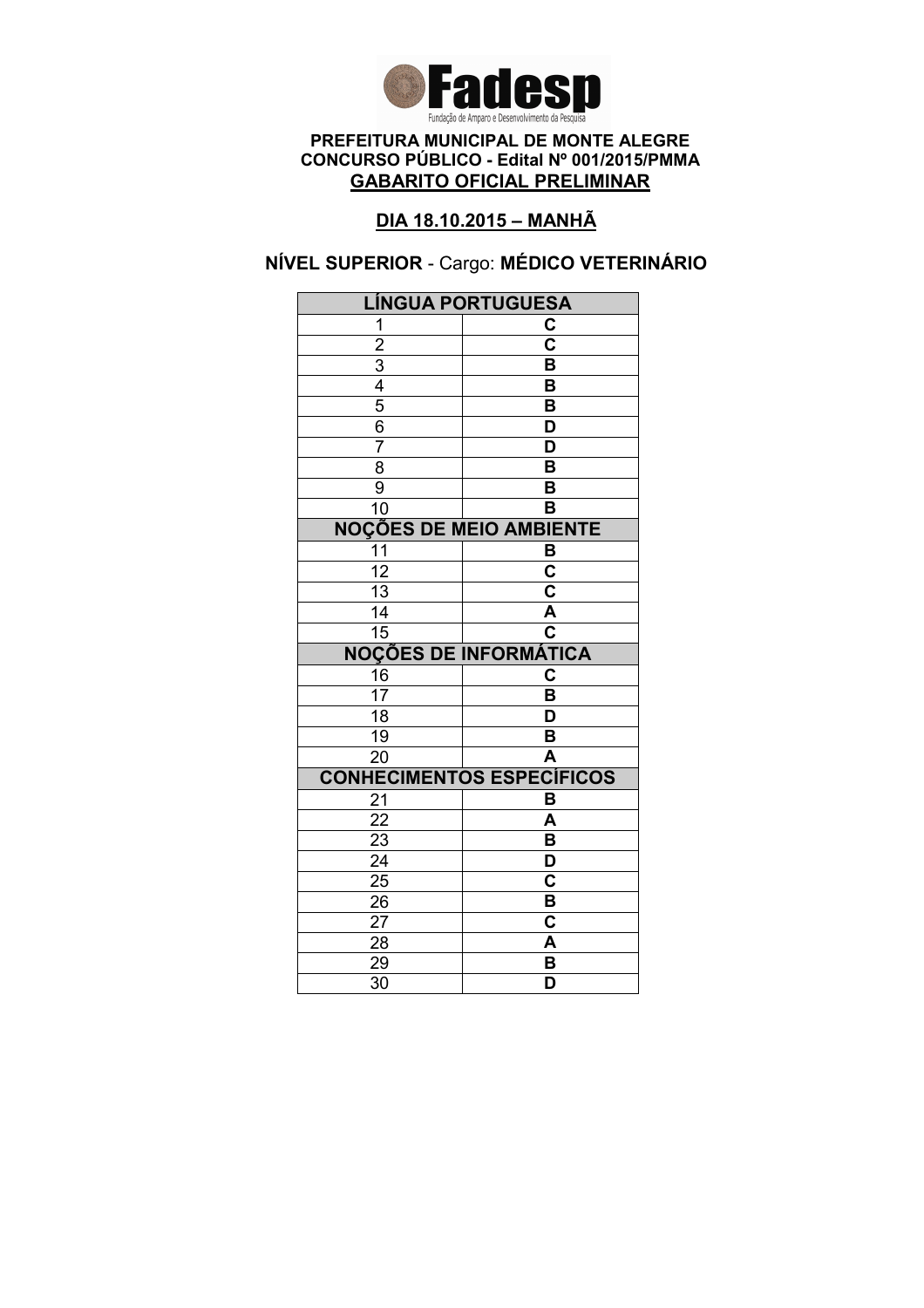

### DIA 18.10.2015 – MANHÃ

### NÍVEL SUPERIOR - Cargo: NUTRICIONISTA

| <b>LÍNGUA PORTUGUESA</b>     |                                  |
|------------------------------|----------------------------------|
| 1                            | C                                |
| $\overline{2}$               | $\overline{\mathsf{c}}$          |
|                              | B                                |
| $\frac{3}{4}$                | B                                |
|                              | B                                |
| $\overline{6}$               | D                                |
| 7                            | $\overline{\mathsf{D}}$          |
| $\overline{8}$               | B                                |
| $\overline{9}$               | B                                |
| $\overline{10}$              | $\overline{\mathsf{B}}$          |
|                              | <b>NOÇÕES DE MEIO AMBIENTE</b>   |
| $\overline{11}$              | B                                |
| $\overline{12}$              | $\overline{\mathbf{c}}$          |
| 13                           | C                                |
| 14                           | $\overline{\mathsf{A}}$          |
| $\overline{15}$              | C                                |
| <b>NOÇÕES DE INFORMÁTICA</b> |                                  |
|                              |                                  |
| 16                           | C                                |
| $\overline{17}$              | B                                |
| $\overline{18}$              | D                                |
| 19                           | B                                |
| $\overline{20}$              | A                                |
|                              | <b>CONHECIMENTOS ESPECÍFICOS</b> |
| 21                           | C                                |
| $\overline{22}$              | A                                |
| 23                           | D                                |
| $\overline{24}$              | $\overline{\mathsf{B}}$          |
| 25                           | A                                |
| 26                           | B                                |
| 27                           | D                                |
| 28                           | C                                |
| 29<br>$\overline{30}$        | A<br>$\overline{\mathsf{D}}$     |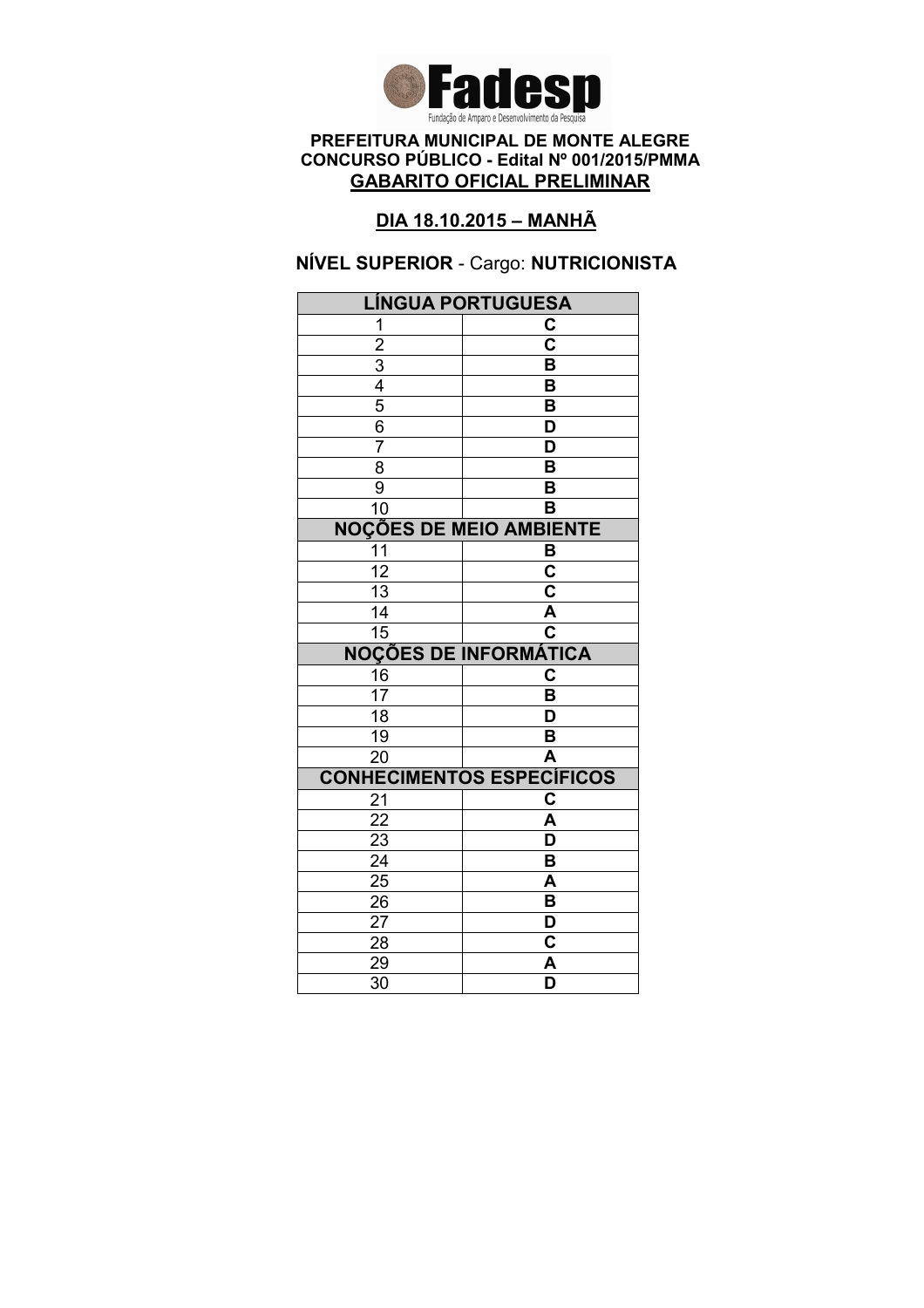

### DIA 18.10.2015 – MANHÃ

# NÍVEL SUPERIOR - Cargo: ORIENTADOR PEDAGÓGICO

| <b>LÍNGUA PORTUGUESA</b> |                                                    |
|--------------------------|----------------------------------------------------|
| 1                        | C                                                  |
| $\overline{2}$           | $\overline{\mathbf{c}}$                            |
|                          | $\overline{\mathsf{B}}$                            |
| $\frac{3}{4}$            | B                                                  |
|                          | B                                                  |
| $\frac{6}{7}$            | D                                                  |
|                          | $\overline{\mathsf{D}}$                            |
| $\overline{8}$           | $\overline{\mathsf{B}}$                            |
| $\overline{9}$           | B                                                  |
| $\overline{10}$          | B                                                  |
|                          | <b>NOÇÕES DE MEIO AMBIENTE</b>                     |
| 11                       | B                                                  |
| $\overline{12}$          | $\overline{\mathbf{c}}$                            |
| $\overline{13}$          | $\overline{\mathbf{c}}$                            |
| $\overline{14}$          | A                                                  |
| $\overline{15}$          | $\overline{\mathbf{c}}$                            |
|                          | <b>NOÇÕES DE INFORMÁTICA</b>                       |
| $\frac{16}{17}$          | C                                                  |
|                          | B                                                  |
| $\overline{18}$          | D                                                  |
| $\overline{19}$          | B                                                  |
| $\overline{20}$          | $\overline{\mathsf{A}}$                            |
|                          | <b>CONHECIMENTOS ESPECÍFICOS</b>                   |
| 21                       | C                                                  |
| $\overline{22}$          | $\overline{\mathsf{D}}$                            |
|                          |                                                    |
| $\overline{23}$          | B                                                  |
| $\overline{24}$          | A                                                  |
| $2\overline{5}$          | $\overline{\mathbf{c}}$                            |
| 26                       | B                                                  |
| 27                       | B                                                  |
| 28                       | <u>А</u>                                           |
| 29<br>$\overline{30}$    | $\overline{\mathbf{c}}$<br>$\overline{\mathsf{D}}$ |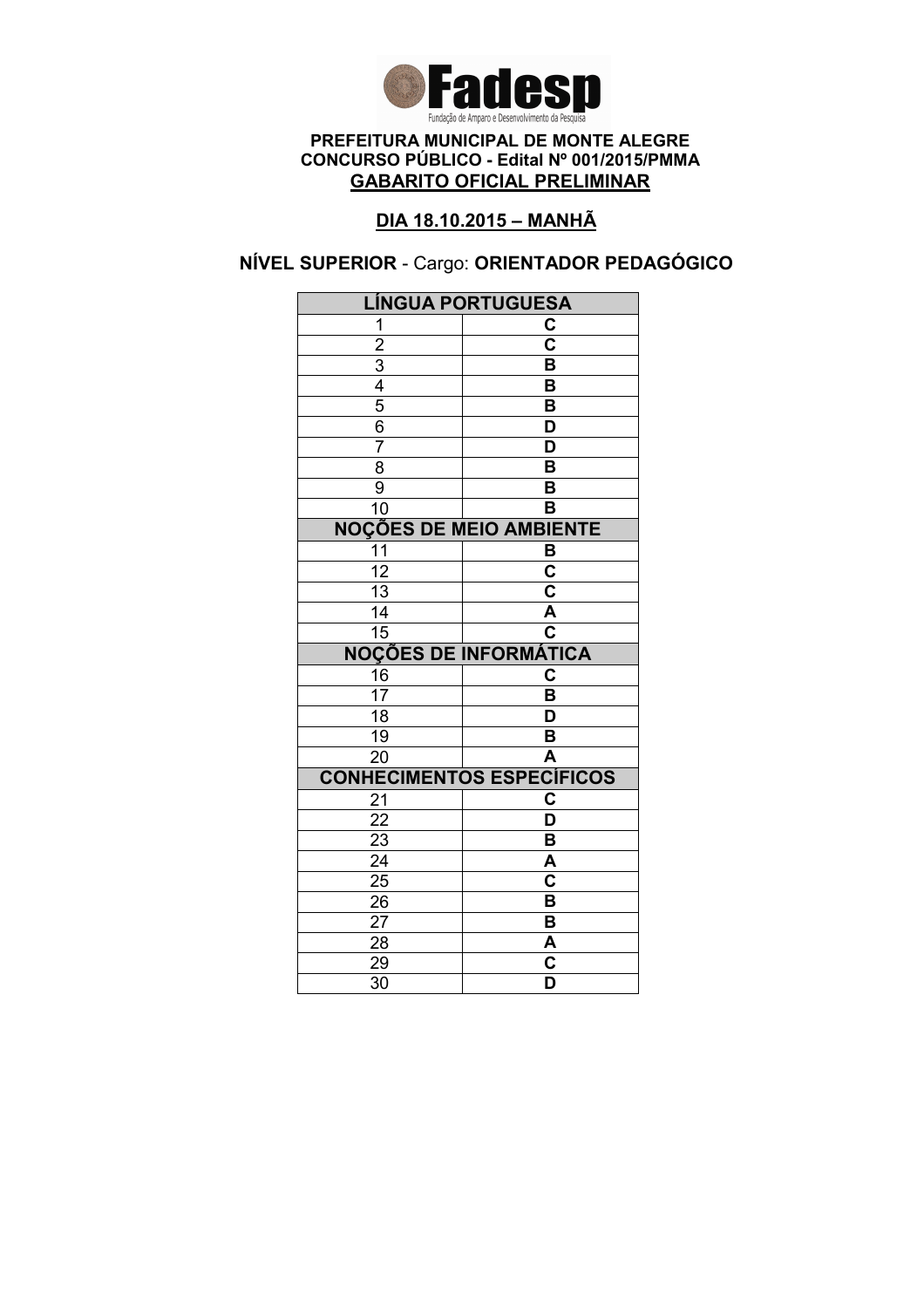

### DIA 18.10.2015 – MANHÃ

NÍVEL SUPERIOR - Cargo: PROFESSOR DE EDUCAÇÃO INFANTIL E DE 1º AO 5º ANO

|                 | <b>LÍNGUA PORTUGUESA</b>         |
|-----------------|----------------------------------|
| 1               | С                                |
| $\overline{c}$  | $\overline{\mathbf{c}}$          |
| $\overline{3}$  | B                                |
| $\frac{4}{5}$   | $\overline{\mathsf{B}}$          |
|                 | B                                |
| $\overline{6}$  | D                                |
| $\overline{7}$  | D                                |
| $\overline{8}$  | $\overline{\mathsf{B}}$          |
| 9               | B                                |
| $\overline{1}0$ | B                                |
|                 | <b>NOÇÕES DE MEIO AMBIENTE</b>   |
| 11              | B                                |
| $\overline{12}$ | $\overline{\textbf{c}}$          |
| $\overline{13}$ | $\overline{\mathbf{c}}$          |
| 14              | $\overline{\mathsf{A}}$          |
| $\overline{15}$ | $\overline{\mathbf{c}}$          |
|                 |                                  |
|                 | <b>NOÇÕES DE INFORMÁTICA</b>     |
| 16              | C                                |
| $1\overline{7}$ | B                                |
| 18              | D                                |
| 19              | B                                |
| 20              | $\overline{\mathsf{A}}$          |
|                 | <b>CONHECIMENTOS ESPECÍFICOS</b> |
| 21              | D                                |
| 22              | B                                |
| 23              | C                                |
| 24              | $\overline{\mathsf{A}}$          |
| $\overline{25}$ | $\overline{\mathsf{D}}$          |
| 26              | $\overline{\mathbf{c}}$          |
| 27              | D                                |
| 28              | B                                |
| 29<br>30        | C<br>$\overline{\mathsf{A}}$     |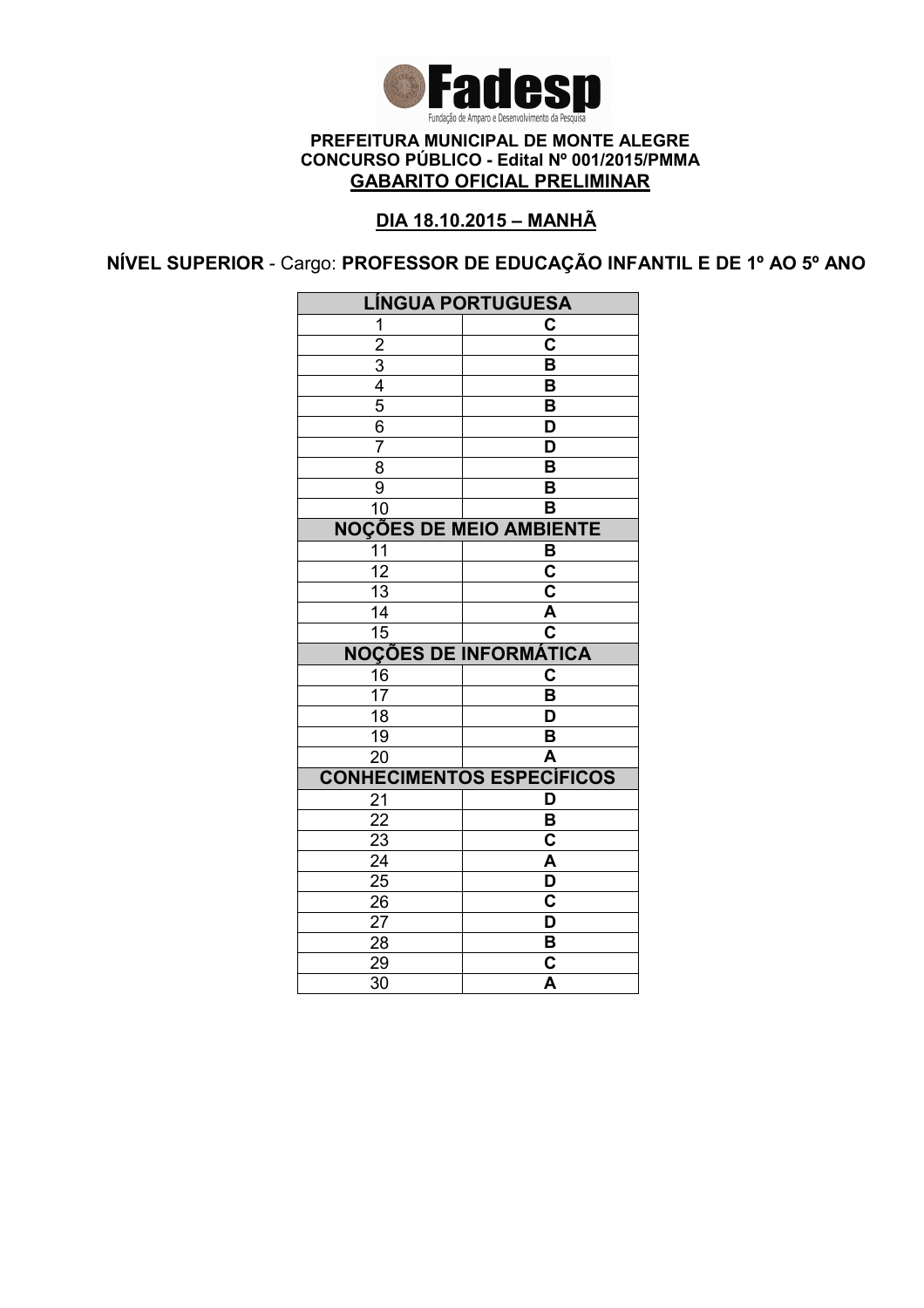

### DIA 18.10.2015 – MANHÃ

### NÍVEL SUPERIOR - Cargo: PROFESSOR COM LICENCIATURA PLENA EM CIÊNCIAS NATURAIS/BIOLÓGICA

| <b>LÍNGUA PORTUGUESA</b> |                                  |
|--------------------------|----------------------------------|
| 1                        | C                                |
| $\overline{2}$           | $\overline{\mathbf{c}}$          |
|                          | B                                |
| $\frac{3}{4}$            | B                                |
| $\overline{5}$           | $\overline{\mathsf{B}}$          |
| $\overline{6}$           | D                                |
| $\overline{7}$           | D                                |
| $\overline{8}$           | $\overline{\mathsf{B}}$          |
| 9                        | B                                |
| 10                       | B                                |
|                          | <b>NOÇÕES DE MEIO AMBIENTE</b>   |
| 11                       | B                                |
| $\overline{12}$          | $\overline{\mathbf{c}}$          |
| $\overline{13}$          | $\overline{\mathsf{c}}$          |
| 14                       | $\overline{\mathsf{A}}$          |
| 15                       | $\overline{\mathbf{c}}$          |
|                          | <b>NOÇÕES DE INFORMÁTICA</b>     |
| 16                       | $\mathbf C$                      |
| $\overline{17}$          | B                                |
| 18                       | D                                |
| 19                       | B                                |
|                          |                                  |
| 20                       | A                                |
|                          | <b>CONHECIMENTOS ESPECÍFICOS</b> |
| 21                       | C                                |
| $2\overline{2}$          | A                                |
| 23                       | $\overline{\mathsf{B}}$          |
| $\overline{24}$          | $\overline{\mathsf{D}}$          |
| $\overline{25}$          | $\overline{\mathsf{B}}$          |
| 26                       | D                                |
| 27                       | C                                |
| 28                       | A                                |
| 29<br>$\overline{30}$    | A<br>D                           |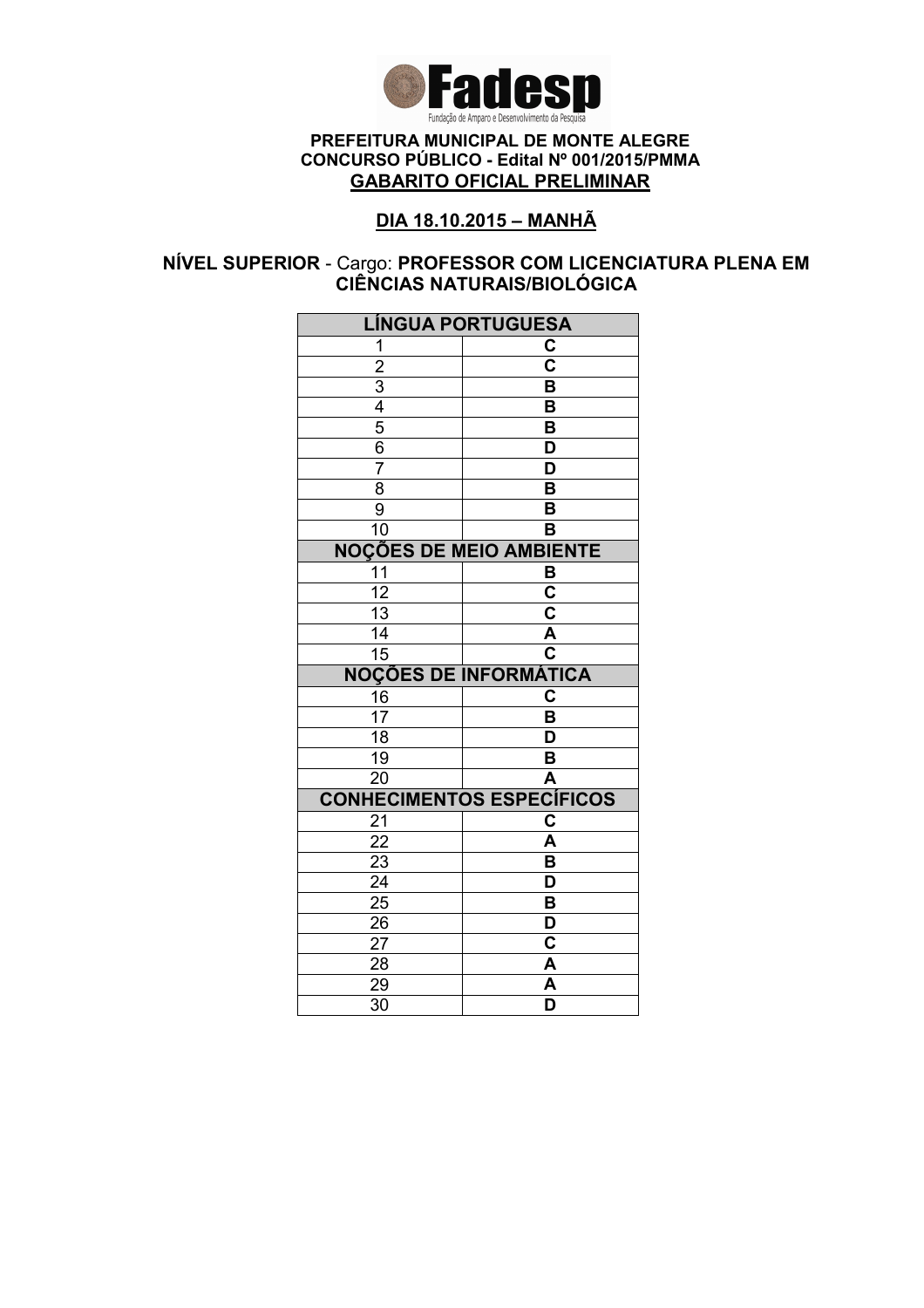

### DIA 18.10.2015 – MANHÃ

### NÍVEL SUPERIOR - Cargo: PROFESSOR COM LICENCIATURA PLENA EM EDUCAÇAO ARTISTICA

| <b>LÍNGUA PORTUGUESA</b> |                                                    |
|--------------------------|----------------------------------------------------|
| 1                        | C                                                  |
| $\overline{2}$           | $\overline{\mathbf{c}}$                            |
|                          | B                                                  |
| $\frac{3}{4}$            | B                                                  |
|                          | $\overline{\mathsf{B}}$                            |
| $\overline{6}$           | D                                                  |
| $\overline{7}$           | D                                                  |
| $\overline{8}$           | $\overline{\mathsf{B}}$                            |
| 9                        | B                                                  |
| 10                       | B                                                  |
|                          | <b>NOÇÕES DE MEIO AMBIENTE</b>                     |
| 11                       | B                                                  |
| $\overline{12}$          | $\overline{\mathsf{c}}$                            |
| $\overline{13}$          | $\overline{\mathsf{c}}$                            |
| 14                       | $\overline{\mathsf{A}}$                            |
| 15                       | $\overline{\mathbf{c}}$                            |
|                          | <b>NOÇÕES DE INFORMÁTICA</b>                       |
| 16                       | $\mathbf C$                                        |
| $\overline{17}$          | B                                                  |
| 18                       | D                                                  |
| 19                       | B                                                  |
| 20                       | A                                                  |
|                          |                                                    |
|                          | <b>CONHECIMENTOS ESPECÍFICOS</b>                   |
| 21                       | D                                                  |
| $\overline{22}$          | A                                                  |
| 23                       | $\overline{\mathsf{B}}$                            |
| $\overline{24}$          | $\overline{\mathsf{B}}$                            |
| $\overline{25}$          | $\overline{\textbf{c}}$                            |
| 26                       | A                                                  |
| $2\overline{7}$          | A                                                  |
| 28                       | D                                                  |
| 29<br>$\overline{30}$    | $\overline{\mathsf{c}}$<br>$\overline{\mathsf{D}}$ |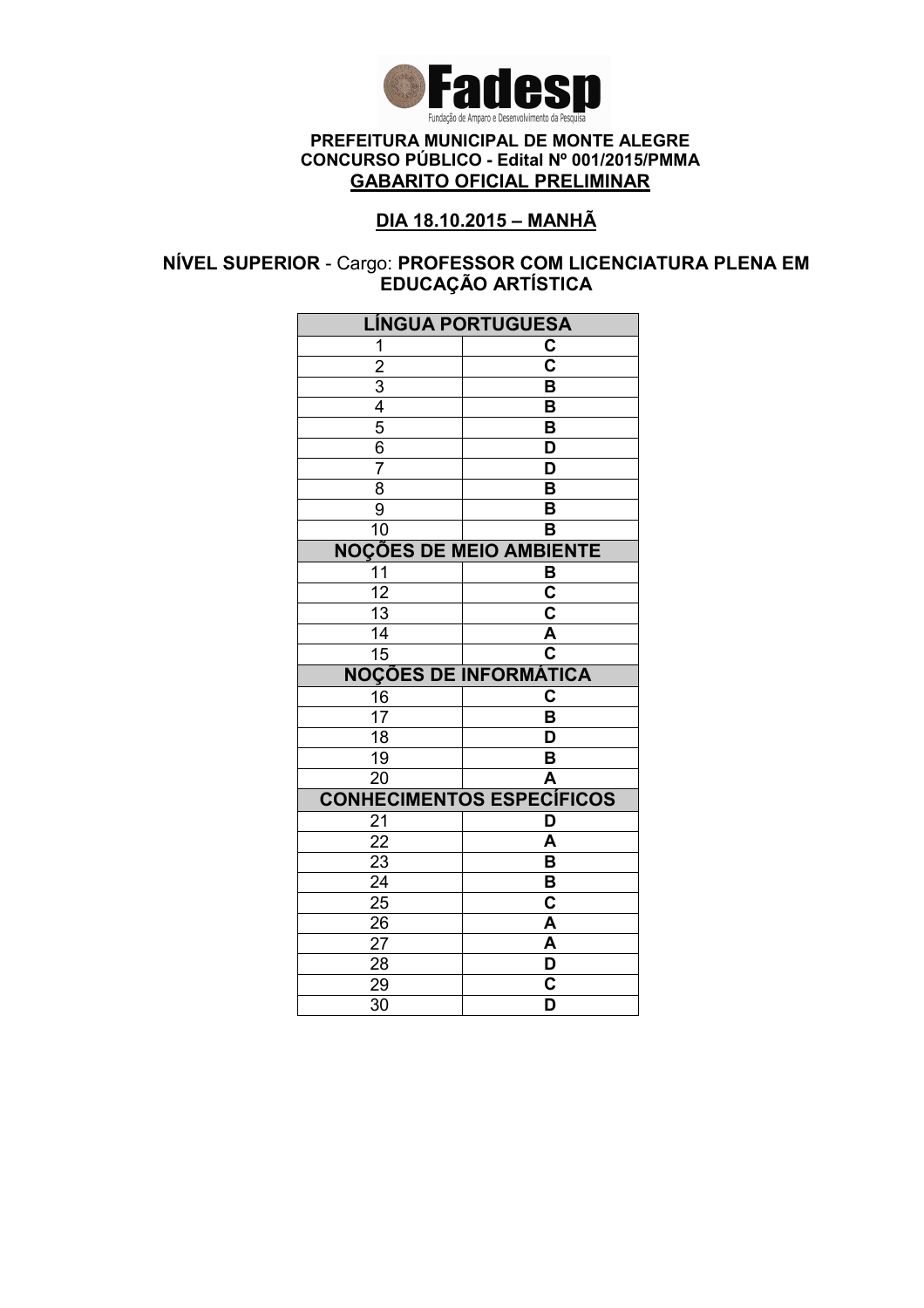

### DIA 18.10.2015 – MANHÃ

### NÍVEL SUPERIOR - Cargo: PROFESSOR COM LICENCIATURA PLENA EM EDUCAÇÃO FÍSICA

| <b>LÍNGUA PORTUGUESA</b> |                                  |
|--------------------------|----------------------------------|
| 1                        | C                                |
| $\overline{2}$           | $\overline{\mathbf{c}}$          |
|                          | B                                |
| $\frac{3}{4}$            | B                                |
|                          | $\overline{\mathsf{B}}$          |
| $\overline{6}$           | D                                |
| $\overline{7}$           | D                                |
| $\overline{8}$           | $\overline{\mathsf{B}}$          |
| 9                        | B                                |
| 10                       | B                                |
|                          | <b>NOÇÕES DE MEIO AMBIENTE</b>   |
| 11                       | B                                |
| $\overline{12}$          | $\overline{\mathsf{c}}$          |
| $\overline{13}$          | $\overline{\mathsf{c}}$          |
| 14                       | $\overline{\mathsf{A}}$          |
| 15                       | $\overline{\mathbf{c}}$          |
|                          | <b>NOÇÕES DE INFORMÁTICA</b>     |
| 16                       | $\mathbf C$                      |
| $\overline{17}$          | B                                |
| 18                       | D                                |
| 19                       | B                                |
| 20                       | A                                |
|                          |                                  |
|                          | <b>CONHECIMENTOS ESPECÍFICOS</b> |
| 21                       | B                                |
| $\overline{22}$          | C                                |
| 23                       | $\overline{\mathsf{B}}$          |
| $\overline{24}$          | $\overline{\mathsf{A}}$          |
| $\overline{25}$          | $\overline{\mathsf{D}}$          |
| 26                       | $\overline{\mathsf{D}}$          |
| $2\overline{7}$          | A                                |
| 28                       | $\overline{\mathsf{C}}$          |
| 29<br>$\overline{30}$    | $\frac{\overline{A}}{C}$         |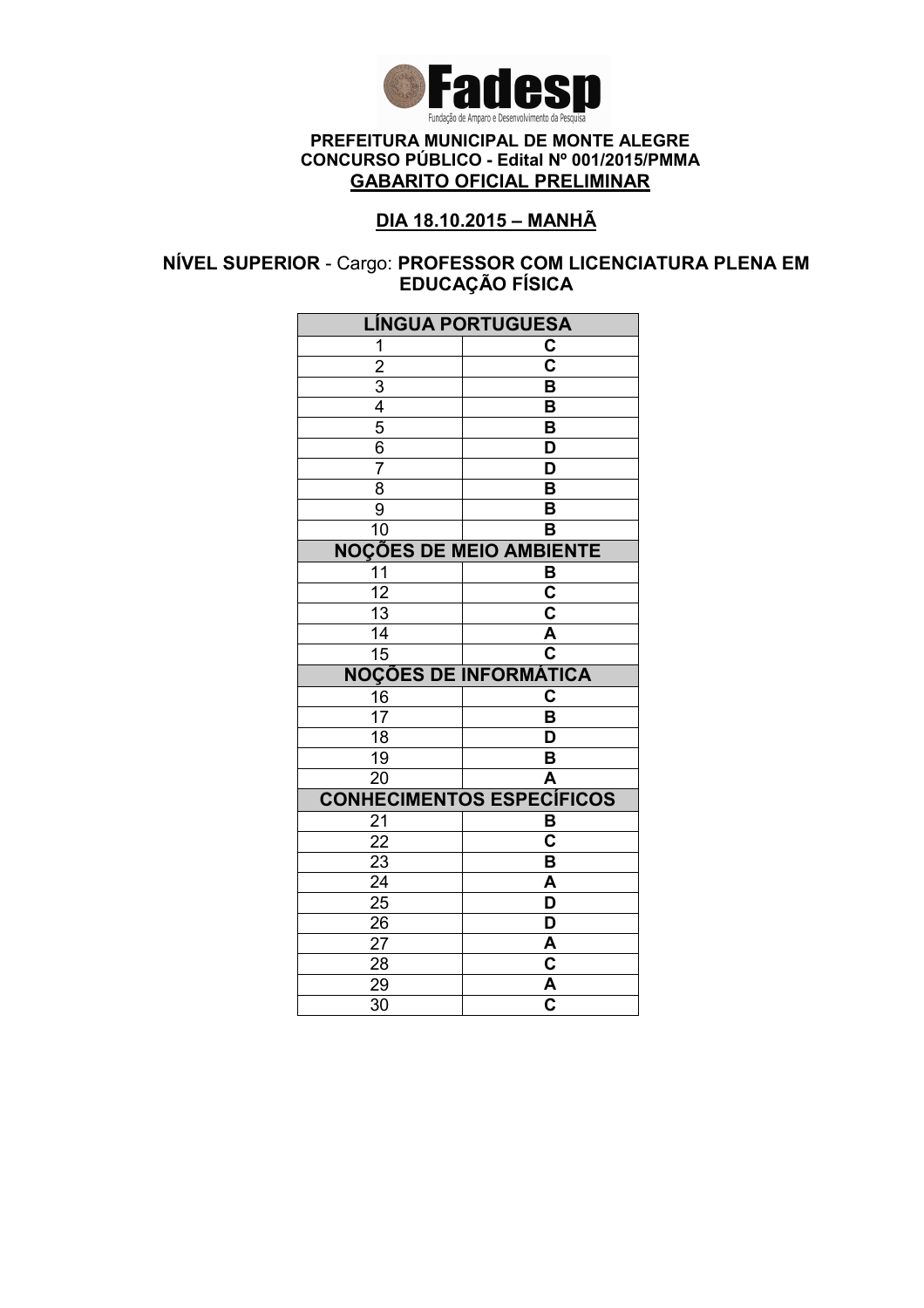

### DIA 18.10.2015 – MANHÃ

### NÍVEL SUPERIOR - Cargo: PROFESSOR COM LICENCIATURA PLENA EM EDUCAÇÃO RELIGIOSA

| <b>LÍNGUA PORTUGUESA</b>                                |                                                    |
|---------------------------------------------------------|----------------------------------------------------|
| 1                                                       | C                                                  |
|                                                         | $\overline{\text{c}}$                              |
|                                                         | $\overline{\mathsf{B}}$                            |
|                                                         | B                                                  |
| $\frac{2}{3}$ $\frac{3}{4}$ $\frac{4}{5}$ $\frac{6}{6}$ | B                                                  |
|                                                         | D                                                  |
| $\overline{7}$                                          | D                                                  |
| $\overline{8}$                                          | $\overline{\mathsf{B}}$                            |
| $\overline{9}$                                          | B                                                  |
| 10                                                      | B                                                  |
|                                                         | <b>NOÇÕES DE MEIO AMBIENTE</b>                     |
| 11                                                      | B                                                  |
| $\overline{12}$                                         | $\overline{\mathbf{c}}$                            |
| $\overline{13}$                                         | $\overline{\mathbf{c}}$                            |
| 14                                                      | A                                                  |
| 15                                                      | $\overline{\mathbf{c}}$                            |
|                                                         | <b>NOÇÕES DE INFORMÁTICA</b>                       |
| $\frac{16}{17}$                                         | C                                                  |
|                                                         | B                                                  |
| 18                                                      | D                                                  |
| 19                                                      | B                                                  |
| 20                                                      | A                                                  |
|                                                         | <b>CONHECIMENTOS ESPECÍFICOS</b>                   |
| 21                                                      | A                                                  |
| $\overline{22}$                                         | $\overline{\textbf{c}}$                            |
| $\overline{23}$                                         | $\overline{\mathsf{B}}$                            |
| $\overline{24}$                                         | $\overline{\mathsf{D}}$                            |
|                                                         |                                                    |
| $\overline{25}$                                         | $\overline{\mathsf{B}}$                            |
| 26                                                      | $\overline{\mathsf{D}}$                            |
| 27                                                      | A                                                  |
| 28                                                      | $\mathbf C$                                        |
| 29<br>$\overline{30}$                                   | $\overline{\mathbf{B}}$<br>$\overline{\mathbf{c}}$ |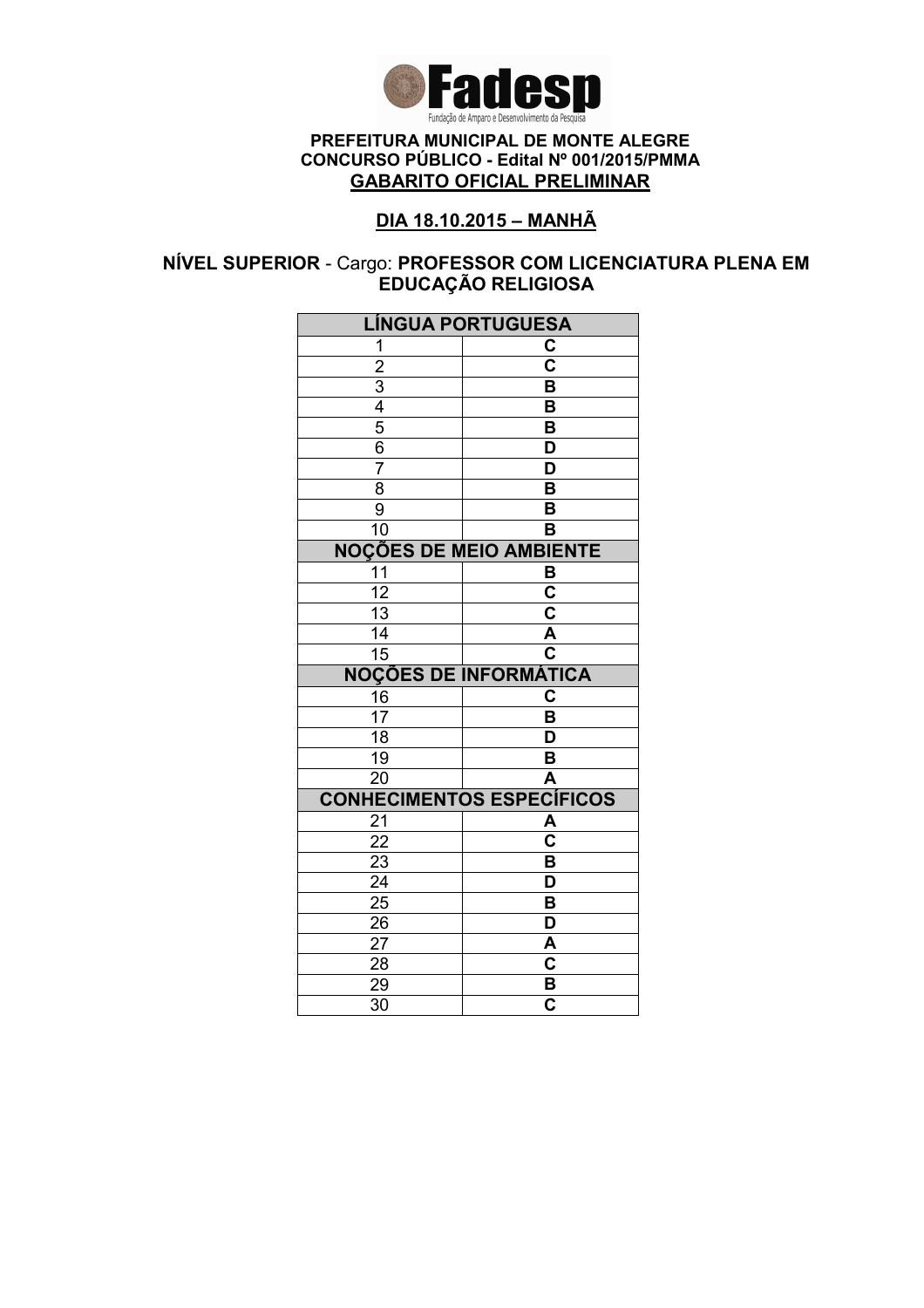

### DIA 18.10.2015 – MANHÃ

NÍVEL SUPERIOR - Cargo: PROFESSOR COM LICENCIATURA PLENA EM GEOGRAFIA

| <b>LÍNGUA PORTUGUESA</b> |                                    |
|--------------------------|------------------------------------|
| 1                        | C                                  |
| $\overline{2}$           | $\overline{\mathbf{c}}$            |
|                          | $\overline{\mathsf{B}}$            |
| $\frac{3}{4}$            | $\overline{\mathsf{B}}$            |
|                          | B                                  |
| $\frac{6}{7}$            | D                                  |
|                          | $\overline{\mathsf{D}}$            |
| 8                        | B                                  |
| $\overline{9}$           | B                                  |
| 10                       | B                                  |
|                          | <b>NOÇÕES DE MEIO AMBIENTE</b>     |
| $\overline{11}$          | B                                  |
| $\overline{12}$          | $\overline{\mathsf{c}}$            |
| $\overline{13}$          | $\overline{\mathsf{c}}$            |
| $\overline{14}$          | A                                  |
| $\overline{15}$          | $\overline{\mathbf{c}}$            |
|                          | <b>NOÇÕES DE INFORMÁTICA</b>       |
| 16                       | $\mathbf C$                        |
| $\overline{17}$          | B                                  |
| 18                       | D                                  |
| 19                       | B                                  |
| $\overline{20}$          | A                                  |
|                          | <b>CONHECIMENTOS ESPECÍFICOS</b>   |
| 21                       | A                                  |
| $\overline{22}$          | $\overline{\mathsf{B}}$            |
| $\overline{23}$          | $\overline{\mathbf{C}}$            |
| $\overline{24}$          | $\overline{\mathsf{B}}$            |
| $2\overline{5}$          | $\overline{\mathsf{A}}$            |
| 26                       | $\overline{\overline{\textbf{c}}}$ |
| 27                       | $\overline{\mathbf{c}}$            |
| 28                       | A                                  |
| 29                       |                                    |
| 30                       | B<br>B                             |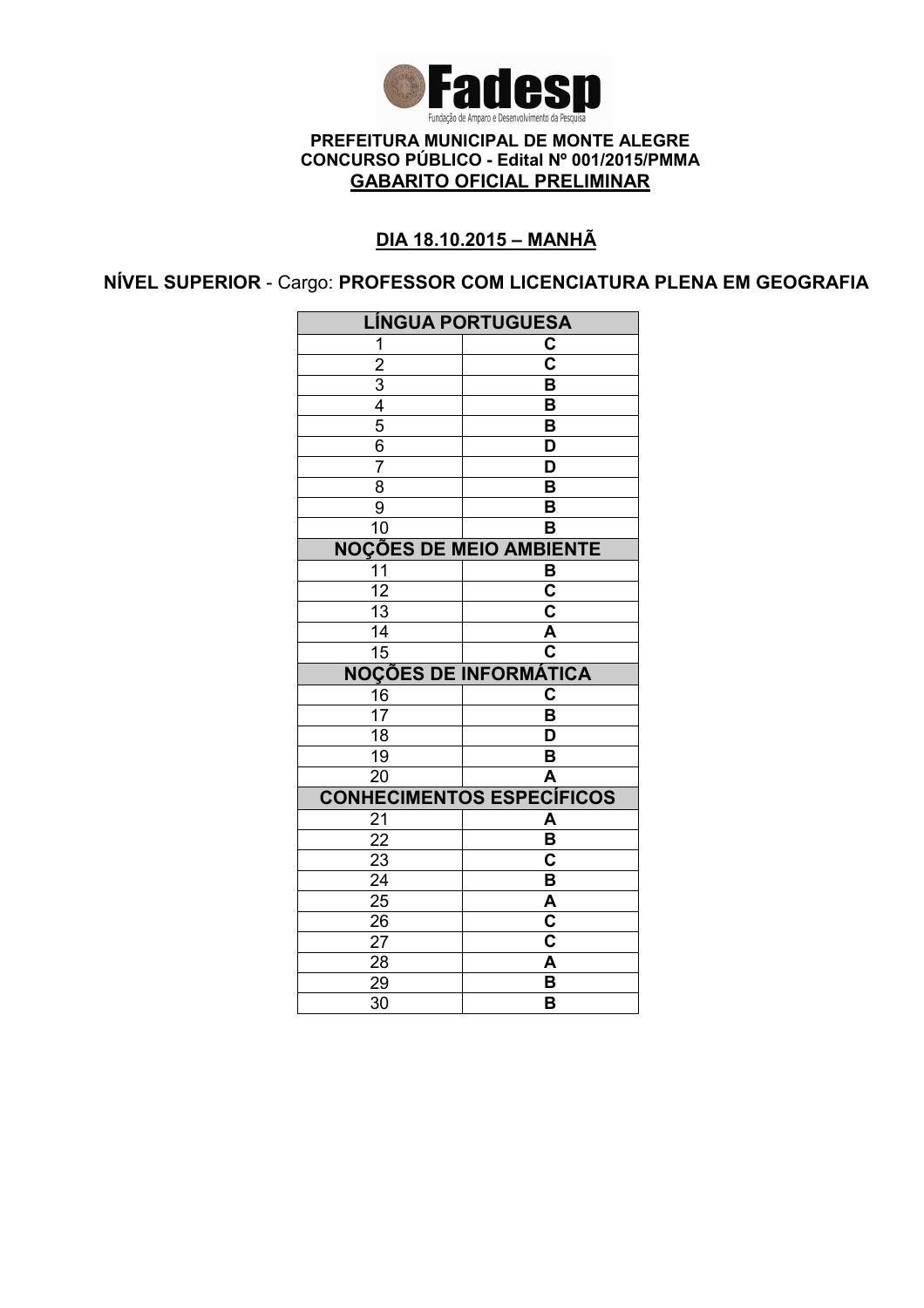

### DIA 18.10.2015 – MANHÃ

NÍVEL SUPERIOR - Cargo: PROFESSOR COM LICENCIATURA PLENA EM HISTÓRIA

| <b>LÍNGUA PORTUGUESA</b> |                                                                               |
|--------------------------|-------------------------------------------------------------------------------|
| 1                        | C                                                                             |
|                          | $\overline{\text{c}}$                                                         |
| $\frac{2}{3}$            | B                                                                             |
|                          | B                                                                             |
| 5                        | B                                                                             |
| $\overline{6}$           | D                                                                             |
| $\overline{7}$           | D                                                                             |
| $\overline{8}$           | $\overline{\mathsf{B}}$                                                       |
| $\overline{9}$           | $\overline{\mathsf{B}}$                                                       |
| $\overline{10}$          | B                                                                             |
|                          | <b>NOÇÕES DE MEIO AMBIENTE</b>                                                |
| 11                       | B                                                                             |
| $\overline{12}$          | $\overline{\textbf{c}}$                                                       |
| $\overline{13}$          | $\overline{\mathsf{c}}$                                                       |
| 14                       | A                                                                             |
| $\overline{15}$          | $\overline{\mathbf{c}}$                                                       |
|                          | <b>NOÇÕES DE INFORMÁTICA</b>                                                  |
| 16                       | C                                                                             |
| 17                       | B                                                                             |
| 18                       | D                                                                             |
| 19                       | B                                                                             |
| $\overline{20}$          | A                                                                             |
|                          | <b>CONHECIMENTOS ESPECÍFICOS</b>                                              |
| 21                       | A                                                                             |
| $\overline{22}$          | B                                                                             |
| 23                       | B                                                                             |
| $\overline{24}$          | $\overline{\mathsf{D}}$                                                       |
| $\overline{25}$          | $\overline{\mathsf{D}}$                                                       |
| 26                       |                                                                               |
|                          | C                                                                             |
| 27                       | A                                                                             |
| 28                       |                                                                               |
| 29<br>$\overline{30}$    | $\overline{\mathbf{A}}$<br>$\overline{\mathbf{c}}$<br>$\overline{\mathsf{A}}$ |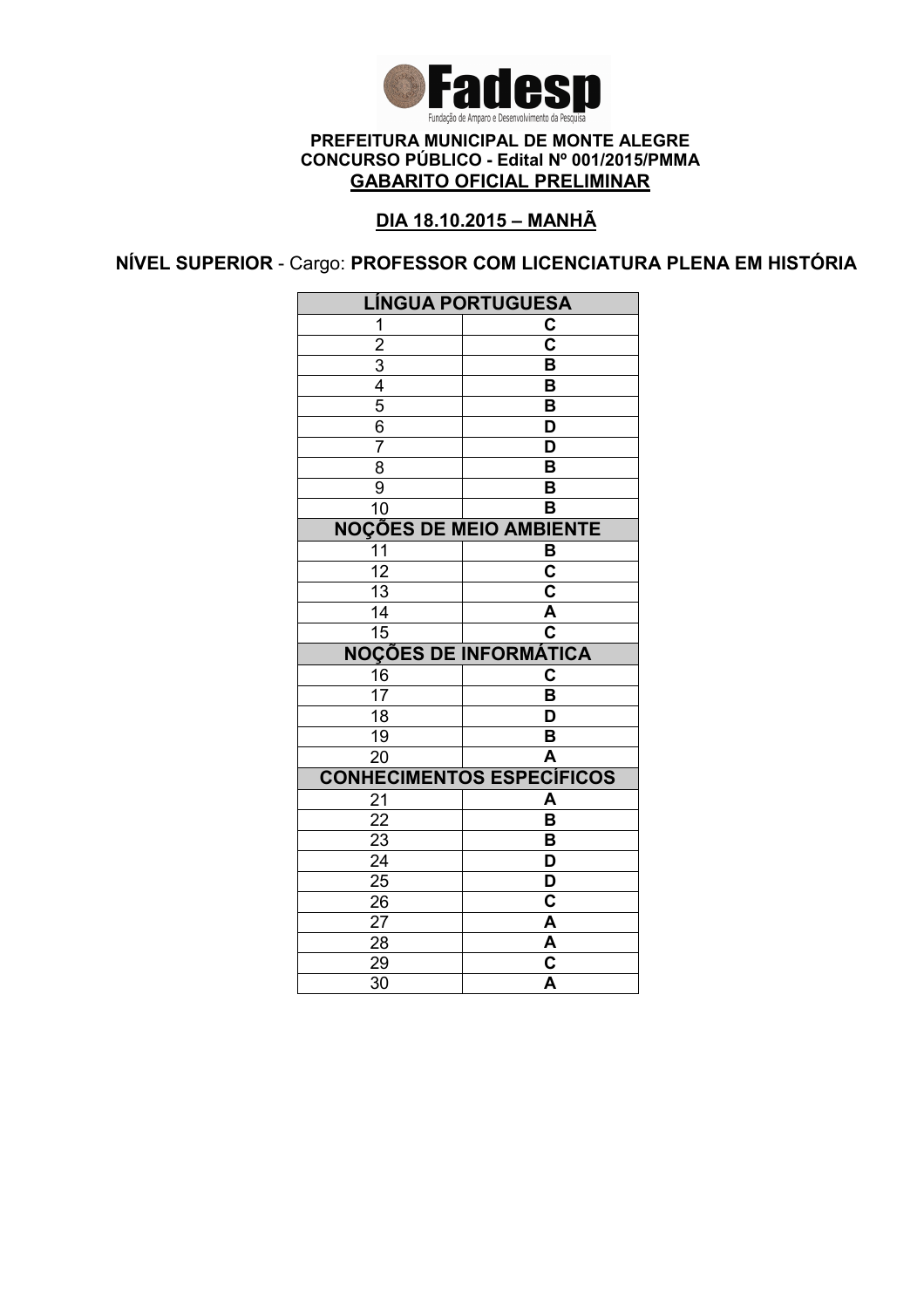

### DIA 18.10.2015 – MANHÃ

NÍVEL SUPERIOR - Cargo: PROFESSOR COM LICENCIATURA PLENA EM INGLÊS

| <b>LÍNGUA PORTUGUESA</b> |                                  |
|--------------------------|----------------------------------|
| 1                        | C                                |
| $\overline{2}$           | $\overline{\text{c}}$            |
|                          | $\overline{\mathsf{B}}$          |
| $\frac{3}{4}$            | B                                |
|                          | B                                |
| $\overline{6}$           | D                                |
| $\overline{7}$           | D                                |
| $\overline{8}$           | $\overline{\mathsf{B}}$          |
| $\overline{9}$           | $\overline{\mathsf{B}}$          |
| $\overline{10}$          | B                                |
|                          | <b>NOÇÕES DE MEIO AMBIENTE</b>   |
| 11                       | B                                |
| $\overline{12}$          | $\overline{\textbf{c}}$          |
| $\overline{13}$          | $\overline{\mathbf{c}}$          |
| $\overline{14}$          | $\overline{\mathsf{A}}$          |
| $\overline{15}$          | $\overline{\mathsf{c}}$          |
|                          |                                  |
|                          | <b>NOÇÕES DE INFORMÁTICA</b>     |
| 16                       | C                                |
| $\overline{17}$          | $\overline{\mathsf{B}}$          |
| $\overline{18}$          | D                                |
| 19                       | B                                |
| $\overline{20}$          | A                                |
|                          | <b>CONHECIMENTOS ESPECÍFICOS</b> |
| 21                       | B                                |
| 22                       | $\overline{\mathsf{A}}$          |
| <u>23</u>                | D                                |
| $\overline{24}$          | $\overline{\textbf{c}}$          |
| $2\overline{5}$          | A                                |
| $\overline{26}$          | $\overline{\mathsf{B}}$          |
| 27                       | $\overline{\textbf{c}}$          |
| 28                       | A                                |
| 29<br>30                 | D<br>B                           |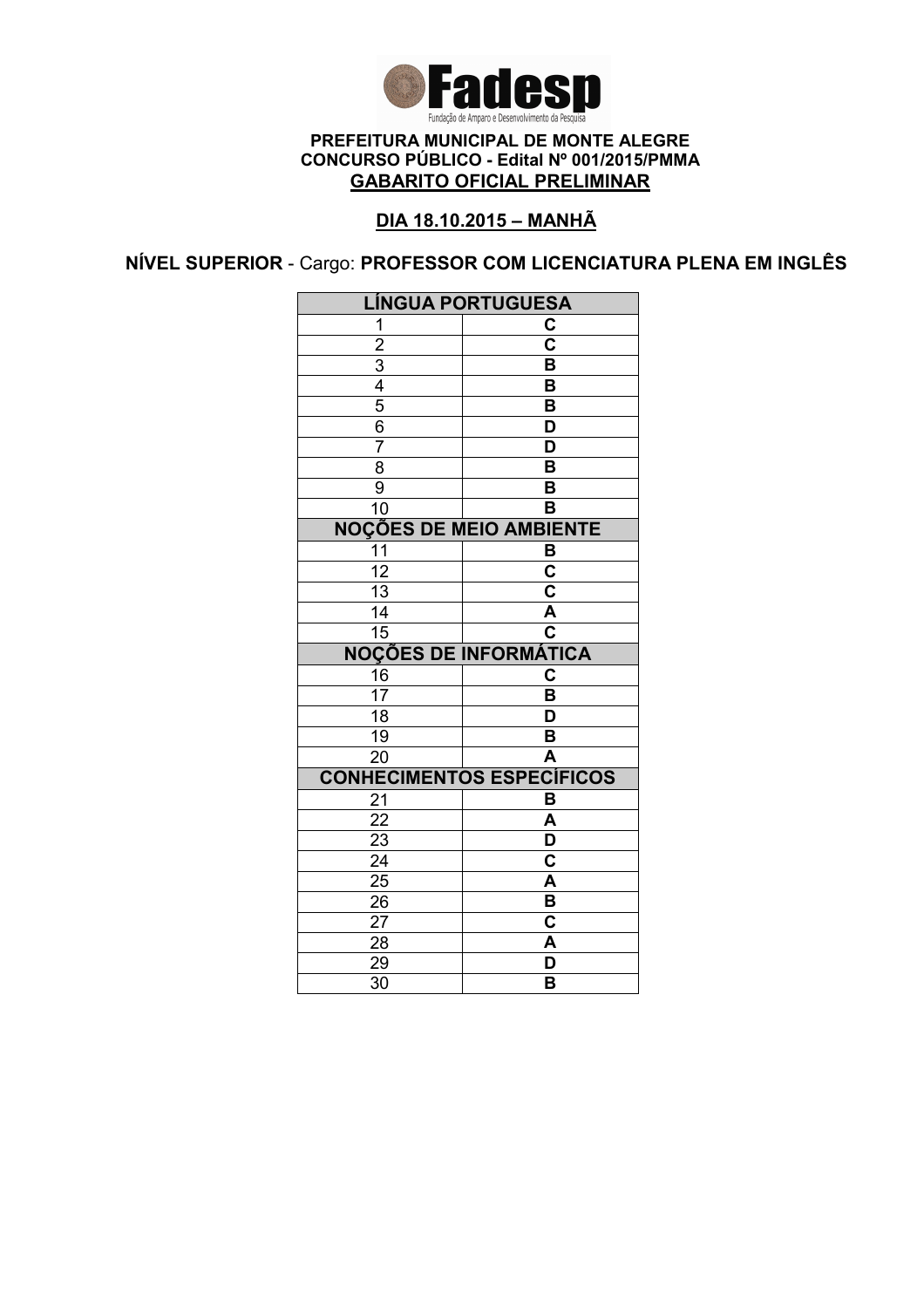

### DIA 18.10.2015 – MANHÃ

### NÍVEL SUPERIOR - Cargo: PROFESSOR COM LICENCIATURA PLENA EM LÍNGUA PORTUGUESA

| <b>LÍNGUA PORTUGUESA</b> |                                  |
|--------------------------|----------------------------------|
| 1                        | C                                |
| $\overline{2}$           | $\overline{\mathbf{c}}$          |
|                          | B                                |
| $\frac{3}{4}$            | B                                |
|                          | $\overline{\mathsf{B}}$          |
| $\overline{6}$           | D                                |
| $\overline{7}$           | D                                |
| $\overline{8}$           | $\overline{\mathsf{B}}$          |
| 9                        | B                                |
| 10                       | B                                |
|                          | <b>NOÇÕES DE MEIO AMBIENTE</b>   |
| 11                       | B                                |
| $\overline{12}$          | $\overline{\mathsf{c}}$          |
| $\overline{13}$          | $\overline{\mathsf{c}}$          |
| 14                       | $\overline{\mathsf{A}}$          |
| 15                       | $\overline{\mathbf{c}}$          |
|                          | <b>NOÇÕES DE INFORMÁTICA</b>     |
| 16                       | $\mathbf C$                      |
| $\overline{17}$          | B                                |
| 18                       | D                                |
| 19                       | B                                |
| 20                       |                                  |
|                          | A                                |
|                          | <b>CONHECIMENTOS ESPECÍFICOS</b> |
| 21                       | D                                |
| $\overline{22}$          | A                                |
| 23                       | $\overline{\mathsf{B}}$          |
| $\overline{24}$          | $\overline{\textbf{c}}$          |
| $\overline{25}$          | $\overline{\mathsf{B}}$          |
| 26                       | $\overline{\mathbf{B}}$          |
| 27                       | A                                |
| 28                       | $\mathbf C$                      |
| 29<br>$\overline{30}$    | D<br>D                           |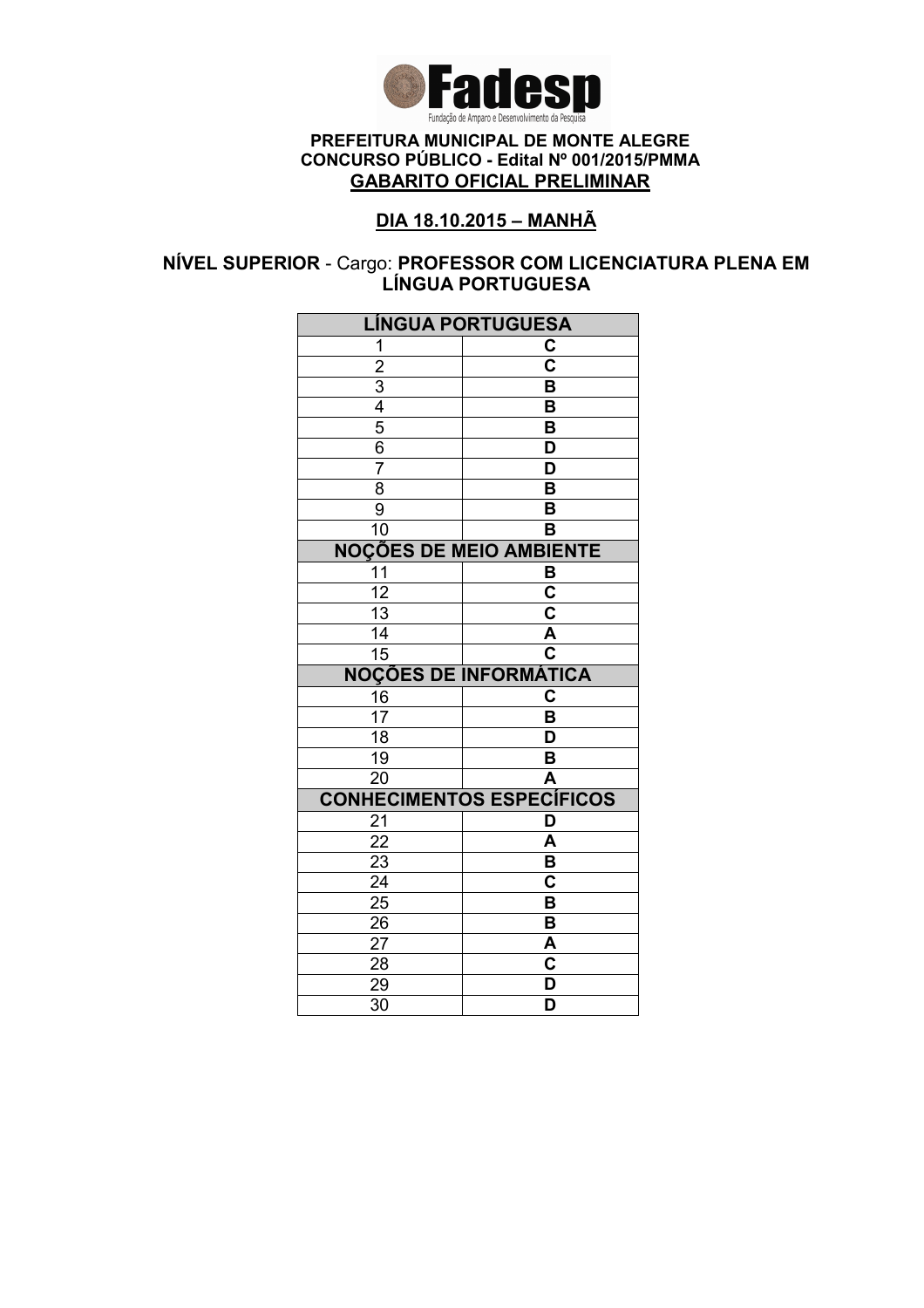

### DIA 18.10.2015 – MANHÃ

NÍVEL SUPERIOR - Cargo: PROFESSOR COM LICENCIATURA PLENA EM MATEMÁTICA

| <b>LÍNGUA PORTUGUESA</b>                  |                                                    |
|-------------------------------------------|----------------------------------------------------|
| 1                                         | C                                                  |
| $\overline{2}$                            | $\overline{\mathsf{c}}$                            |
|                                           | $\overline{\mathsf{B}}$                            |
|                                           | $\overline{\mathsf{B}}$                            |
|                                           | B                                                  |
| $\frac{3}{4}$ $\frac{4}{5}$ $\frac{6}{7}$ | $\overline{\mathsf{D}}$                            |
|                                           | $\overline{\mathsf{D}}$                            |
| $\overline{8}$                            | $\overline{\mathsf{B}}$                            |
| 9                                         | $\overline{\mathsf{B}}$                            |
| 10                                        | $\overline{\mathsf{B}}$                            |
| <b>NOÇÕES DE MEIO AMBIENTE</b>            |                                                    |
| 11                                        | B                                                  |
| $\overline{12}$                           | $\overline{\mathsf{c}}$                            |
| $\overline{13}$                           | $\overline{\mathbf{c}}$                            |
| $\overline{14}$                           | $\frac{\overline{A}}{C}$                           |
| $\overline{15}$                           |                                                    |
|                                           |                                                    |
|                                           | <b>NOÇÕES DE INFORMÁTICA</b>                       |
| 16                                        | $\overline{\mathbf{C}}$                            |
| $\overline{17}$                           | B                                                  |
| $\overline{18}$                           | $\overline{\mathsf{D}}$                            |
| $\overline{19}$                           | B                                                  |
| $\overline{20}$                           | $\overline{\mathsf{A}}$                            |
|                                           | <b>CONHECIMENTOS ESPECÍFICOS</b>                   |
| 21                                        | B                                                  |
| 22                                        | $\overline{\mathsf{D}}$                            |
| $\frac{2}{3}$                             | A                                                  |
| $\overline{24}$                           | $\overline{\mathsf{D}}$                            |
| $\overline{25}$                           | $\overline{\mathsf{C}}$                            |
| 26                                        | $\overline{\mathsf{D}}$                            |
| 27                                        |                                                    |
| 28                                        | $rac{A}{C}$                                        |
| 29<br>30                                  | $\overline{\mathsf{D}}$<br>$\overline{\mathsf{A}}$ |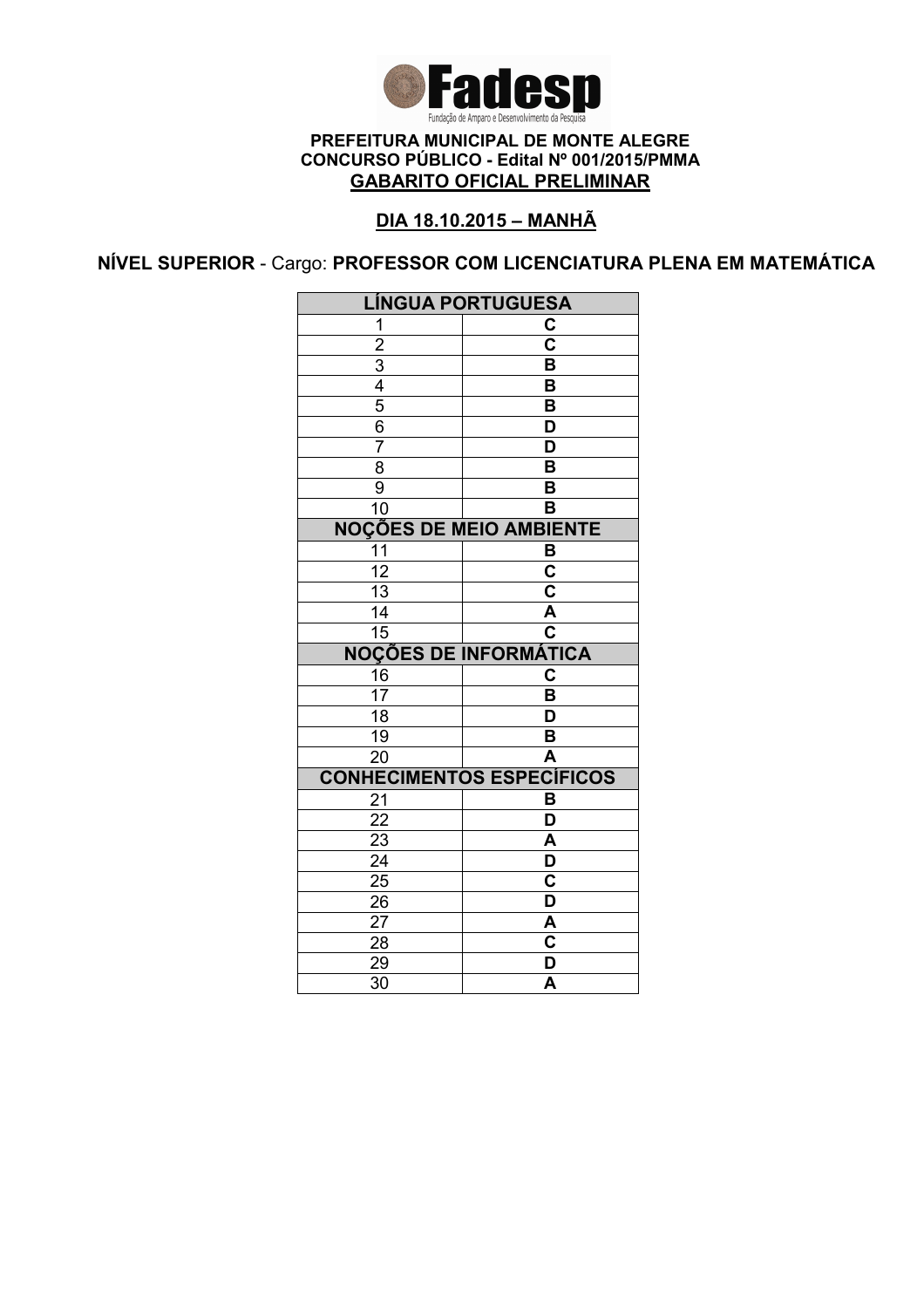

### DIA 18.10.2015 – MANHÃ

NÍVEL SUPERIOR - Cargo: PROFESSOR COM LICENCIATURA PLENA EM PEDAGOGIA

| <b>LÍNGUA PORTUGUESA</b>       |                                  |
|--------------------------------|----------------------------------|
| 1                              | C                                |
| $\overline{2}$                 | $\overline{\mathsf{c}}$          |
| $\overline{3}$                 | $\overline{\mathsf{B}}$          |
| $\frac{4}{5}$                  | B                                |
|                                | B                                |
| 6                              | D                                |
| $\overline{7}$                 | D                                |
| 8                              | $\overline{\mathsf{B}}$          |
| 9                              | B                                |
| 10                             | B                                |
| <b>NOÇÕES DE MEIO AMBIENTE</b> |                                  |
| 11                             | B                                |
| $\overline{12}$                | $\overline{\mathbf{c}}$          |
| $\overline{13}$                | $\overline{\mathbf{c}}$          |
| $\overline{14}$                | Ā                                |
| $\overline{15}$                | $\overline{\mathbf{c}}$          |
|                                |                                  |
|                                | <b>NOÇÕES DE INFORMÁTICA</b>     |
| 16                             | C                                |
| $1\overline{7}$                | B                                |
| $\overline{18}$                | $\overline{\mathsf{D}}$          |
| 19                             | B                                |
| 20                             | A                                |
|                                | <b>CONHECIMENTOS ESPECÍFICOS</b> |
| 21                             | D                                |
| 22                             | B                                |
| 23                             | C                                |
| $\overline{24}$                | $\overline{\mathsf{B}}$          |
| 25                             | A                                |
| 26                             | $\overline{\mathsf{B}}$          |
| 27                             | $\overline{\mathbf{c}}$          |
| 28                             | В                                |
| 29<br>$\overline{30}$          | C<br>$\overline{\mathsf{A}}$     |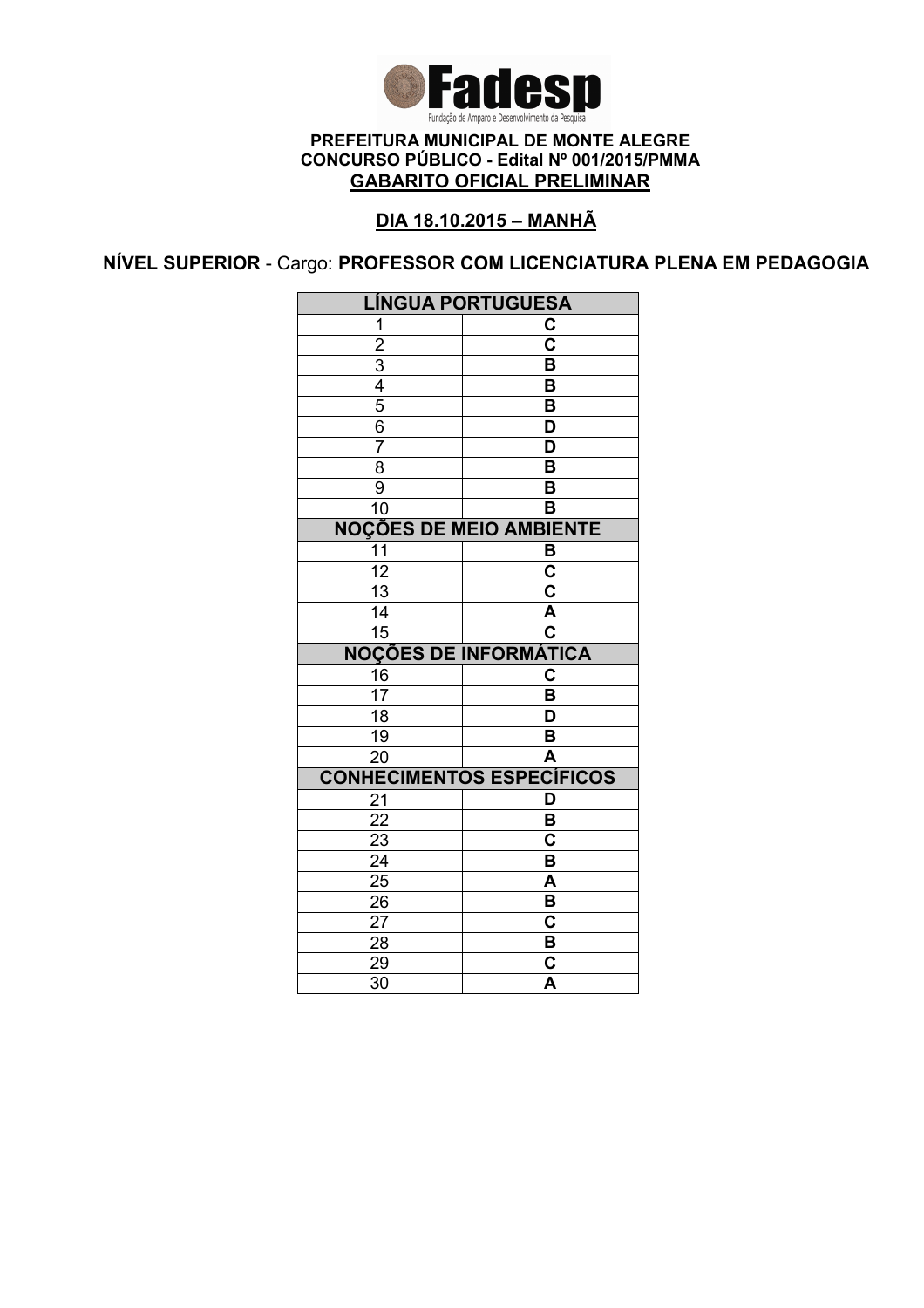

### DIA 18.10.2015 – MANHÃ

### NÍVEL SUPERIOR - Cargo: PROFESSOR COM LICENCIATURA PLENA EM PEDAGOGIA – EDUCAÇÃO ESPECIAL

| <b>LÍNGUA PORTUGUESA</b>                  |                         |
|-------------------------------------------|-------------------------|
| 1                                         | C                       |
|                                           | $\overline{\textbf{c}}$ |
|                                           | $\overline{\mathsf{B}}$ |
|                                           | B                       |
| $\frac{2}{3}$ $\frac{4}{5}$ $\frac{6}{3}$ | B                       |
|                                           | D                       |
| 7                                         | D                       |
| $\overline{8}$                            | $\overline{\mathsf{B}}$ |
| $\overline{9}$                            | B                       |
| 10                                        | B                       |
| <b>NOÇÕES DE MEIO AMBIENTE</b>            |                         |
| 11                                        | B                       |
| $\overline{12}$                           | $\overline{\mathsf{c}}$ |
| $\overline{13}$                           | $\overline{\mathbf{c}}$ |
| $\overline{14}$                           | A                       |
| $\overline{15}$                           | $\overline{\mathbf{c}}$ |
| <b>NOÇÕES DE INFORMÁTICA</b>              |                         |
| $\frac{16}{17}$                           | $\mathbf C$             |
|                                           | B                       |
| 18                                        | D                       |
| 19                                        | B                       |
| 20                                        | A                       |
| <b>CONHECIMENTOS ESPECÍFICOS</b>          |                         |
| 21                                        | C                       |
| $\overline{22}$                           | $\overline{\mathsf{c}}$ |
| 23                                        | $\overline{\mathsf{B}}$ |
| $\overline{24}$                           | $\overline{\mathsf{D}}$ |
| $\overline{25}$                           | A                       |
| 26                                        | B                       |
| 27                                        | C                       |
| 28                                        | A                       |
| 29                                        |                         |
| 30                                        | B<br>D                  |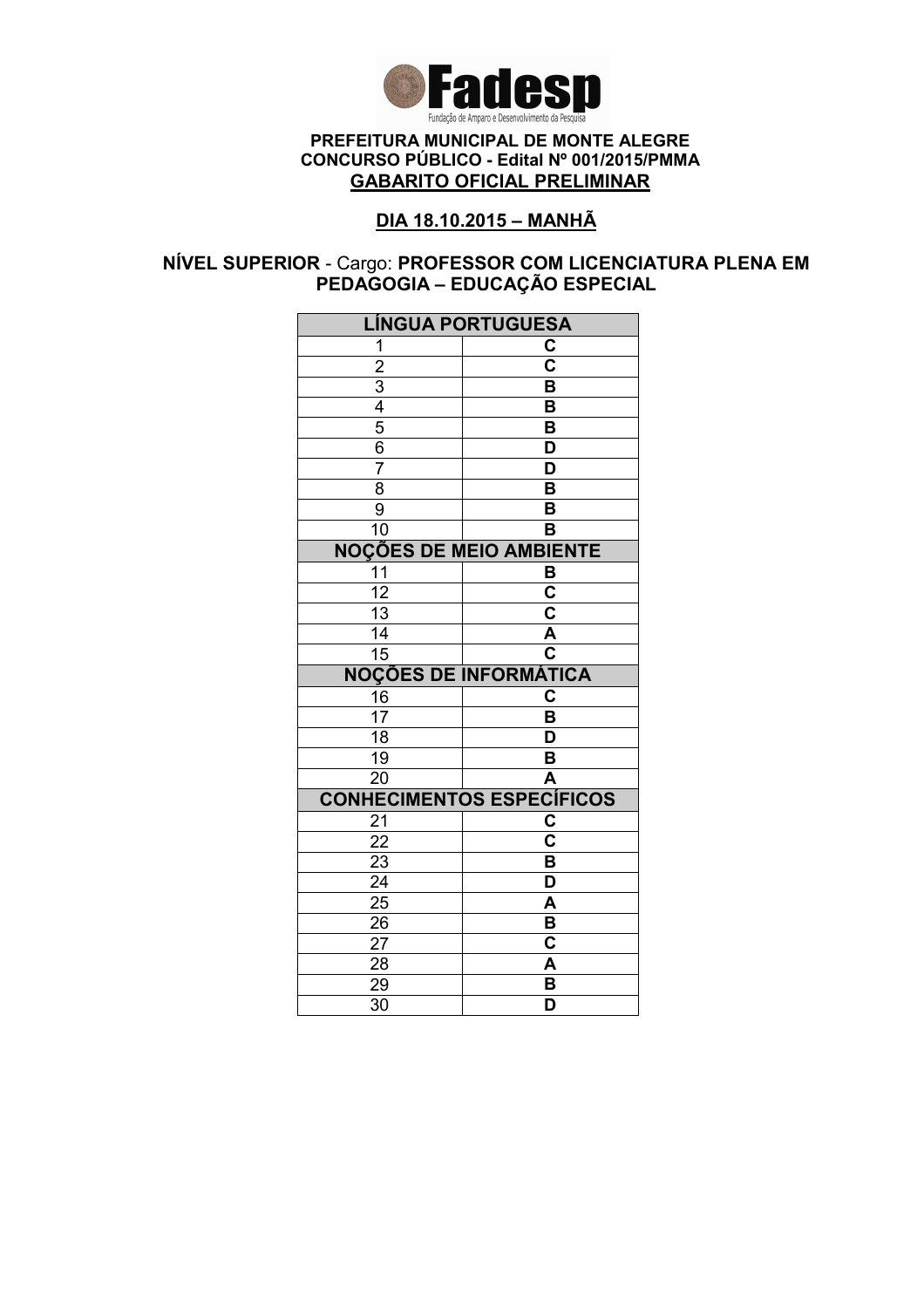

### DIA 18.10.2015 – MANHÃ

# NÍVEL SUPERIOR - Cargo: PSICÓLOGO

| <b>LÍNGUA PORTUGUESA</b>       |                                  |
|--------------------------------|----------------------------------|
| 1                              | С                                |
| $\overline{2}$                 | $\overline{\mathbf{c}}$          |
| $\overline{3}$                 | B                                |
| 4                              | B                                |
| $\overline{5}$                 | B                                |
| 6                              | D                                |
| 7                              | D                                |
| $\overline{8}$                 | $\overline{\mathsf{B}}$          |
| 9                              | B                                |
| 10                             | в                                |
| <b>NOÇÕES DE MEIO AMBIENTE</b> |                                  |
| 11                             | в                                |
| $\overline{12}$                | $\overline{\mathsf{c}}$          |
| $\overline{13}$                | $\overline{\mathbf{c}}$          |
| 14                             | $\overline{\mathsf{A}}$          |
| 15                             | $\overline{\textbf{c}}$          |
| <b>NOÇÕES DE INFORMÁTICA</b>   |                                  |
| 16                             | C                                |
| 17                             | B                                |
| $\overline{18}$                | D                                |
| 19                             | B                                |
| $\overline{20}$                | A                                |
|                                |                                  |
|                                | <b>CONHECIMENTOS ESPECÍFICOS</b> |
| 21                             | C                                |
| 22                             | B                                |
| 23                             | A                                |
| $\overline{24}$                | $\overline{\mathsf{D}}$          |
| $\overline{25}$                | B                                |
| 26                             | C                                |
| 27                             | A                                |
| 28                             | D                                |
| 29<br>$\overline{30}$          | A<br>$\overline{\mathsf{B}}$     |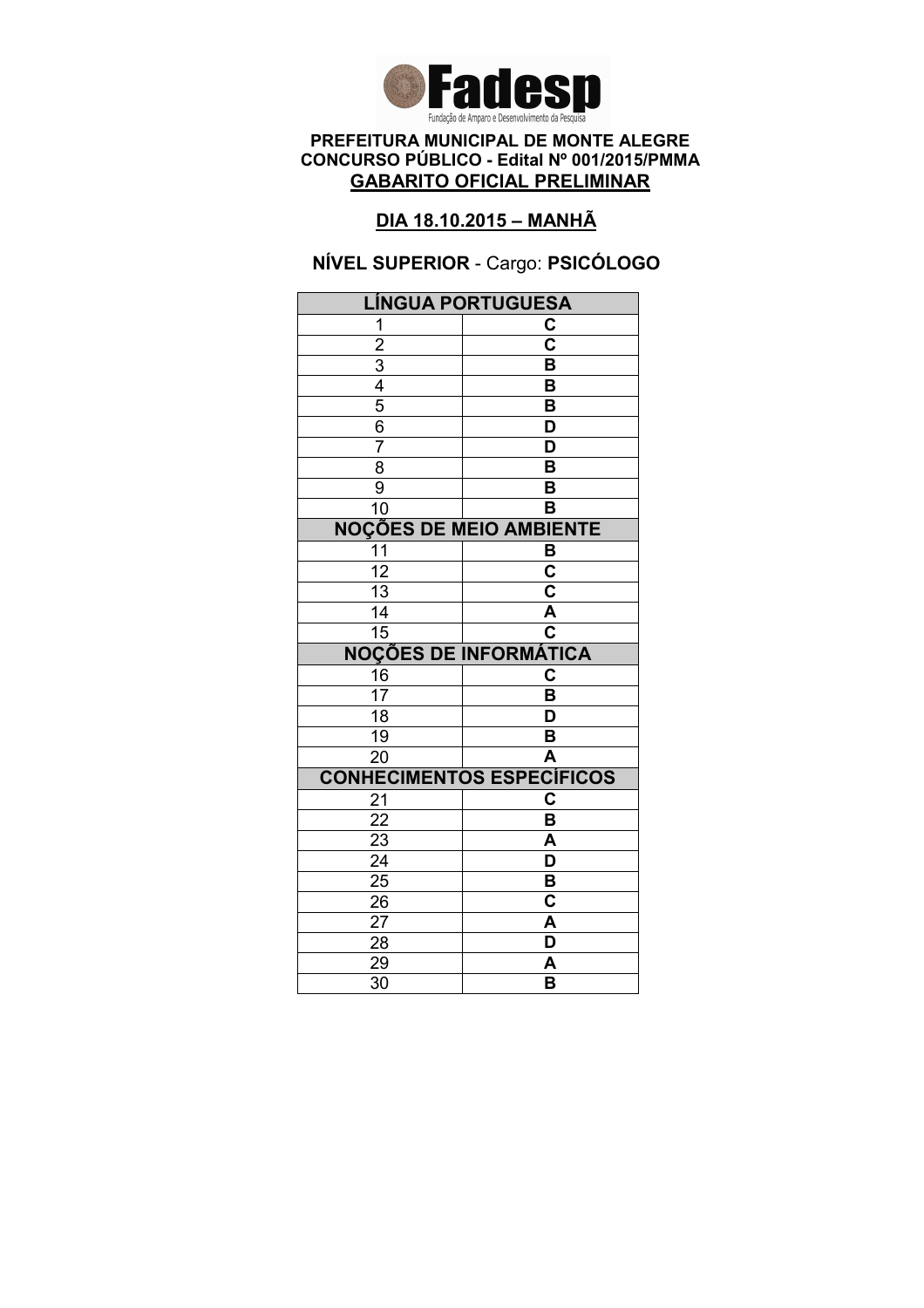

### DIA 18.10.2015 – MANHÃ

NÍVEL SUPERIOR - Cargo: TECNÓLOGO EM GESTÃO AMBIENTAL

| <b>LÍNGUA PORTUGUESA</b>         |                              |
|----------------------------------|------------------------------|
| 1                                | C                            |
| $\overline{2}$                   | $\overline{\mathbf{c}}$      |
|                                  | $\overline{\mathsf{B}}$      |
| $\frac{3}{4}$                    | B                            |
|                                  | B                            |
| $\frac{6}{7}$                    | D                            |
|                                  | $\overline{\mathsf{D}}$      |
| $\overline{8}$                   | $\overline{\mathsf{B}}$      |
| 9                                | B                            |
| $\overline{10}$                  | $\overline{\mathsf{B}}$      |
| <b>NOÇÕES DE MEIO AMBIENTE</b>   |                              |
| 11                               | B                            |
| $\overline{12}$                  | $\overline{\mathbf{c}}$      |
| $\overline{13}$                  | $\overline{\textbf{c}}$      |
| $\overline{14}$                  | $\overline{\mathsf{A}}$      |
| $\overline{15}$                  | $\overline{\mathbf{c}}$      |
| <b>NOÇÕES DE INFORMÁTICA</b>     |                              |
| $\frac{16}{17}$                  | C                            |
|                                  | B                            |
| $\overline{18}$                  | D                            |
| $\overline{19}$                  | B                            |
| $\overline{20}$                  | $\overline{\mathsf{A}}$      |
| <b>CONHECIMENTOS ESPECÍFICOS</b> |                              |
| 21                               | $\frac{\overline{A}}{C}$     |
| $\overline{22}$                  |                              |
| 23                               | $\overline{\mathbf{c}}$      |
| $\overline{24}$                  | $\overline{\mathsf{B}}$      |
| $\overline{25}$                  | $\overline{\mathsf{D}}$      |
|                                  |                              |
| 26                               | B                            |
| 27                               | A                            |
| 28                               | A                            |
| 29<br>$\overline{30}$            | D<br>$\overline{\mathbf{c}}$ |